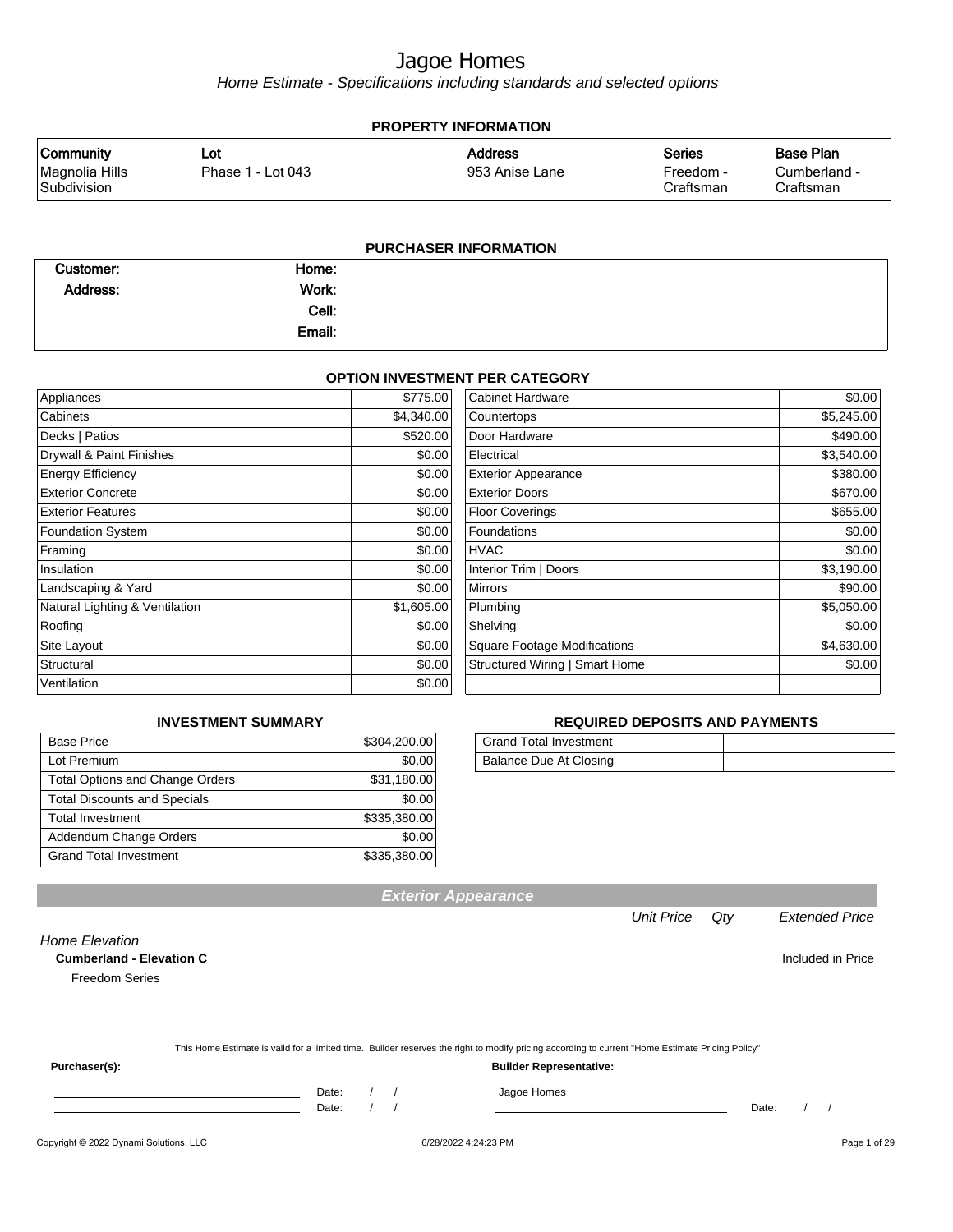Home Estimate - Specifications including standards and selected options

|                                                                                          |                                                                                                                                                                             | <b>PROPERTY INFORMATION</b>                                                                                                                      |                                         |     |                                               |
|------------------------------------------------------------------------------------------|-----------------------------------------------------------------------------------------------------------------------------------------------------------------------------|--------------------------------------------------------------------------------------------------------------------------------------------------|-----------------------------------------|-----|-----------------------------------------------|
| Community<br>Magnolia Hills<br>Subdivision                                               | Lot<br>Phase 1 - Lot 043                                                                                                                                                    | <b>Address</b><br>953 Anise Lane                                                                                                                 | <b>Series</b><br>Freedom -<br>Craftsman |     | <b>Base Plan</b><br>Cumberland -<br>Craftsman |
|                                                                                          |                                                                                                                                                                             | <b>Exterior Appearance</b>                                                                                                                       |                                         |     |                                               |
|                                                                                          |                                                                                                                                                                             |                                                                                                                                                  | <b>Unit Price</b>                       | Qty | <b>Extended Price</b>                         |
| <b>Home Exterior Brick</b><br><b>Brick Veneer Front - Per Plan</b><br><b>Brick Color</b> | Includes brick front of home. See plan for details. Does not include drop brick ledge.                                                                                      |                                                                                                                                                  |                                         |     | Included in Price                             |
|                                                                                          | Selected Brick Color: Brownstone                                                                                                                                            |                                                                                                                                                  |                                         |     | Included in Price                             |
| Drop Brick Ledge<br>Drop Brick Ledge, Included                                           |                                                                                                                                                                             |                                                                                                                                                  |                                         |     | \$0.00                                        |
| <b>Brick Skirt</b><br><b>Brick Skirt</b>                                                 |                                                                                                                                                                             |                                                                                                                                                  |                                         |     | \$0.00                                        |
| <b>Brick Color</b>                                                                       |                                                                                                                                                                             |                                                                                                                                                  |                                         |     |                                               |
|                                                                                          | Selected Brick Color: Brownstone                                                                                                                                            |                                                                                                                                                  |                                         |     | Included in Price                             |
| <b>Address Stone</b><br><b>Address Stone</b>                                             |                                                                                                                                                                             |                                                                                                                                                  |                                         |     | \$380.00                                      |
|                                                                                          | Includes one 8"x16" address stone for front of the house. Street Number ONLY will be on the<br>stone. Location of address stone will be predetermined by builder.           |                                                                                                                                                  |                                         |     |                                               |
|                                                                                          |                                                                                                                                                                             | <b>Foundation System</b>                                                                                                                         |                                         |     |                                               |
|                                                                                          |                                                                                                                                                                             |                                                                                                                                                  | <b>Unit Price</b>                       | Qty | <b>Extended Price</b>                         |
| <b>Foundation System</b><br><b>Insulated Concrete Slab</b>                               |                                                                                                                                                                             |                                                                                                                                                  |                                         |     | Included in Price                             |
|                                                                                          |                                                                                                                                                                             | <b>Energy Efficiency</b>                                                                                                                         |                                         |     |                                               |
|                                                                                          |                                                                                                                                                                             |                                                                                                                                                  | <b>Unit Price</b>                       | Qty | <b>Extended Price</b>                         |
| <b>HERS Rating</b>                                                                       |                                                                                                                                                                             |                                                                                                                                                  |                                         |     |                                               |
|                                                                                          | <b>HERS Rated Home (Less than 85 Score)</b>                                                                                                                                 |                                                                                                                                                  |                                         |     | Included in Price                             |
|                                                                                          | Note - Jagoe Homes receives all applicable rebates for energy efficiency, utilities,<br>manufacturers, etc. Rebates have been reflected as a discount in Base Price of Home |                                                                                                                                                  |                                         |     |                                               |
|                                                                                          |                                                                                                                                                                             | <b>Square Footage Modifications</b>                                                                                                              |                                         |     |                                               |
|                                                                                          |                                                                                                                                                                             |                                                                                                                                                  | <b>Unit Price</b>                       | Qty | <b>Extended Price</b>                         |
| <b>Square Footage Modifications</b>                                                      | <b>Convert Two-Story Foyer to 4th Bedroom</b>                                                                                                                               |                                                                                                                                                  |                                         |     | \$4,630.00                                    |
|                                                                                          |                                                                                                                                                                             |                                                                                                                                                  |                                         |     |                                               |
|                                                                                          |                                                                                                                                                                             | This Home Estimate is valid for a limited time. Builder reserves the right to modify pricing according to current "Home Estimate Pricing Policy" |                                         |     |                                               |
| Purchaser(s):                                                                            |                                                                                                                                                                             | <b>Builder Representative:</b>                                                                                                                   |                                         |     |                                               |

Date: / / Jagoe Homes<br>Date: / / Jagoe Homes Date: / / Date: / /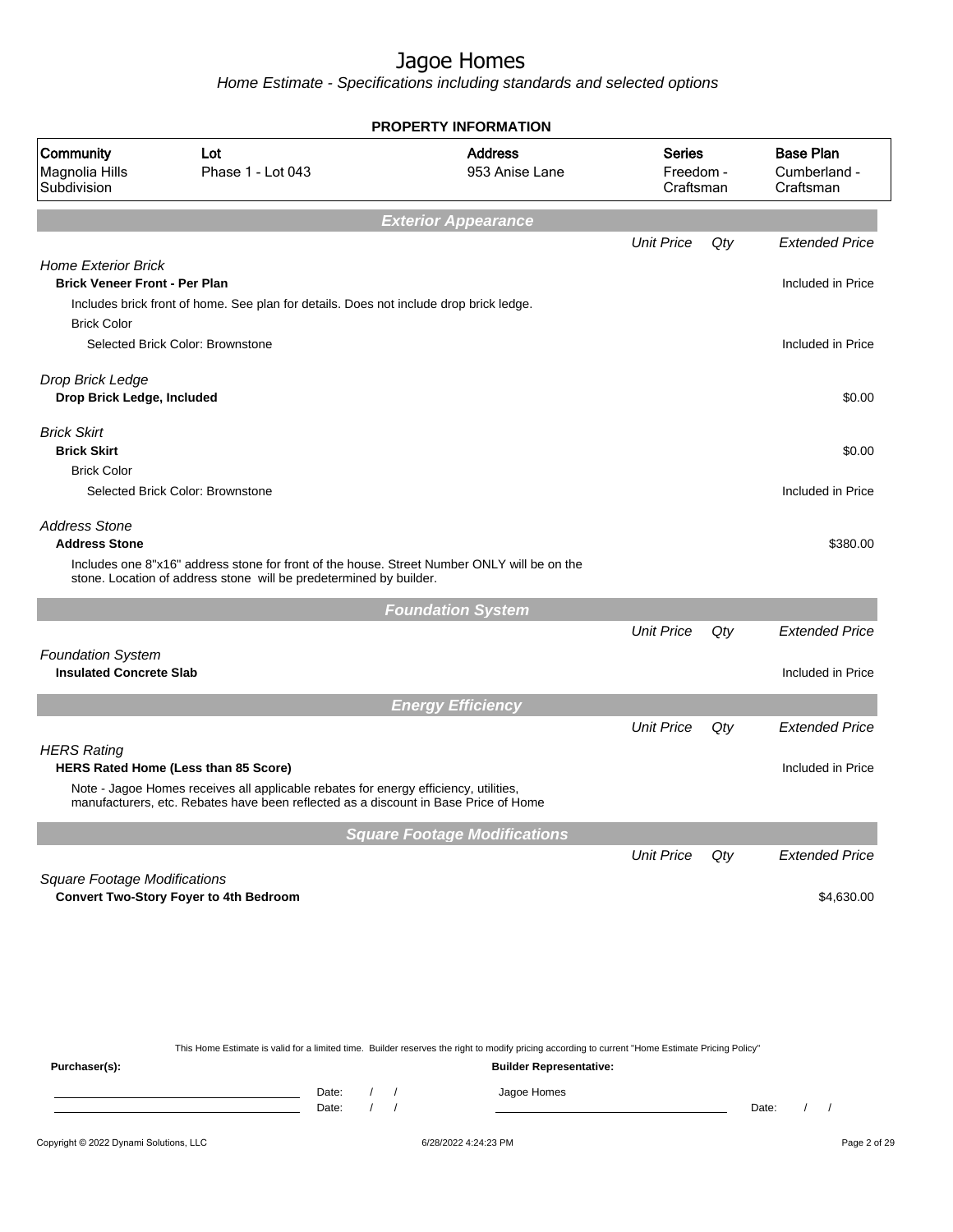Home Estimate - Specifications including standards and selected options

|                                                   |                                                                                                                                      | <b>PROPERTY INFORMATION</b>      |                                  |     |                                               |
|---------------------------------------------------|--------------------------------------------------------------------------------------------------------------------------------------|----------------------------------|----------------------------------|-----|-----------------------------------------------|
| Community<br>Magnolia Hills<br>Subdivision        | Lot<br>Phase 1 - Lot 043                                                                                                             | <b>Address</b><br>953 Anise Lane | Series<br>Freedom -<br>Craftsman |     | <b>Base Plan</b><br>Cumberland -<br>Craftsman |
|                                                   |                                                                                                                                      | <b>Structural</b>                |                                  |     |                                               |
|                                                   |                                                                                                                                      |                                  | <b>Unit Price</b>                | Qty | <b>Extended Price</b>                         |
| Concrete Slab<br>Barrier, Termite Warranty 1 year | Concrete Slab 4" thick (avg), 3500 psi, Slab fill 6" minimum, 6 mil polyethylene Vapor                                               |                                  |                                  |     | Included in Price                             |
| <b>Foundation Block</b>                           | Block Size - Dropped Brick Ledge 12"x8"x16" & 8"x8"x16"                                                                              |                                  |                                  |     | \$0.00                                        |
| <b>Foundation Drain</b>                           | <b>Foundation Drain - Gravel French Drain</b>                                                                                        |                                  |                                  |     | Included in Price                             |
|                                                   |                                                                                                                                      | <b>Decks   Patios</b>            |                                  |     |                                               |
|                                                   |                                                                                                                                      |                                  | <b>Unit Price</b>                | Qty | <b>Extended Price</b>                         |
| Finish                                            | Outside Retreat Concrete Patio or Covered Patio<br>12' Wide x 12' Deep Concrete Patio, 3500 psi                                      |                                  |                                  |     | \$520.00                                      |
|                                                   | Selected Finish: Broom Finish                                                                                                        |                                  |                                  |     | Included in Price                             |
|                                                   |                                                                                                                                      | <b>Exterior Doors</b>            |                                  |     |                                               |
|                                                   |                                                                                                                                      |                                  | <b>Unit Price</b>                | Qty | Extended Price                                |
| Front Entry Door                                  | HD Smooth Steel 3/0 Painted Craftsman MHD-217-010-2 w/ 22x17 Clear Glass Insert                                                      |                                  |                                  |     | Included in Price                             |
|                                                   | Consult with Design Coordinator for Glass Pattern, Door Handle, and Paint Selections.                                                |                                  |                                  |     |                                               |
|                                                   | 16' Craftsman Garage Overhead Door<br>Carriage House Stamped 16x7 Garage Door                                                        |                                  |                                  |     | Included in Price                             |
| Color                                             | CHI 5250   Stamped Carriage House Steel   Includes Decorative Hardware                                                               |                                  |                                  |     |                                               |
| Selected Color: White                             |                                                                                                                                      |                                  |                                  |     | Included in Price                             |
| Dining Area Patio Door                            | Vinyl 6/0 Sliding Door w/ NO Grilles, Screen, and 1/0 Transom<br>Vinyl 6/0 Sliding Door w/ NO Grilles, Screen, and 1/0 Transom       |                                  |                                  |     | \$670.00                                      |
| Color                                             |                                                                                                                                      |                                  |                                  |     |                                               |
| Selected Color: White                             |                                                                                                                                      |                                  |                                  |     | Included in Price                             |
| Garage-to-Home Door                               |                                                                                                                                      |                                  |                                  |     |                                               |
|                                                   | Solid Core Smooth 5 Panel Equal 2/8 Door<br>Solid Core Smooth 5 Panel Equal 2/8 Door. Door will match interior door paint selection. |                                  |                                  |     | \$0.00                                        |
|                                                   |                                                                                                                                      |                                  |                                  |     |                                               |

This Home Estimate is valid for a limited time. Builder reserves the right to modify pricing according to current "Home Estimate Pricing Policy"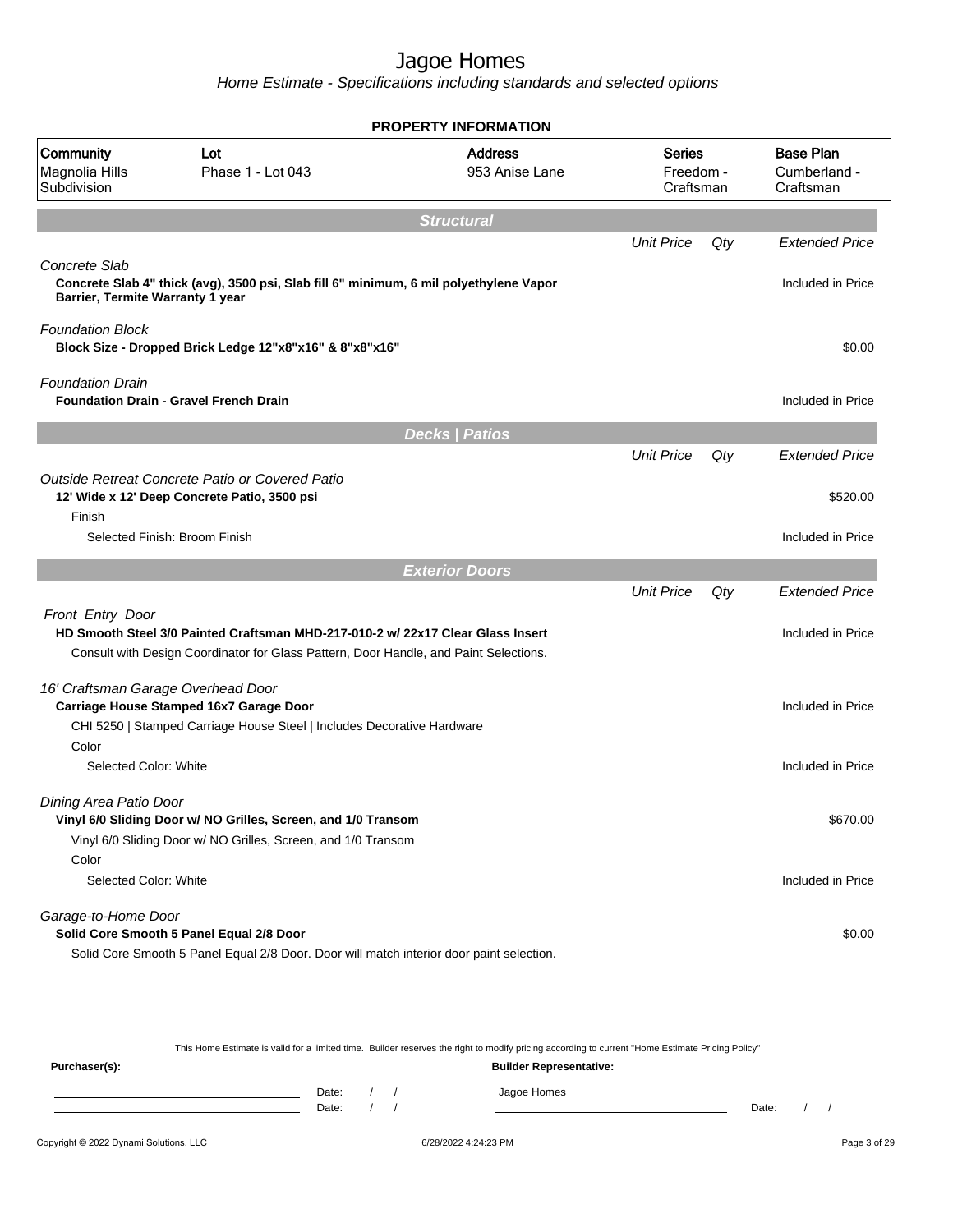Home Estimate - Specifications including standards and selected options

|                                                                                                                                                                                                                             | <b>PROPERTY INFORMATION</b>               |                                         |     |                                               |
|-----------------------------------------------------------------------------------------------------------------------------------------------------------------------------------------------------------------------------|-------------------------------------------|-----------------------------------------|-----|-----------------------------------------------|
| Community<br>Lot<br>Magnolia Hills<br>Phase 1 - Lot 043<br>Subdivision                                                                                                                                                      | <b>Address</b><br>953 Anise Lane          | <b>Series</b><br>Freedom -<br>Craftsman |     | <b>Base Plan</b><br>Cumberland -<br>Craftsman |
|                                                                                                                                                                                                                             | <b>Exterior Doors</b>                     |                                         |     |                                               |
|                                                                                                                                                                                                                             |                                           | <b>Unit Price</b>                       | Qty | <b>Extended Price</b>                         |
| Garage Door Opener                                                                                                                                                                                                          |                                           |                                         |     |                                               |
| Garage Door Opener(s) with 2 Transmitters                                                                                                                                                                                   |                                           |                                         |     | Included in Price                             |
|                                                                                                                                                                                                                             | <b>Natural Lighting &amp; Ventilation</b> |                                         |     |                                               |
|                                                                                                                                                                                                                             |                                           | <b>Unit Price</b>                       | Qtv | <b>Extended Price</b>                         |
| <b>Entire Home Windows</b>                                                                                                                                                                                                  |                                           |                                         |     |                                               |
| Vinyl Low E Single Hung Window w/ GBG & Half Screen                                                                                                                                                                         |                                           |                                         |     | Included in Price                             |
| Vinyl Low E Single Hung Window w/ GBG & Half Screen. Glass is Clear unless otherwise<br>noted. Grilles are between the glass. Grille patterns will differ based on Home Series. Please<br>confirm with New Home Consultant. |                                           |                                         |     |                                               |
| <b>Window Color</b>                                                                                                                                                                                                         |                                           |                                         |     |                                               |
| Selected Window Color: White Exterior/White Interior                                                                                                                                                                        |                                           |                                         |     | Included in Price                             |
| <b>Entire Home Additional Windows</b>                                                                                                                                                                                       |                                           |                                         |     |                                               |
| Additional 4034 (approx 44" W x 73" H) Vinyl Low E Single Hung Window w/ GBG & Half<br><b>Screen</b>                                                                                                                        |                                           |                                         |     | \$545.00                                      |
| Vinyl Low E Single Hung Window w/ GBG & Half Screen. Grilles are between the glass. Grille<br>patterns will differ based on Home Series. Please confirm with New Home Consultant.                                           |                                           |                                         |     |                                               |
| Technical Specification: This option is not available for the finished room over garage<br>(Bonus Room 3)                                                                                                                   |                                           |                                         |     |                                               |
| <b>Window Color</b>                                                                                                                                                                                                         |                                           |                                         |     |                                               |
| Selected Window Color: White                                                                                                                                                                                                |                                           |                                         |     | Included in Price                             |
| <b>Comments: Family Room</b>                                                                                                                                                                                                |                                           |                                         |     |                                               |
| <b>Entire Home Extended Jambs and Casing</b>                                                                                                                                                                                |                                           |                                         |     |                                               |
| Extended Jambs and Casing (No Window Stool) Package for Windows                                                                                                                                                             |                                           |                                         |     | Included in Price                             |
| Includes extended jambs and casing on all additional windows                                                                                                                                                                |                                           |                                         |     |                                               |
| <b>Extended Jambs and Casing for Additional Windows</b>                                                                                                                                                                     |                                           |                                         |     |                                               |
| Extended Jambs and Casing (No Window Stool) Package for Windows                                                                                                                                                             |                                           |                                         |     | Included in Price                             |
| Includes extended jambs and casing on all additional windows                                                                                                                                                                |                                           |                                         |     |                                               |

This Home Estimate is valid for a limited time. Builder reserves the right to modify pricing according to current "Home Estimate Pricing Policy"

**Purchaser(s): Builder Representative:** Date: / / Jagoe Homes<br>Date: / / Jagoe Homes Date: / / Date: / /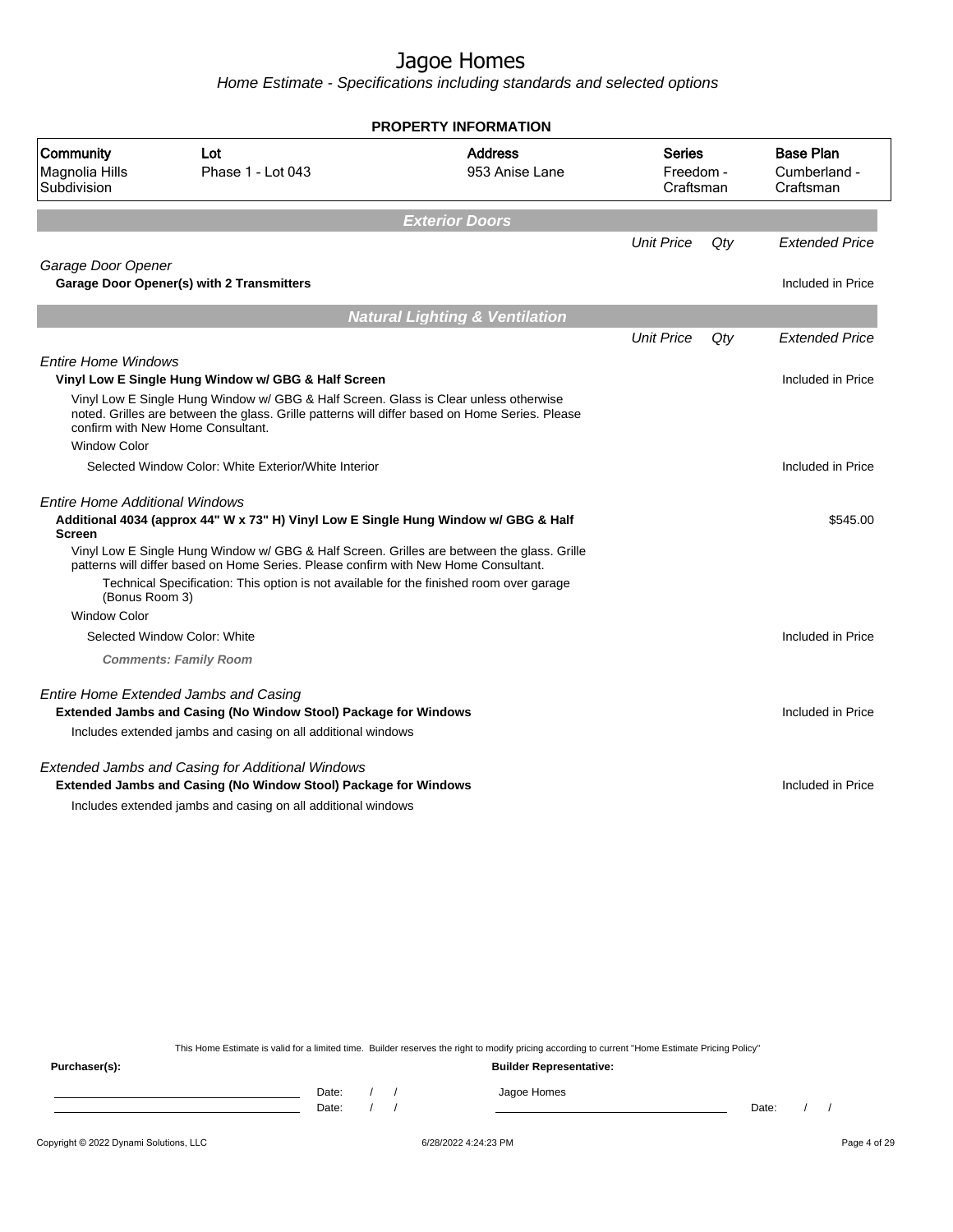|                                            |                                                                                                                               | <b>PROPERTY INFORMATION</b>                                                                                                                      |                                  |     |                                               |
|--------------------------------------------|-------------------------------------------------------------------------------------------------------------------------------|--------------------------------------------------------------------------------------------------------------------------------------------------|----------------------------------|-----|-----------------------------------------------|
| Community<br>Magnolia Hills<br>Subdivision | Lot<br>Phase 1 - Lot 043                                                                                                      | <b>Address</b><br>953 Anise Lane                                                                                                                 | Series<br>Freedom -<br>Craftsman |     | <b>Base Plan</b><br>Cumberland -<br>Craftsman |
|                                            |                                                                                                                               | <b>Natural Lighting &amp; Ventilation</b>                                                                                                        |                                  |     |                                               |
|                                            |                                                                                                                               |                                                                                                                                                  | <b>Unit Price</b>                | Qty | <b>Extended Price</b>                         |
| Entire Home Fixed Window/Transom           | Vinyl Fixed Glass Transom 4 Lite ST2020 (Approx 24"W x 23"H) (N/A for SHOWER)                                                 |                                                                                                                                                  | \$210.00                         | 4   | \$840.00                                      |
| N/A for use in SHOWER.                     | Vinyl Fixed Glass 4 Lite Approx 24"W x 23"H Window. Placement predetermined per plan.<br>See New Home Consultant for details. |                                                                                                                                                  |                                  |     |                                               |
|                                            | Technical Specification: ST2020 (23-3/8" x 22-5/8")                                                                           |                                                                                                                                                  |                                  |     |                                               |
| <b>Glass Pattern</b>                       |                                                                                                                               |                                                                                                                                                  |                                  |     |                                               |
|                                            | Selected Glass Pattern: Clear                                                                                                 |                                                                                                                                                  |                                  |     | Included in Price                             |
| 1- Laundry                                 | <b>Comments: 3 - Foyer</b>                                                                                                    |                                                                                                                                                  |                                  |     |                                               |
| <b>Owner's Bath Window</b>                 | Owner's Bath - Vinyl Fixed Glass Transom ST2020 4 Lite Grille(Approx 24"W x 23"H)                                             |                                                                                                                                                  |                                  |     | \$220.00                                      |
| Window                                     | Vinyl Fixed Glass 4 Lite Approx 24"W x 23"H Window. Placement predetermined per plan.                                         |                                                                                                                                                  |                                  |     |                                               |
|                                            | See New Home Consultant for details.                                                                                          |                                                                                                                                                  |                                  |     |                                               |
| Glass Pattern                              | Technical Specification: V57ST2020 (23-3/8" x 22-5/8")                                                                        |                                                                                                                                                  |                                  |     |                                               |
|                                            | Selected Glass Pattern: Clear                                                                                                 |                                                                                                                                                  |                                  |     | Included in Price                             |
|                                            |                                                                                                                               |                                                                                                                                                  |                                  |     |                                               |
|                                            |                                                                                                                               | <b>Exterior Concrete</b>                                                                                                                         |                                  |     |                                               |
|                                            |                                                                                                                               |                                                                                                                                                  | <b>Unit Price</b>                | Qty | <b>Extended Price</b>                         |
| Driveway   Concrete                        | Driveway/Parking Double Garage: 16' 3" wide, 3500 psi                                                                         |                                                                                                                                                  |                                  |     | Included in Price                             |
| Finish                                     |                                                                                                                               |                                                                                                                                                  |                                  |     |                                               |
|                                            | Selected Finish: Broom Finish                                                                                                 |                                                                                                                                                  |                                  |     | Included in Price                             |
| <b>Front Porch &amp; Sidewalk</b>          | Exterior Concrete - Front Porch & Sidewalk, 3500 psi                                                                          |                                                                                                                                                  |                                  |     | Included in Price                             |
| Finish                                     |                                                                                                                               |                                                                                                                                                  |                                  |     |                                               |
|                                            | Selected Finish: Broom Finish                                                                                                 |                                                                                                                                                  |                                  |     | Included in Price                             |
|                                            |                                                                                                                               |                                                                                                                                                  |                                  |     |                                               |
| <b>City Sidewalk</b>                       | Exterior Concrete - City Sidewalk, 3500 psi, Broom Finish                                                                     |                                                                                                                                                  |                                  |     | Included in Price                             |
|                                            |                                                                                                                               | <b>Exterior Features</b>                                                                                                                         |                                  |     |                                               |
|                                            |                                                                                                                               |                                                                                                                                                  | <b>Unit Price</b>                | Qty | <b>Extended Price</b>                         |
| <b>Exterior Siding</b>                     | Exterior Portfolio - Double 4" Vinyl Siding                                                                                   |                                                                                                                                                  |                                  |     | Included in Price                             |
| Color                                      |                                                                                                                               |                                                                                                                                                  |                                  |     |                                               |
| Selected Color: Oceanside                  |                                                                                                                               |                                                                                                                                                  |                                  |     | Included in Price                             |
|                                            |                                                                                                                               | This Home Estimate is valid for a limited time. Builder reserves the right to modify pricing according to current "Home Estimate Pricing Policy" |                                  |     |                                               |
| Purchaser(s):                              |                                                                                                                               | <b>Builder Representative:</b>                                                                                                                   |                                  |     |                                               |
|                                            | Date:<br>Date:                                                                                                                | Jagoe Homes<br>$\prime$                                                                                                                          |                                  |     | Date:<br>$\prime$<br>$\sqrt{2}$               |
| Copyright © 2022 Dynami Solutions, LLC     |                                                                                                                               | 6/28/2022 4:24:23 PM                                                                                                                             |                                  |     | Page 5 of 29                                  |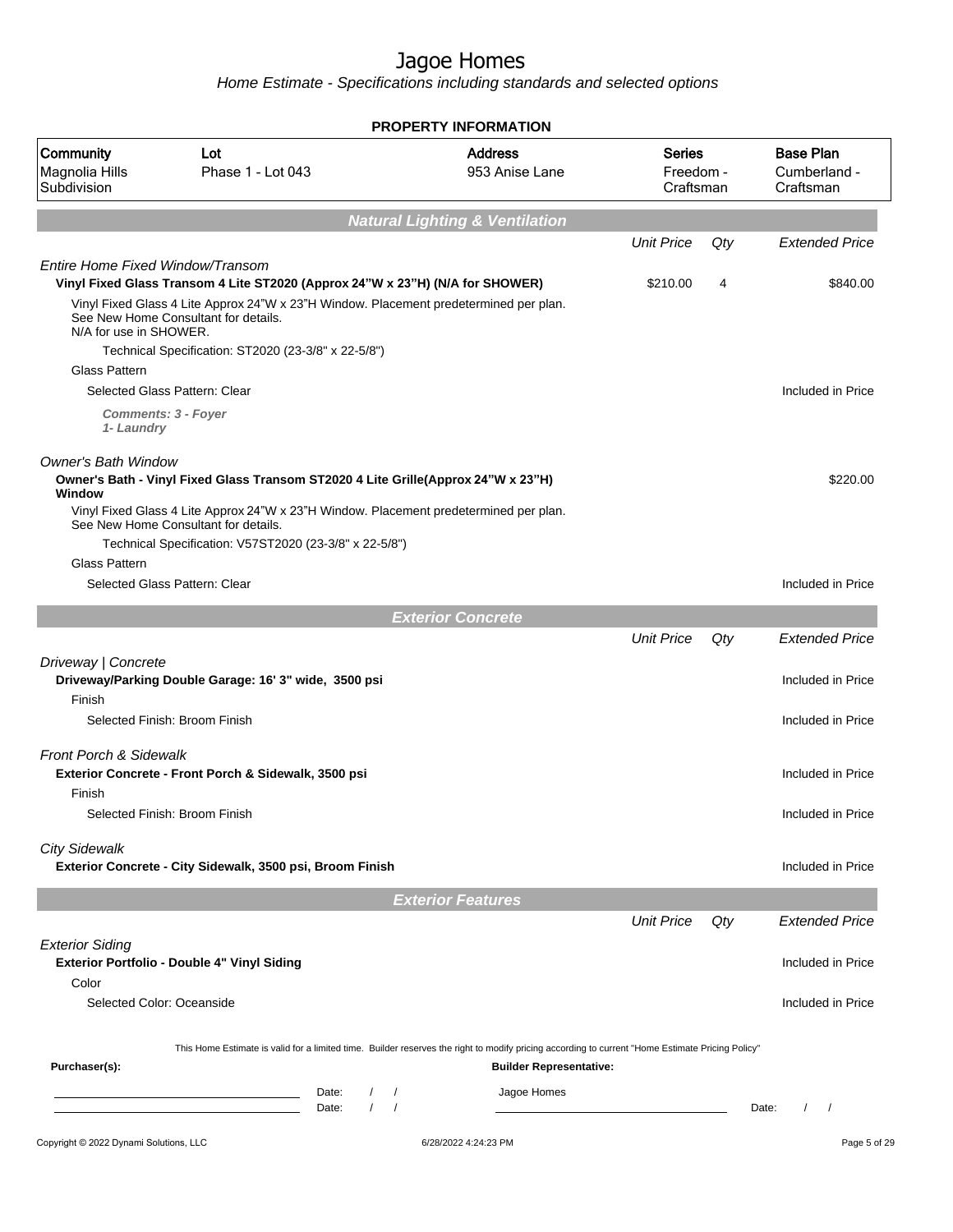Home Estimate - Specifications including standards and selected options

|                                                                                 |                                                                                                                                                                       |                                  | <b>PROPERTY INFORMATION</b>             |     |                                               |  |  |  |
|---------------------------------------------------------------------------------|-----------------------------------------------------------------------------------------------------------------------------------------------------------------------|----------------------------------|-----------------------------------------|-----|-----------------------------------------------|--|--|--|
| Community<br>Magnolia Hills<br>Subdivision                                      | Lot<br>Phase 1 - Lot 043                                                                                                                                              | <b>Address</b><br>953 Anise Lane | <b>Series</b><br>Freedom -<br>Craftsman |     | <b>Base Plan</b><br>Cumberland -<br>Craftsman |  |  |  |
|                                                                                 |                                                                                                                                                                       | <b>Exterior Features</b>         |                                         |     |                                               |  |  |  |
|                                                                                 |                                                                                                                                                                       |                                  | <b>Unit Price</b>                       | Qty | <b>Extended Price</b>                         |  |  |  |
| Exterior Bracket/Corbel                                                         | Exterior Bracket(s), Corbel(s) Painted                                                                                                                                |                                  |                                         |     | Included in Price                             |  |  |  |
| Color                                                                           |                                                                                                                                                                       |                                  |                                         |     |                                               |  |  |  |
|                                                                                 | Selected Color: SW7006 Extra White (White Coordinate)                                                                                                                 |                                  |                                         |     | Included in Price                             |  |  |  |
| <b>Exterior Decorative Siding</b><br><b>Exterior Portfolio Perfection Shake</b> |                                                                                                                                                                       |                                  |                                         |     | Included in Price                             |  |  |  |
| Color                                                                           | Perfection shingles have a more finished appearance than a hand-split shake. They are<br>patterned from #1 Red Cedar and offer a cleaner and more uniform appearance. |                                  |                                         |     |                                               |  |  |  |
| Selected Color: Slate                                                           |                                                                                                                                                                       |                                  |                                         |     | Included in Price                             |  |  |  |
| <b>Exterior Special Trim Areas</b><br>color selected.                           | Aluminum Wrapped Trim: Window Trim, Beams, Rake/Fascia, etc. Color will match Soffit<br>See plan for details. Color will match Soffit Color Selected.                 |                                  |                                         |     | Included in Price                             |  |  |  |
| Exterior Vinyl Corner Trim(s)                                                   |                                                                                                                                                                       |                                  |                                         |     |                                               |  |  |  |
| <b>Vinyl Corner Trim(s)</b>                                                     |                                                                                                                                                                       |                                  |                                         |     | Included in Price                             |  |  |  |
| Color                                                                           |                                                                                                                                                                       |                                  |                                         |     |                                               |  |  |  |
| Selected Color: White                                                           |                                                                                                                                                                       |                                  |                                         |     | Included in Price                             |  |  |  |
| Fascia                                                                          |                                                                                                                                                                       |                                  |                                         |     |                                               |  |  |  |
| <b>Fascia Aluminum</b>                                                          |                                                                                                                                                                       |                                  |                                         |     | Included in Price                             |  |  |  |
|                                                                                 | Color will match Soffit Color Selected                                                                                                                                |                                  |                                         |     |                                               |  |  |  |
| Soffit                                                                          |                                                                                                                                                                       |                                  |                                         |     |                                               |  |  |  |
| <b>Soffit - Continuous Perforated Vinyl</b>                                     |                                                                                                                                                                       |                                  |                                         |     | Included in Price                             |  |  |  |
| Color                                                                           |                                                                                                                                                                       |                                  |                                         |     |                                               |  |  |  |
| Selected Color: White                                                           |                                                                                                                                                                       |                                  |                                         |     | Included in Price                             |  |  |  |
| Gutter                                                                          |                                                                                                                                                                       |                                  |                                         |     |                                               |  |  |  |
| Gutters Aluminum 5" (.027 gauge)                                                |                                                                                                                                                                       |                                  |                                         |     | Included in Price                             |  |  |  |
| Color                                                                           |                                                                                                                                                                       |                                  |                                         |     |                                               |  |  |  |
| Selected Color: White                                                           |                                                                                                                                                                       |                                  |                                         |     | Included in Price                             |  |  |  |
| Downspout                                                                       |                                                                                                                                                                       |                                  |                                         |     |                                               |  |  |  |
|                                                                                 | Downspouts Aluminum 3" x 2" (.027 gauge)                                                                                                                              |                                  |                                         |     | Included in Price                             |  |  |  |
|                                                                                 |                                                                                                                                                                       |                                  |                                         |     |                                               |  |  |  |

This Home Estimate is valid for a limited time. Builder reserves the right to modify pricing according to current "Home Estimate Pricing Policy"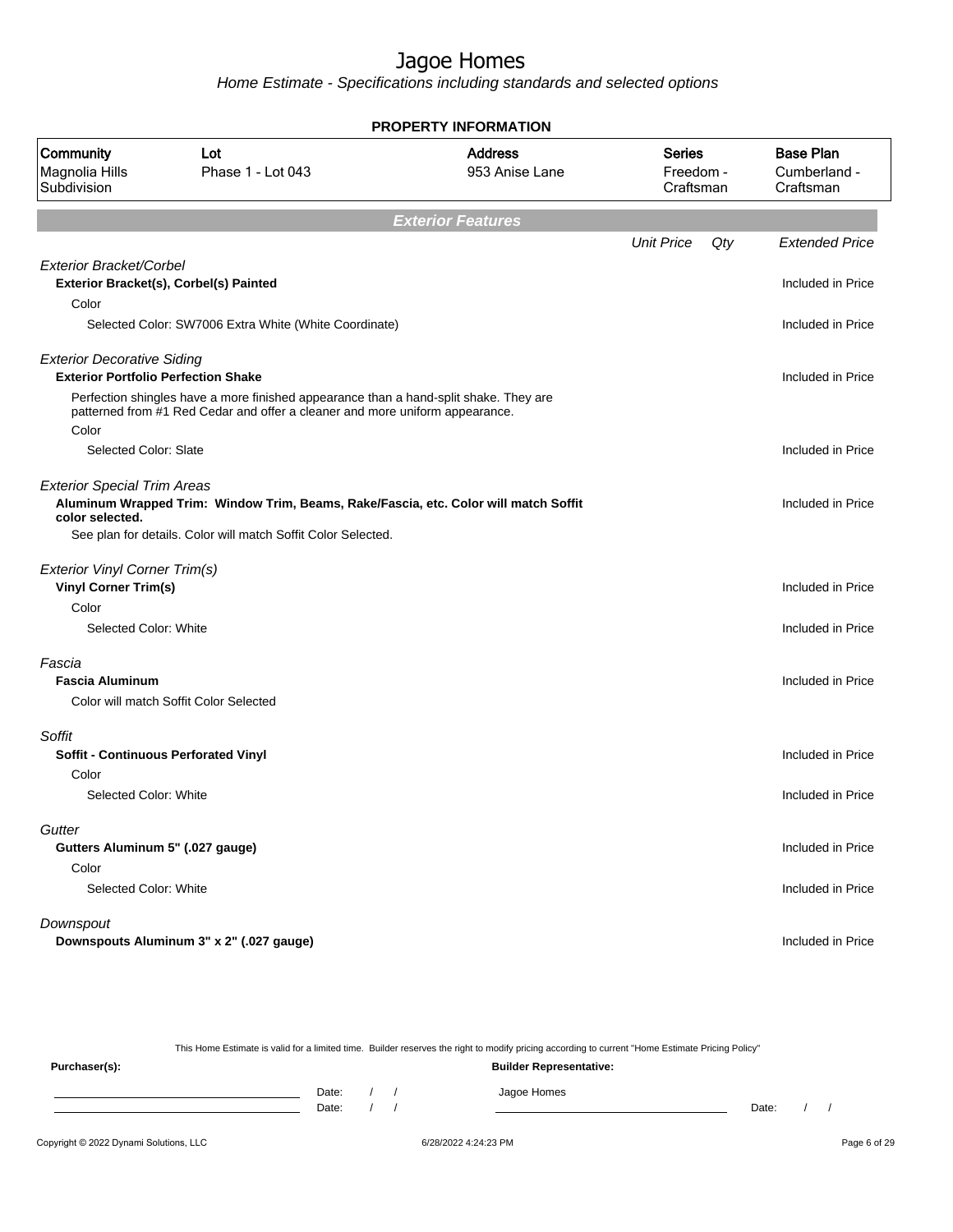Home Estimate - Specifications including standards and selected options

|                                                            |                                                                                                         | <b>PROPERTY INFORMATION</b>      |                                         |     |                                               |
|------------------------------------------------------------|---------------------------------------------------------------------------------------------------------|----------------------------------|-----------------------------------------|-----|-----------------------------------------------|
| Community<br>Magnolia Hills<br>Subdivision                 | Lot<br>Phase 1 - Lot 043                                                                                | <b>Address</b><br>953 Anise Lane | <b>Series</b><br>Freedom -<br>Craftsman |     | <b>Base Plan</b><br>Cumberland -<br>Craftsman |
|                                                            |                                                                                                         | <b>Exterior Features</b>         |                                         |     |                                               |
|                                                            |                                                                                                         |                                  | <b>Unit Price</b>                       | Qty | <b>Extended Price</b>                         |
| Splash Block<br>Splash Blocks 24" precast concrete         |                                                                                                         |                                  |                                         |     | Included in Price                             |
| <b>Front Porch Post</b>                                    | Front Porch Column(s) Size & Type per plan, Painted<br>Placement predetermined. Check plan for details. |                                  |                                         |     | Included in Price                             |
| Color                                                      | Selected Color: SW7006 Extra White                                                                      |                                  |                                         |     | Included in Price                             |
| Flashing<br><b>Flashing see Plan Detail</b>                |                                                                                                         |                                  |                                         |     | Included in Price                             |
| <b>Exterior Mailbox</b>                                    | <b>Centralized Mailbox - Cluster Box Unit</b>                                                           |                                  |                                         |     | \$0.00                                        |
|                                                            |                                                                                                         | <b>Roofing</b>                   |                                         |     |                                               |
|                                                            |                                                                                                         |                                  | <b>Unit Price</b>                       | Qty | <b>Extended Price</b>                         |
| <b>Roof Felt</b>                                           | Synthetic Underlayment or Felt, Aluminum Drip Edge                                                      |                                  |                                         |     | Included in Price                             |
| <b>Roof Shingles</b>                                       | 30 Year GAF Dimensional Roof Shingles                                                                   |                                  |                                         |     | Included in Price                             |
| <b>Roofing Color</b>                                       | Selected Roofing Color: Charcoal                                                                        |                                  |                                         |     | Included in Price                             |
| Roof Valley Material<br>Ice and Water Shield or Equivalent |                                                                                                         |                                  |                                         |     | Included in Price                             |
| <b>Roof Flashing</b><br>Roof Flashing- required by design  |                                                                                                         |                                  |                                         |     | Included in Price                             |
|                                                            |                                                                                                         | <b>Insulation</b>                |                                         |     |                                               |
|                                                            |                                                                                                         |                                  | <b>Unit Price</b>                       | Qty | <b>Extended Price</b>                         |
| <b>Entire Home Foundation Insulation</b>                   | Foundation Perimeter 1"x24" Styrofoam R5.0                                                              |                                  |                                         |     | Included in Price                             |
| Living Area Wall Insulation                                | Living Area Walls R15 Fiberglass Blown-In &/or Batt Wall System                                         |                                  |                                         |     | Included in Price                             |
|                                                            |                                                                                                         |                                  |                                         |     |                                               |

This Home Estimate is valid for a limited time. Builder reserves the right to modify pricing according to current "Home Estimate Pricing Policy"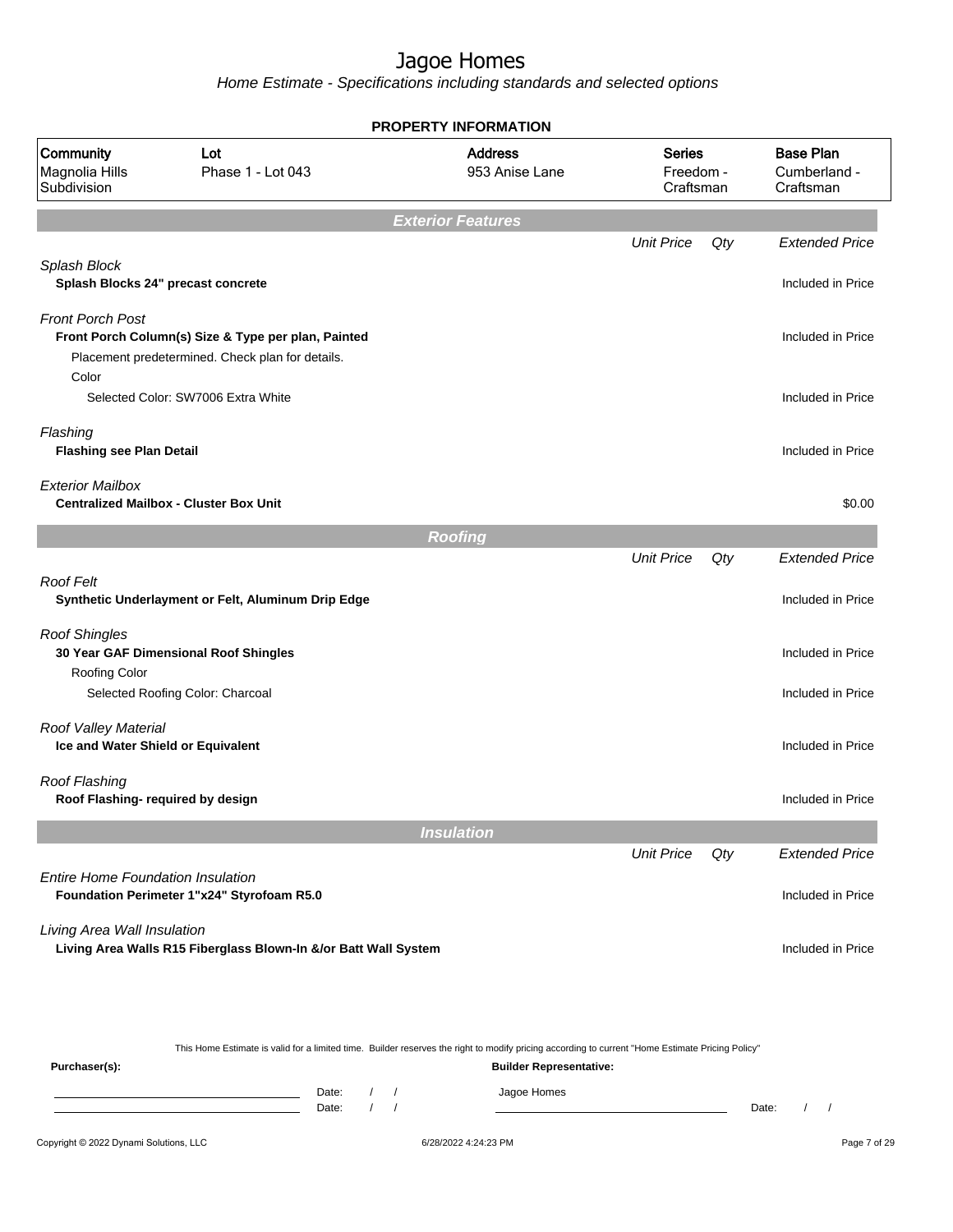Home Estimate - Specifications including standards and selected options

|                                                                             |                                                                                                                                                                           | <b>PROPERTY INFORMATION</b>         |                                         |     |                                               |
|-----------------------------------------------------------------------------|---------------------------------------------------------------------------------------------------------------------------------------------------------------------------|-------------------------------------|-----------------------------------------|-----|-----------------------------------------------|
| Community<br>Magnolia Hills<br>Subdivision                                  | Lot<br>Phase 1 - Lot 043                                                                                                                                                  | <b>Address</b><br>953 Anise Lane    | <b>Series</b><br>Freedom -<br>Craftsman |     | <b>Base Plan</b><br>Cumberland -<br>Craftsman |
|                                                                             |                                                                                                                                                                           | <b>Insulation</b>                   |                                         |     |                                               |
|                                                                             |                                                                                                                                                                           |                                     | <b>Unit Price</b>                       | Qty | <b>Extended Price</b>                         |
| Living Area Ceiling Insulation                                              | Living Area Flat Ceiling R38 (Average) Blown-In Fiberglass                                                                                                                |                                     |                                         |     | Included in Price                             |
|                                                                             |                                                                                                                                                                           | <b>Drywall &amp; Paint Finishes</b> |                                         |     |                                               |
|                                                                             |                                                                                                                                                                           |                                     | <b>Unit Price</b>                       | Qty | <b>Extended Price</b>                         |
| Interior Home Wall Finish                                                   | 1/2" Drywall   Finished, Primed, & Painted Smooth                                                                                                                         |                                     |                                         |     | Included in Price                             |
| <b>Interior Home Ceiling Finish</b><br><b>Drywall   Textured Throughout</b> | 1/2in Structural or 5/8in Drywall   Stomped Texture   White                                                                                                               |                                     |                                         |     | Included in Price                             |
|                                                                             | Garage Drywall and Finish Application<br>Two Car Garage   Drywall, Prime, & Paint<br>Entire Home Paint Color used unless otherwise specified under Additional Paint Color |                                     |                                         |     | Included in Price                             |
| <b>Mechanical Storage</b><br><b>Unfinished Drywall</b>                      |                                                                                                                                                                           |                                     |                                         |     | Included in Price                             |
| <b>Interior Wall Surfaces Paint</b>                                         | <b>Sherwin Williams Duration Latex   Flat</b>                                                                                                                             |                                     |                                         |     | Included in Price                             |
| Color                                                                       |                                                                                                                                                                           |                                     |                                         |     |                                               |
|                                                                             | Selected Color: SW7015 Repose Gray                                                                                                                                        |                                     |                                         |     | Included in Price                             |
| Sheen<br>Selected Sheen: Flat                                               |                                                                                                                                                                           |                                     |                                         |     | Included in Price                             |
| Interior Trim & Door Paint                                                  | Trim & Door   Sherwin Williams ProClassic Waterborne Acrylic   Semi-Gloss                                                                                                 |                                     |                                         |     | Included in Price                             |
| Color                                                                       |                                                                                                                                                                           |                                     |                                         |     |                                               |
|                                                                             | Selected Color: SW7006 Extra White                                                                                                                                        |                                     |                                         |     | Included in Price                             |
| <b>Exterior Door Paint</b>                                                  |                                                                                                                                                                           |                                     |                                         |     |                                               |
| <b>Exterior Door Color   Latex</b>                                          |                                                                                                                                                                           |                                     |                                         |     | Included in Price                             |
| painted Interior Trim Color.                                                | Paint color for all HINGED Exterior Doors, Including Front Door. Interior of door will be                                                                                 |                                     |                                         |     |                                               |
|                                                                             | Color Requests outside of Available Personal Options will be subject to approval.                                                                                         |                                     |                                         |     |                                               |
| Color                                                                       |                                                                                                                                                                           |                                     |                                         |     |                                               |
|                                                                             | Selected Color: SW7006 Extra White                                                                                                                                        |                                     |                                         |     | Included in Price                             |

This Home Estimate is valid for a limited time. Builder reserves the right to modify pricing according to current "Home Estimate Pricing Policy"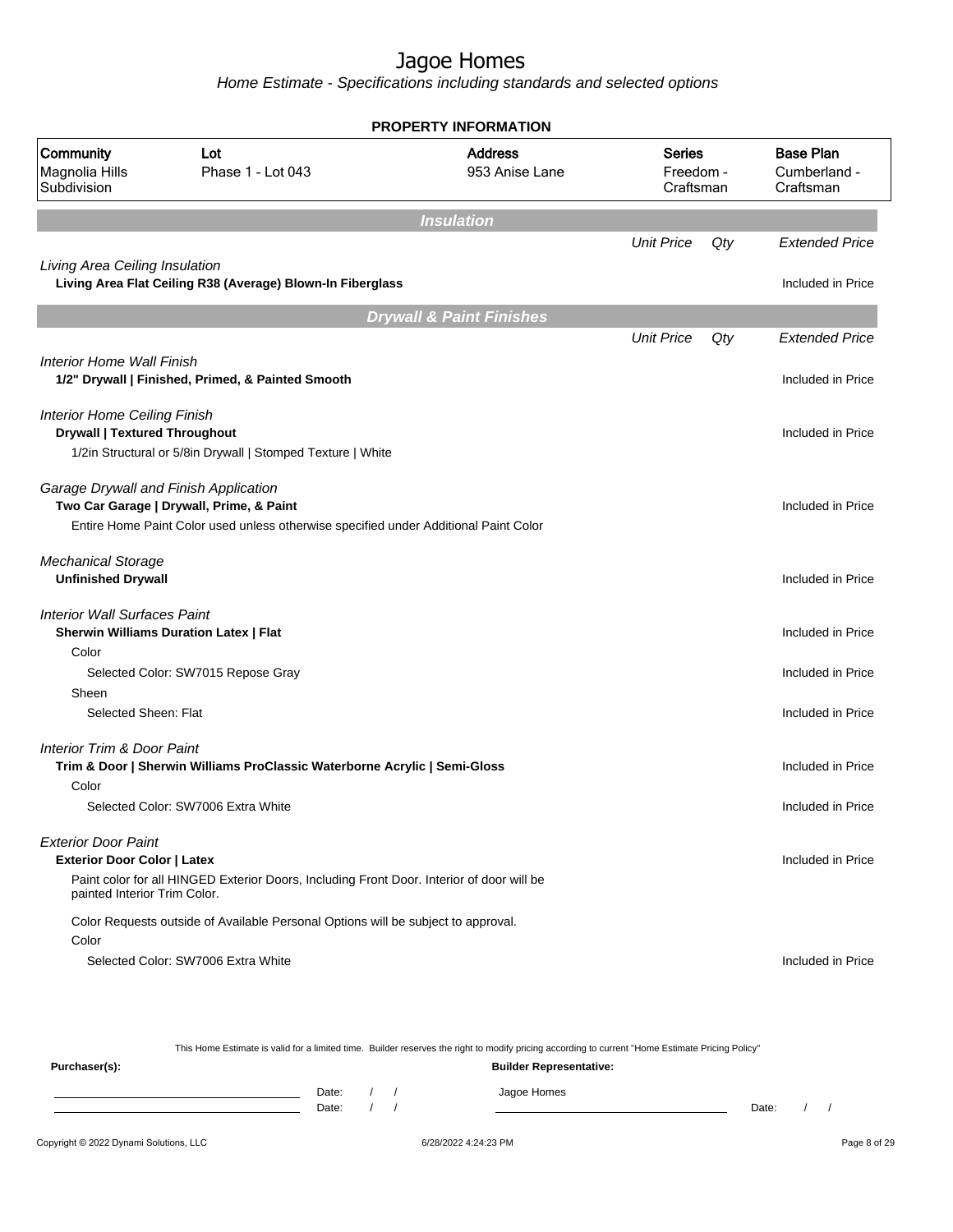Home Estimate - Specifications including standards and selected options

|                                                                                                                                                                                                                           |                   | <b>PROPERTY INFORMATION</b>                                                                   |                                         |     |                                               |
|---------------------------------------------------------------------------------------------------------------------------------------------------------------------------------------------------------------------------|-------------------|-----------------------------------------------------------------------------------------------|-----------------------------------------|-----|-----------------------------------------------|
| Community<br>Lot<br>Magnolia Hills<br>Subdivision                                                                                                                                                                         | Phase 1 - Lot 043 | <b>Address</b><br>953 Anise Lane                                                              | <b>Series</b><br>Freedom -<br>Craftsman |     | <b>Base Plan</b><br>Cumberland -<br>Craftsman |
|                                                                                                                                                                                                                           |                   | <b>Interior Trim / Doors</b>                                                                  |                                         |     |                                               |
|                                                                                                                                                                                                                           |                   |                                                                                               | <b>Unit Price</b>                       | Qty | <b>Extended Price</b>                         |
| <b>Entire Home Interior Doors</b>                                                                                                                                                                                         |                   |                                                                                               |                                         |     |                                               |
| Interior Door Units, Hollow Core, 6/8 Tall, 5 Panel Equal, Smooth                                                                                                                                                         |                   |                                                                                               |                                         |     | \$0.00                                        |
| Smooth Finish<br><b>Primed for Paint</b>                                                                                                                                                                                  |                   |                                                                                               |                                         |     |                                               |
| Entire Home Craftsman Style Trim Package                                                                                                                                                                                  |                   |                                                                                               |                                         |     |                                               |
| Craftsman Interior Flat Door Casing 3 1/2", Interior Flat Window Trim 3 1/2", Interior Flat<br>Baseboard 4 1/4"                                                                                                           |                   |                                                                                               |                                         |     | \$660.00                                      |
| Door & Window Casing: 3 1/2" 1015M   Base: 4 1/4"                                                                                                                                                                         |                   |                                                                                               |                                         |     |                                               |
| Base installed in Finished Living Areas Only                                                                                                                                                                              |                   |                                                                                               |                                         |     |                                               |
| <b>Open Stairway with Balusters</b><br><b>Rosette   Carpet Steps</b>                                                                                                                                                      |                   | 1 1/2 Open Step w/ Stained Exposed End   Iron Balusters   Stained Newel Post, Handrail &      |                                         |     | \$1,240.00                                    |
| painted Interior Trim Color. Carpet Steps to be Entire Home Carpet Selection unless<br>otherwise specified                                                                                                                |                   | Exposed Step End, Newel Post, Rosette, Hand Rail to be Stained. Skirt Board & Risers to be    |                                         |     |                                               |
| Pattern                                                                                                                                                                                                                   |                   |                                                                                               |                                         |     |                                               |
| Selected Pattern: Straight                                                                                                                                                                                                |                   |                                                                                               |                                         |     | Included in Price                             |
| <b>Stain Color</b>                                                                                                                                                                                                        |                   |                                                                                               |                                         |     |                                               |
| Selected Stain Color: MW2718 Ebony                                                                                                                                                                                        |                   |                                                                                               |                                         |     | Included in Price                             |
| Built In Drop Zone, Painted to match Trim Color<br>Built In Drop Zone with Bench Seat, per plan, Painted to match trim. Some shelving will<br>be moved. See plans for details.<br>See Plans for Details<br>Design Feature |                   |                                                                                               |                                         |     | \$1,290.00                                    |
| Selected Design Feature: Bead Board Back                                                                                                                                                                                  |                   |                                                                                               |                                         |     | Included in Price                             |
|                                                                                                                                                                                                                           |                   |                                                                                               |                                         |     |                                               |
|                                                                                                                                                                                                                           |                   | <b>Door Hardware</b>                                                                          | <b>Unit Price</b>                       |     | <b>Extended Price</b>                         |
|                                                                                                                                                                                                                           |                   |                                                                                               |                                         | Qty |                                               |
| <b>Front Door Handleset</b><br>Kwikset   Amador Handleset   Exterior Trim Kit Included                                                                                                                                    |                   |                                                                                               |                                         |     | \$150.00                                      |
| Includes (1) Exterior Handleset and (1) Interior Door Hardware, to match Exterior Door<br>and Hinges of Front Door.                                                                                                       |                   | Hardware Selection Style. Finish selection will be indicated below for Interior Door Hardware |                                         |     |                                               |
| Front Door Handle Set Finish                                                                                                                                                                                              |                   |                                                                                               |                                         |     |                                               |
| Selected Front Door Handle Set Finish: Satin Nickel                                                                                                                                                                       |                   |                                                                                               |                                         |     | Included in Price                             |
| Hinge & Interior Hardware Finish                                                                                                                                                                                          |                   |                                                                                               |                                         |     |                                               |
| Selected Hinge & Interior Hardware Finish: Match Exterior Handleset - Satin Nickel                                                                                                                                        |                   |                                                                                               |                                         |     | Included in Price                             |
|                                                                                                                                                                                                                           |                   |                                                                                               |                                         |     |                                               |

This Home Estimate is valid for a limited time. Builder reserves the right to modify pricing according to current "Home Estimate Pricing Policy"

| Purchaser(s): |                |  | <b>Builder Representative:</b> |       |  |
|---------------|----------------|--|--------------------------------|-------|--|
|               | Date:<br>Date: |  | Jagoe Homes                    | Date: |  |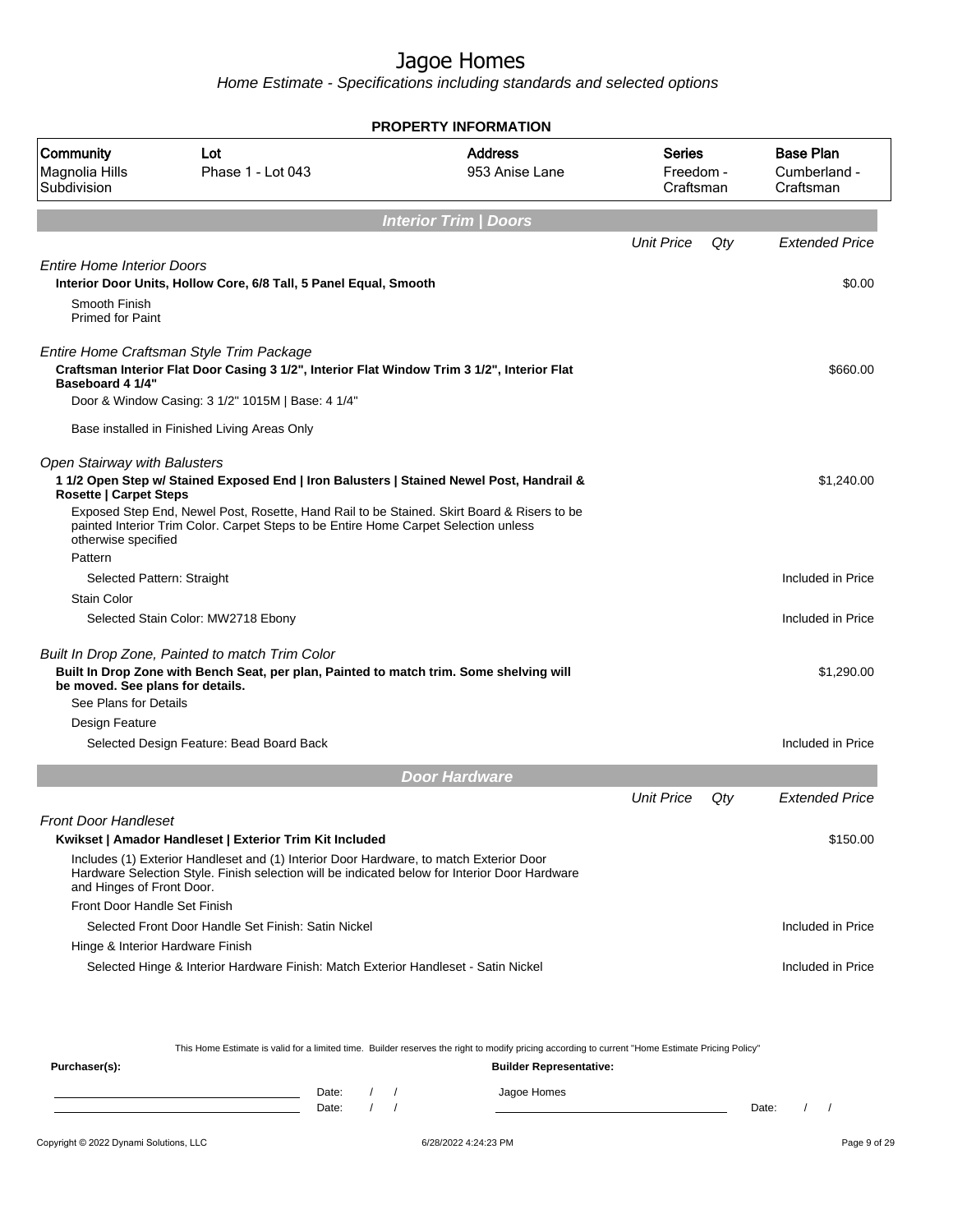Home Estimate - Specifications including standards and selected options

|                                                                  |                                                                                                                                                                                    | <b>PROPERTY INFORMATION</b>      |                                  |     |                                               |
|------------------------------------------------------------------|------------------------------------------------------------------------------------------------------------------------------------------------------------------------------------|----------------------------------|----------------------------------|-----|-----------------------------------------------|
| Community<br>Magnolia Hills<br>Subdivision                       | Lot<br>Phase 1 - Lot 043                                                                                                                                                           | <b>Address</b><br>953 Anise Lane | Series<br>Freedom -<br>Craftsman |     | <b>Base Plan</b><br>Cumberland -<br>Craftsman |
|                                                                  |                                                                                                                                                                                    | Door Hardware                    |                                  |     |                                               |
|                                                                  |                                                                                                                                                                                    |                                  | <b>Unit Price</b>                | Qty | <b>Extended Price</b>                         |
| <b>Home Exterior Door Hardware</b><br>Kwikset   Ladera Lever     |                                                                                                                                                                                    |                                  |                                  |     | \$60.00                                       |
| Finish                                                           | Includes Front Door (if Front Door Handleset is not selected) Garage to Home Door and any<br>Hinged Patio or Service Door selected in the HE.                                      |                                  |                                  |     |                                               |
|                                                                  | Selected Finish: Satin Nickel                                                                                                                                                      |                                  |                                  |     | Included in Price                             |
| <b>Entire Home Interior Door Locks</b><br>Kwikset   Ladera Lever |                                                                                                                                                                                    |                                  |                                  |     | \$280.00                                      |
| Includes all Interior Doors<br>Finish                            |                                                                                                                                                                                    |                                  |                                  |     |                                               |
|                                                                  | Selected Finish: Satin Nickel                                                                                                                                                      |                                  |                                  |     | Included in Price                             |
| Door Stops                                                       | Hardware-Spring & Hinge Door Stops                                                                                                                                                 |                                  |                                  |     | Included in Price                             |
|                                                                  |                                                                                                                                                                                    | <b>Cabinets</b>                  |                                  |     |                                               |
|                                                                  |                                                                                                                                                                                    |                                  | <b>Unit Price</b>                | Qty | <b>Extended Price</b>                         |
| Kitchen Cabinet Design Options<br><b>Upgraded Kitchen Layout</b> |                                                                                                                                                                                    |                                  |                                  |     | \$1,640.00                                    |
| 24"W x 12"D x 3"H (FWS24)                                        | Remove Upper Wall Cabinets from Back Exterior Wall and replace Single Window w/Triple<br>Window centered on Kitchen Sink. Add (3) Floating Wall Shelves to match Kitchen Cabinets. |                                  |                                  |     |                                               |
|                                                                  | Technical Specification: Change existing layout of Wall Cabinets to 42" Tall Straight Lay<br>w/Crown Mould. Remove Corner Wall Cabinet & replace w/W3042 w/F342 Filler.            |                                  |                                  |     |                                               |
| <b>Kitchen Cabinets</b>                                          |                                                                                                                                                                                    |                                  |                                  |     |                                               |
|                                                                  | Brellin Purestyle Full Overlay Laminate Cabinets w/ Floating Shelves                                                                                                               |                                  |                                  |     | \$1,860.00                                    |
| Full Overlay Shaker Door                                         |                                                                                                                                                                                    |                                  |                                  |     |                                               |
| Color                                                            |                                                                                                                                                                                    |                                  |                                  |     |                                               |
| Selected Color: Greyhound                                        |                                                                                                                                                                                    |                                  |                                  |     | Included in Price                             |
| <b>Owners Bath Cabinets</b>                                      | <b>Brellin Full Overlay Purestyle Laminate</b>                                                                                                                                     |                                  |                                  |     | \$480.00                                      |
| Finish                                                           |                                                                                                                                                                                    |                                  |                                  |     |                                               |
| Selected Finish: Greyhound                                       |                                                                                                                                                                                    |                                  |                                  |     | Included in Price                             |
| Vanity Height                                                    |                                                                                                                                                                                    |                                  |                                  |     |                                               |
|                                                                  | Selected Vanity Height: Raised - 35"                                                                                                                                               |                                  |                                  |     | \$70.00                                       |
|                                                                  |                                                                                                                                                                                    |                                  |                                  |     |                                               |

This Home Estimate is valid for a limited time. Builder reserves the right to modify pricing according to current "Home Estimate Pricing Policy" **Purchaser(s): Builder Representative:** Date: / / Jagoe Homes<br>Date: / / Jagoe Homes Date: / / Date: / /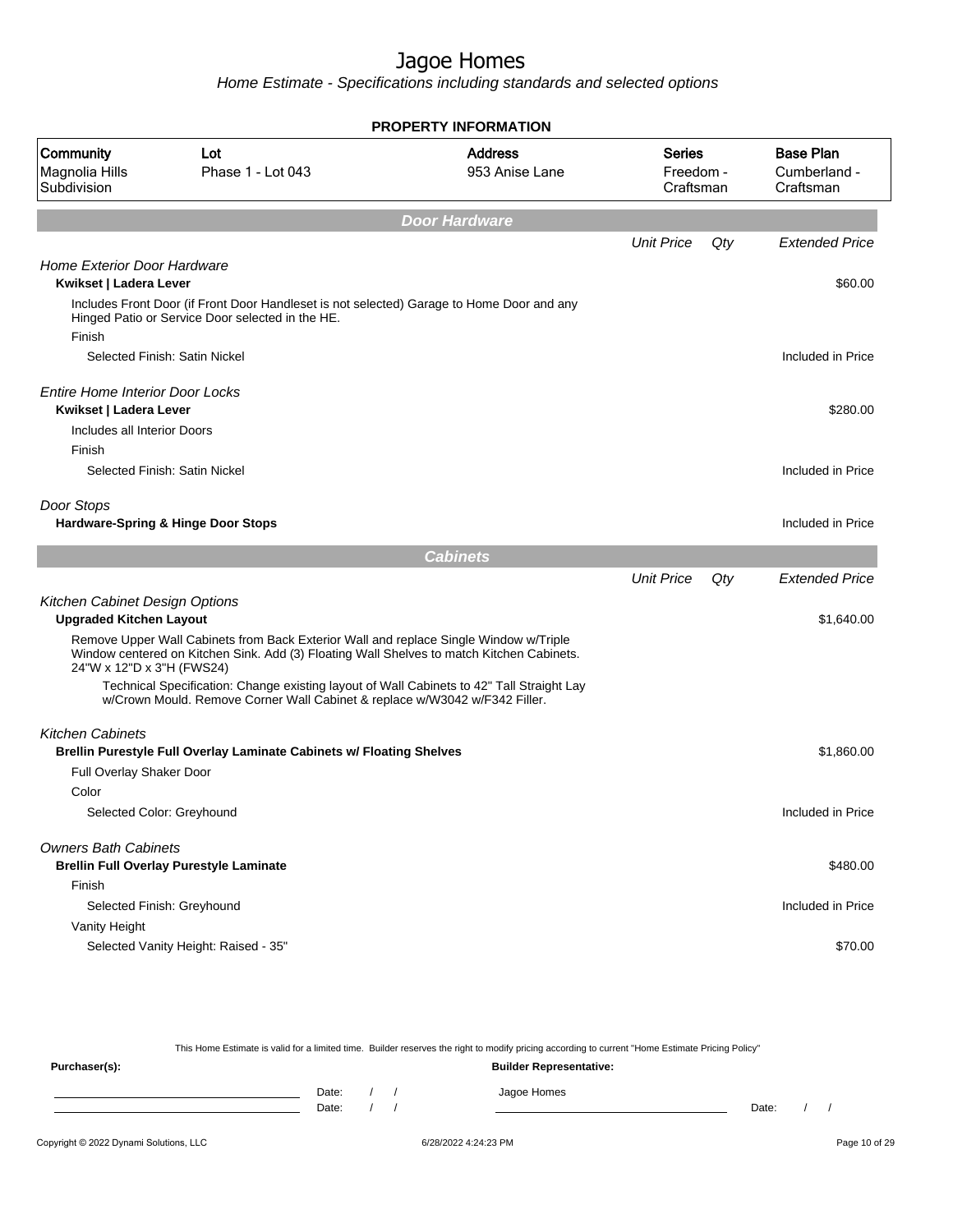Home Estimate - Specifications including standards and selected options

|                                            |                                                | <b>PROPERTY INFORMATION</b>      |                                         |     |                                               |
|--------------------------------------------|------------------------------------------------|----------------------------------|-----------------------------------------|-----|-----------------------------------------------|
| Community<br>Magnolia Hills<br>Subdivision | Lot<br>Phase 1 - Lot 043                       | <b>Address</b><br>953 Anise Lane | <b>Series</b><br>Freedom -<br>Craftsman |     | <b>Base Plan</b><br>Cumberland -<br>Craftsman |
|                                            |                                                | <b>Cabinets</b>                  |                                         |     |                                               |
|                                            |                                                |                                  | <b>Unit Price</b>                       | Qty | <b>Extended Price</b>                         |
| <b>Bath 2 Cabinets</b>                     |                                                |                                  |                                         |     |                                               |
|                                            | <b>Brellin Full Overlay Purestyle Laminate</b> |                                  |                                         |     | \$220.00                                      |
| Finish                                     |                                                |                                  |                                         |     |                                               |
| Selected Finish: Greyhound                 |                                                |                                  |                                         |     | Included in Price                             |
| Vanity Height                              |                                                |                                  |                                         |     |                                               |
|                                            | Selected Vanity Height: Raised - 35"           |                                  |                                         |     | \$70.00                                       |
|                                            |                                                | <b>Cabinet Hardware</b>          |                                         |     |                                               |
|                                            |                                                |                                  | <b>Unit Price</b>                       | Qty | <b>Extended Price</b>                         |
| <b>Kitchen Cabinet Hardware</b>            |                                                |                                  |                                         |     |                                               |
| <b>Abigail Collection</b>                  |                                                |                                  |                                         |     | \$0.00                                        |
| <b>Cabinet Door Hardware</b>               |                                                |                                  |                                         |     |                                               |
|                                            | Selected Cabinet Door Hardware: 128mm          |                                  |                                         |     | Included in Price                             |
| <b>Cabinet Drawer Hardware</b>             |                                                |                                  |                                         |     |                                               |
|                                            | Selected Cabinet Drawer Hardware: 128mm        |                                  |                                         |     | Included in Price                             |
| Finish                                     |                                                |                                  |                                         |     |                                               |
|                                            | Selected Finish: Polished Chrome               |                                  |                                         |     | Included in Price                             |
| <b>Owner's Bath Cabinet Hardware</b>       |                                                |                                  |                                         |     |                                               |
| <b>Abigail Collection</b>                  |                                                |                                  |                                         |     | \$0.00                                        |
| <b>Cabinet Door Hardware</b>               |                                                |                                  |                                         |     |                                               |
|                                            | Selected Cabinet Door Hardware: 128mm          |                                  |                                         |     | Included in Price                             |
| <b>Cabinet Drawer Hardware</b>             |                                                |                                  |                                         |     |                                               |
|                                            | Selected Cabinet Drawer Hardware: 128mm        |                                  |                                         |     | Included in Price                             |
| Finish                                     |                                                |                                  |                                         |     |                                               |
|                                            | Selected Finish: Polished Chrome               |                                  |                                         |     | Included in Price                             |
| <b>Bath 2 Cabinet Hardware</b>             |                                                |                                  |                                         |     |                                               |
| <b>Abigail Collection</b>                  |                                                |                                  |                                         |     | \$0.00                                        |
| <b>Cabinet Door Hardware</b>               |                                                |                                  |                                         |     |                                               |
|                                            | Selected Cabinet Door Hardware: 128mm          |                                  |                                         |     | Included in Price                             |
| <b>Cabinet Drawer Hardware</b>             |                                                |                                  |                                         |     |                                               |
|                                            | Selected Cabinet Drawer Hardware: 96mm         |                                  |                                         |     | Included in Price                             |
| Finish                                     |                                                |                                  |                                         |     |                                               |
|                                            | Selected Finish: Polished Chrome               |                                  |                                         |     | Included in Price                             |
|                                            |                                                |                                  |                                         |     |                                               |

This Home Estimate is valid for a limited time. Builder reserves the right to modify pricing according to current "Home Estimate Pricing Policy"

**Purchaser(s): Builder Representative:** Date: / / Jagoe Homes<br>Date: / / Jagoe Homes Date: / / Date: / /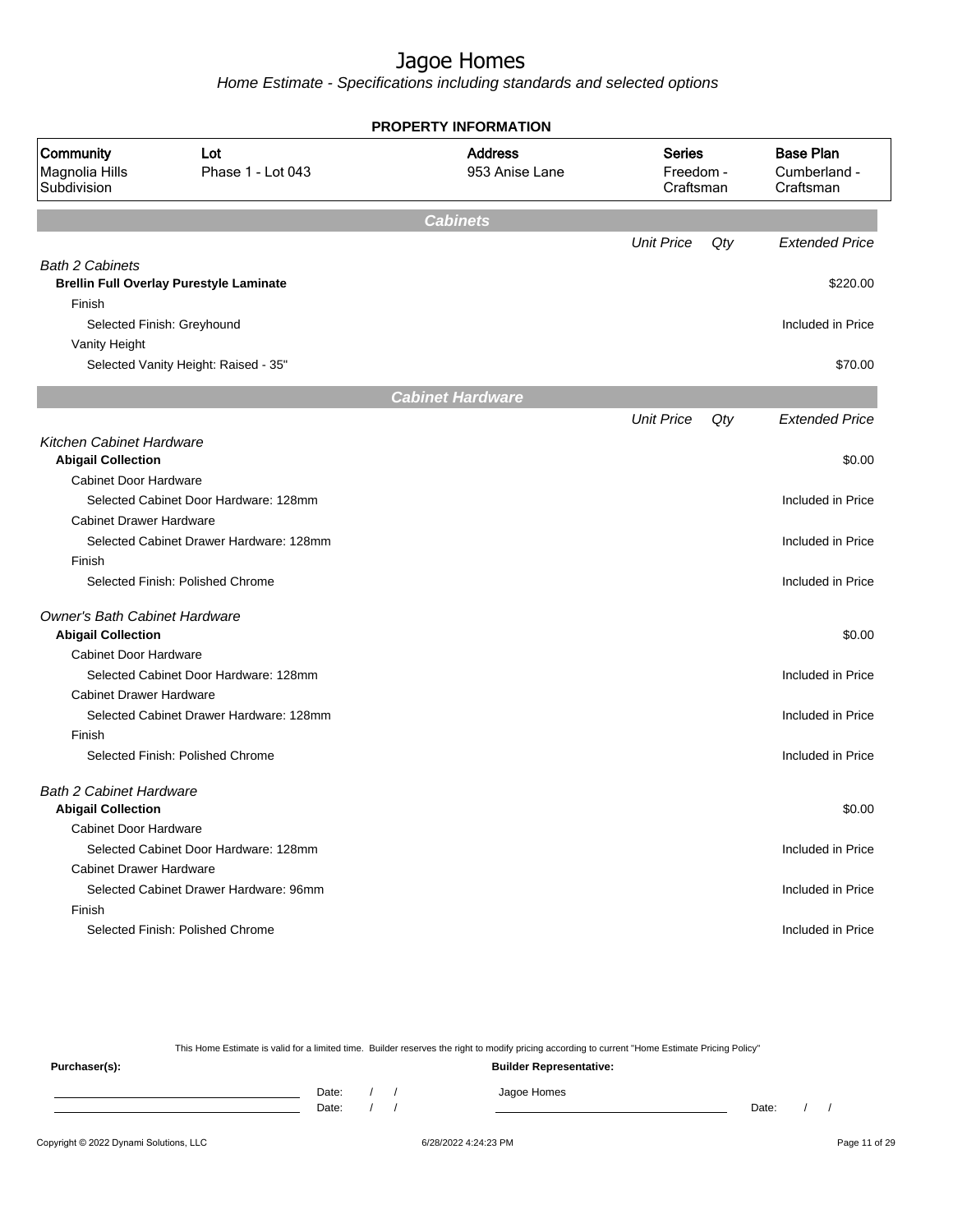Home Estimate - Specifications including standards and selected options

|                                                     |                                                                                                                                                                                                                                                                                                                                                                                                                                                                                                                                                                               | <b>PROPERTY INFORMATION</b>      |                                         |                                               |
|-----------------------------------------------------|-------------------------------------------------------------------------------------------------------------------------------------------------------------------------------------------------------------------------------------------------------------------------------------------------------------------------------------------------------------------------------------------------------------------------------------------------------------------------------------------------------------------------------------------------------------------------------|----------------------------------|-----------------------------------------|-----------------------------------------------|
| Community<br>Magnolia Hills<br>Subdivision          | Lot<br>Phase 1 - Lot 043                                                                                                                                                                                                                                                                                                                                                                                                                                                                                                                                                      | <b>Address</b><br>953 Anise Lane | <b>Series</b><br>Freedom -<br>Craftsman | <b>Base Plan</b><br>Cumberland -<br>Craftsman |
|                                                     |                                                                                                                                                                                                                                                                                                                                                                                                                                                                                                                                                                               | <b>Countertops</b>               |                                         |                                               |
|                                                     |                                                                                                                                                                                                                                                                                                                                                                                                                                                                                                                                                                               |                                  | <b>Unit Price</b><br>Qty                | <b>Extended Price</b>                         |
| <b>Kitchen Countertops</b><br>Granite   3cm Class I |                                                                                                                                                                                                                                                                                                                                                                                                                                                                                                                                                                               |                                  |                                         | \$2,970.00                                    |
|                                                     | Includes Stainless Steel Undermount Double Bowl Sink and 4 in Granite splash. Included<br>splash will be removed if decorative backsplash is selected.                                                                                                                                                                                                                                                                                                                                                                                                                        |                                  |                                         |                                               |
|                                                     | Granite is not seamless and seams will be visible and can be felt.<br>Colors could vary from samples due to the nature of natural stone.                                                                                                                                                                                                                                                                                                                                                                                                                                      |                                  |                                         |                                               |
| Color                                               |                                                                                                                                                                                                                                                                                                                                                                                                                                                                                                                                                                               |                                  |                                         |                                               |
|                                                     | Selected Color: Dallas White                                                                                                                                                                                                                                                                                                                                                                                                                                                                                                                                                  |                                  |                                         | Included in Price                             |
| Edge Profile                                        |                                                                                                                                                                                                                                                                                                                                                                                                                                                                                                                                                                               |                                  |                                         |                                               |
|                                                     | Selected Edge Profile: Pencil Edge Top & Bottom                                                                                                                                                                                                                                                                                                                                                                                                                                                                                                                               |                                  |                                         | Included in Price                             |
| Kitchen Backsplash - Tile                           |                                                                                                                                                                                                                                                                                                                                                                                                                                                                                                                                                                               |                                  |                                         |                                               |
| <b>Mythology</b>                                    |                                                                                                                                                                                                                                                                                                                                                                                                                                                                                                                                                                               |                                  |                                         | \$1,740.00                                    |
| the Mediterranean islands.                          | Experience Mediterranean essence with the Mythology™ collection – featuring<br>styles and characteristics sure to stir your soul. As dramatic as it is chic in the detailing; rich<br>natural earth tones and textures with handmade look punches<br>are the foundation of Mythology™. With curvaceous 6-inch arabesque shapes & Picket<br>Mosaic options, embody the warmth and serenity of                                                                                                                                                                                  |                                  |                                         |                                               |
| Ceramic                                             |                                                                                                                                                                                                                                                                                                                                                                                                                                                                                                                                                                               |                                  |                                         |                                               |
|                                                     | Selected Ceramic: Mythology Picket Santorini MY90                                                                                                                                                                                                                                                                                                                                                                                                                                                                                                                             |                                  |                                         | Included in Price                             |
| <b>Grout Color</b>                                  |                                                                                                                                                                                                                                                                                                                                                                                                                                                                                                                                                                               |                                  |                                         |                                               |
|                                                     | Selected Grout Color: 02 Pewter                                                                                                                                                                                                                                                                                                                                                                                                                                                                                                                                               |                                  |                                         | Included in Price                             |
| Trim                                                |                                                                                                                                                                                                                                                                                                                                                                                                                                                                                                                                                                               |                                  |                                         |                                               |
|                                                     | Selected Trim: Polished Chrome                                                                                                                                                                                                                                                                                                                                                                                                                                                                                                                                                |                                  |                                         | Included in Price                             |
| <b>Owner's Bath Vanity Top</b>                      | <b>Cultured Marble   Double Rectangle Bowl</b>                                                                                                                                                                                                                                                                                                                                                                                                                                                                                                                                |                                  |                                         | \$390.00                                      |
| abrasive products.<br>mildew and chips.             | Cultured Marble is Beautiful – Veining and patterns can be incorporated during the casting<br>process, creating character, depth and interest that mimics its natural counterpart.<br>Low Maintenance – Cultured marble never needs to be sealed and is easy to clean with non-<br>Durable – Cultured marble is non-porous, making it extremely tough and resistant to stains,<br>Economical – In general, cultured marble is less expensive to fabricate and install than slab<br>marble, but will increase the overall value of a home just as natural stone products will. |                                  |                                         |                                               |
| Color                                               |                                                                                                                                                                                                                                                                                                                                                                                                                                                                                                                                                                               |                                  |                                         |                                               |
|                                                     | Selected Color: Classic White                                                                                                                                                                                                                                                                                                                                                                                                                                                                                                                                                 |                                  |                                         | Included in Price                             |
| Finish                                              |                                                                                                                                                                                                                                                                                                                                                                                                                                                                                                                                                                               |                                  |                                         |                                               |
| Selected Finish: Matte                              |                                                                                                                                                                                                                                                                                                                                                                                                                                                                                                                                                                               |                                  |                                         | Included in Price                             |

This Home Estimate is valid for a limited time. Builder reserves the right to modify pricing according to current "Home Estimate Pricing Policy" **Purchaser(s): Builder Representative:** Date: / / Jagoe Homes<br>Date: / / Jagoe Homes Date: / / **Date: / / 2006** Date: / / / Date: / / /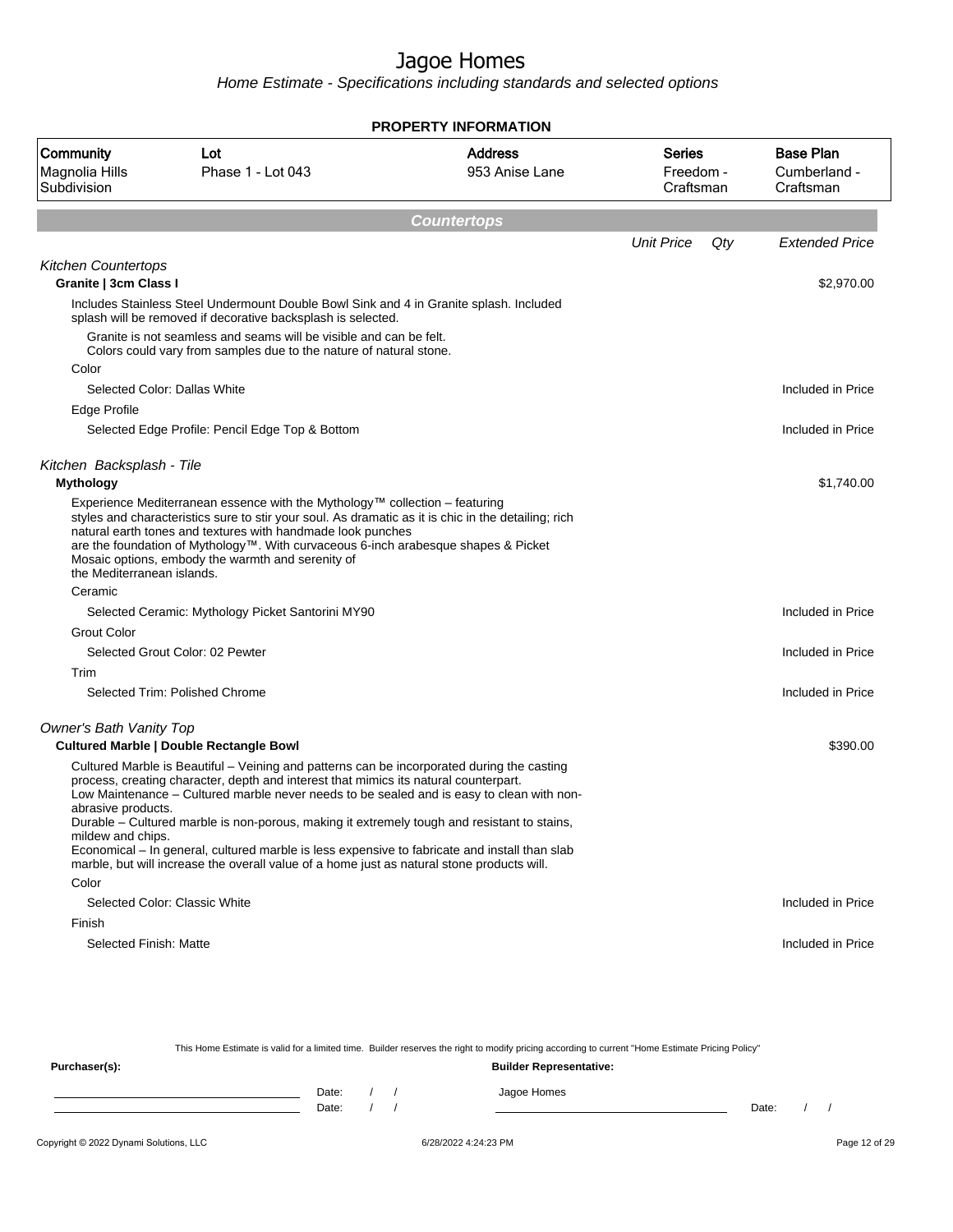Home Estimate - Specifications including standards and selected options

|                                            |                                                                                               | <b>PROPERTY INFORMATION</b>      |                                         |     |                                               |
|--------------------------------------------|-----------------------------------------------------------------------------------------------|----------------------------------|-----------------------------------------|-----|-----------------------------------------------|
| Community<br>Magnolia Hills<br>Subdivision | Lot<br>Phase 1 - Lot 043                                                                      | <b>Address</b><br>953 Anise Lane | <b>Series</b><br>Freedom -<br>Craftsman |     | <b>Base Plan</b><br>Cumberland -<br>Craftsman |
|                                            |                                                                                               | <b>Countertops</b>               |                                         |     |                                               |
|                                            |                                                                                               |                                  | <b>Unit Price</b>                       | Qty | <b>Extended Price</b>                         |
| Bath 2 Vanity Top                          |                                                                                               |                                  |                                         |     |                                               |
| <b>Cultured Marble   Rectangle Bowl</b>    |                                                                                               |                                  |                                         |     | \$145.00                                      |
| Color                                      |                                                                                               |                                  |                                         |     |                                               |
|                                            | Selected Color: Classic White                                                                 |                                  |                                         |     | Included in Price                             |
| Finish                                     |                                                                                               |                                  |                                         |     |                                               |
| Selected Finish: Matte                     |                                                                                               |                                  |                                         |     | Included in Price                             |
|                                            |                                                                                               | <b>Mirrors</b>                   |                                         |     |                                               |
|                                            |                                                                                               |                                  | <b>Unit Price</b>                       | Qty | <b>Extended Price</b>                         |
| <b>Owner's Bath Mirrors</b>                |                                                                                               |                                  |                                         |     |                                               |
|                                            | Beveled Edged Mirrors, (Qty 2), 24" X 36"                                                     |                                  |                                         |     | \$90.00                                       |
|                                            |                                                                                               |                                  |                                         |     |                                               |
| <b>Bath 2 Mirror</b>                       | Beveled Edge Mirror(s)   Per Base Plan                                                        |                                  |                                         |     | Included in Price                             |
|                                            |                                                                                               |                                  |                                         |     |                                               |
| Powder Room Mirror                         |                                                                                               |                                  |                                         |     |                                               |
|                                            | Beveled Edge Mirror(s)   Per Base Plan                                                        |                                  |                                         |     | Included in Price                             |
|                                            |                                                                                               | <b>Appliances</b>                |                                         |     |                                               |
|                                            |                                                                                               |                                  | <b>Unit Price</b>                       | Qty | <b>Extended Price</b>                         |
| Kitchen Range                              |                                                                                               |                                  |                                         |     |                                               |
|                                            | Range - Gas - Free Standing Continuous Grates                                                 |                                  |                                         |     | \$320.00                                      |
| Finish                                     |                                                                                               |                                  |                                         |     |                                               |
|                                            | Selected Finish: Stainless Steel - JGBS66REKSS                                                |                                  |                                         |     | \$150.00                                      |
| Kitchen Microwave or Microwave Hood        |                                                                                               |                                  |                                         |     |                                               |
|                                            |                                                                                               |                                  |                                         |     | \$80.00                                       |
|                                            |                                                                                               |                                  |                                         |     |                                               |
| <b>Microwave - Stainless Steel</b>         | GE® 1.6 CU. FT. OVER-THE-RANGE MICROWAVE OVEN                                                 |                                  |                                         |     |                                               |
|                                            | Technical Specification: APPROXIMATE DIMENSIONS (HxWxD)<br>16 1/8 H x 29 7/8 W x 15 9/16 D in |                                  |                                         |     |                                               |
| Finish                                     |                                                                                               |                                  |                                         |     |                                               |

This Home Estimate is valid for a limited time. Builder reserves the right to modify pricing according to current "Home Estimate Pricing Policy"

**Purchaser(s): Builder Representative:** Date: / / Jagoe Homes<br>Date: / / Jagoe Homes Date: / / Date: / /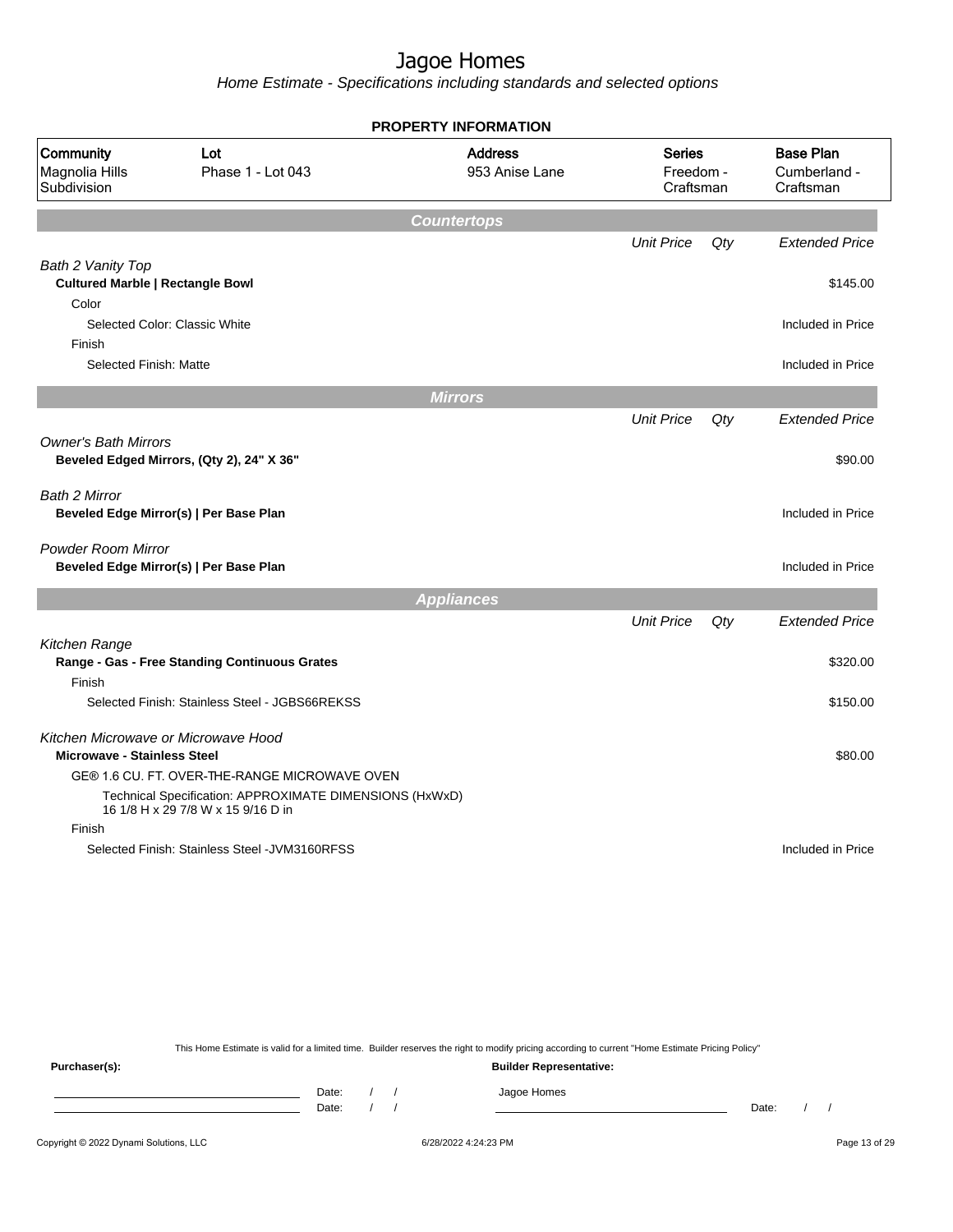|                                            |                                                                                          | <b>PROPERTY INFORMATION</b>      |                                  |     |                                               |
|--------------------------------------------|------------------------------------------------------------------------------------------|----------------------------------|----------------------------------|-----|-----------------------------------------------|
| Community<br>Magnolia Hills<br>Subdivision | Lot<br>Phase 1 - Lot 043                                                                 | <b>Address</b><br>953 Anise Lane | Series<br>Freedom -<br>Craftsman |     | <b>Base Plan</b><br>Cumberland -<br>Craftsman |
|                                            |                                                                                          | <b>Appliances</b>                |                                  |     |                                               |
|                                            |                                                                                          |                                  | <b>Unit Price</b>                | Qty | <b>Extended Price</b>                         |
| <b>Kitchen Dishwasher</b>                  |                                                                                          |                                  |                                  |     |                                               |
|                                            | Dishwasher - Front Control - Stainless Steel                                             |                                  |                                  |     | \$60.00                                       |
| <b>CYCLE &amp; DRY BOOST</b>               | GE® FRONT CONTROL WITH PLASTIC INTERIOR DISHWASHER WITH SANITIZE                         |                                  |                                  |     |                                               |
|                                            | Technical Specification: APPROXIMATE DIMENSIONS (HxWxD)<br>33 3/8 H x 23 3/4 W x 24 D in |                                  |                                  |     |                                               |
| Finish                                     |                                                                                          |                                  |                                  |     |                                               |
|                                            | Selected Finish: GDF535PSRSS                                                             |                                  |                                  |     | Included in Price                             |
| Refrigerator                               | Refrigerator - Side by Side w/ Ice & Water on Door                                       |                                  |                                  |     | Included in Price                             |
| Finish                                     |                                                                                          |                                  |                                  |     |                                               |
|                                            | Selected Finish: Stainless Steel - GSS25GYPFS                                            |                                  |                                  |     | \$165.00                                      |
|                                            |                                                                                          | <b>Plumbing</b>                  |                                  |     |                                               |
|                                            |                                                                                          |                                  | <b>Unit Price</b>                | Qty | <b>Extended Price</b>                         |
| <b>Owners Bath Fixtures</b>                |                                                                                          |                                  |                                  |     |                                               |
| <b>Bath Fixture Color</b>                  |                                                                                          |                                  |                                  |     | Included in Price                             |
| Color                                      |                                                                                          |                                  |                                  |     |                                               |
| Selected Color: White                      |                                                                                          |                                  |                                  |     | Included in Price                             |
| <b>Owners Bath Vanity</b>                  |                                                                                          |                                  |                                  |     |                                               |
| 60" Double Bowl                            |                                                                                          |                                  |                                  |     | \$1,760.00                                    |
|                                            | 48" single bowl enlarged to 60" double bowl vanity, 12" removed from Owners Closet.      |                                  |                                  |     |                                               |
| <b>Owners Faucet</b>                       |                                                                                          |                                  |                                  |     |                                               |
| <b>Delta Ashlyn Collection</b>             |                                                                                          |                                  |                                  | 2   | Included in Price                             |
| Finish                                     |                                                                                          |                                  |                                  |     |                                               |
| Selected Finish: Chrome                    |                                                                                          |                                  |                                  |     | Included in Price                             |
| Spread                                     |                                                                                          |                                  |                                  |     |                                               |
|                                            | Selected Spread: 2564   4" Spread                                                        |                                  |                                  |     | Included in Price                             |
| <b>Owners Tub/Shower or Shower Stall</b>   | 60" Fiberglass Shower Stall   Shower Door                                                |                                  |                                  |     | \$1,240.00                                    |
| accomodate shower.                         | Semi Frameless Chrome Shower Door with Clear Glass Included Plan may be revised to       |                                  |                                  |     |                                               |
| Glass Pattern                              |                                                                                          |                                  |                                  |     |                                               |
|                                            | Selected Glass Pattern: Clear                                                            |                                  |                                  |     | Included in Price                             |
|                                            |                                                                                          |                                  |                                  |     |                                               |

|                                                 |       |  |  |  | This Home Estimate is valid for a limited time. Builder reserves the right to modify pricing according to current "Home Estimate Pricing Policy" |       |  |
|-------------------------------------------------|-------|--|--|--|--------------------------------------------------------------------------------------------------------------------------------------------------|-------|--|
| <b>Builder Representative:</b><br>Purchaser(s): |       |  |  |  |                                                                                                                                                  |       |  |
|                                                 | Date: |  |  |  | Jagoe Homes                                                                                                                                      |       |  |
|                                                 | Date: |  |  |  |                                                                                                                                                  | Date: |  |
|                                                 |       |  |  |  |                                                                                                                                                  |       |  |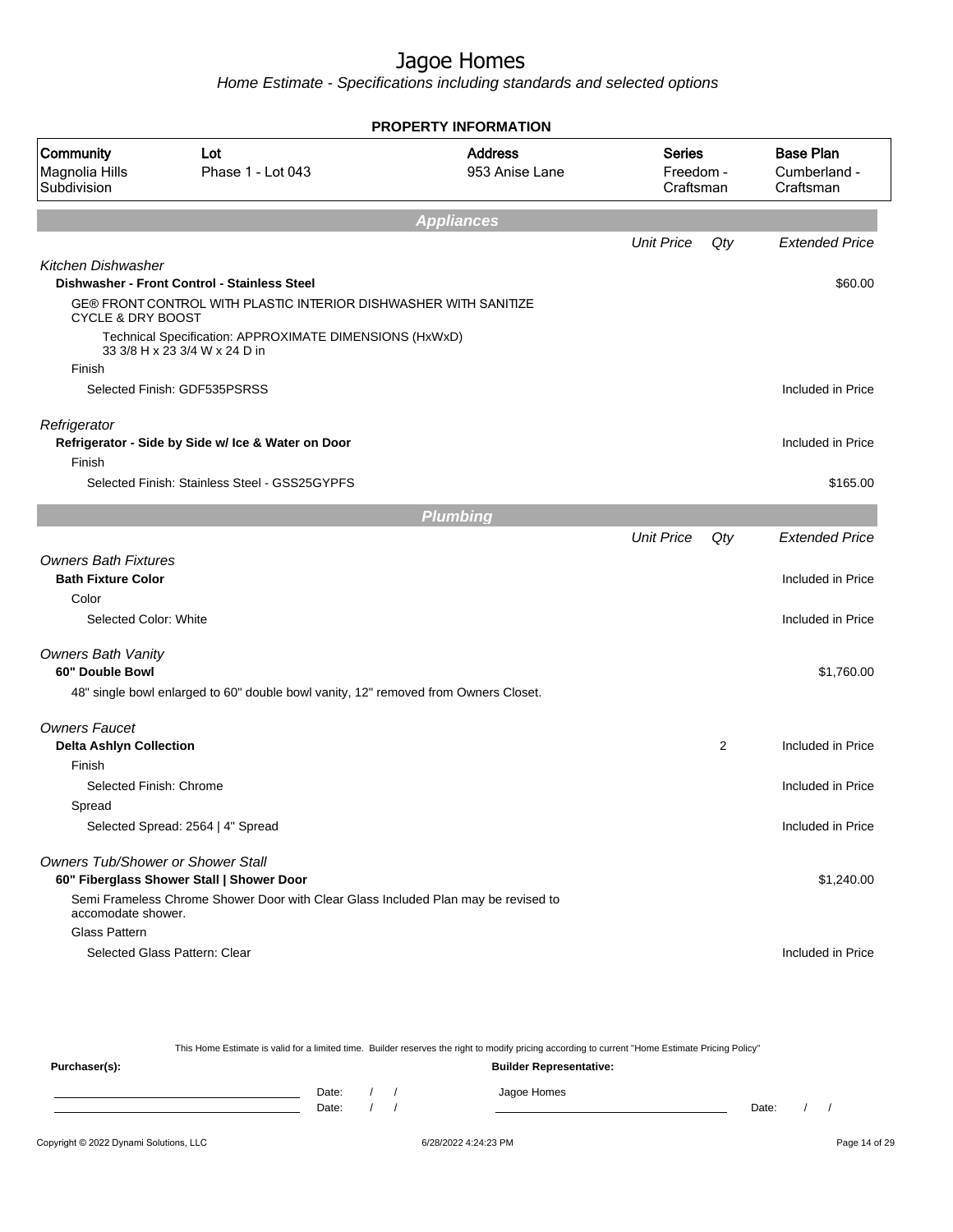|                                                                                |                                                                                       | <b>PROPERTY INFORMATION</b>      |                                         |                                               |
|--------------------------------------------------------------------------------|---------------------------------------------------------------------------------------|----------------------------------|-----------------------------------------|-----------------------------------------------|
| Community<br>Magnolia Hills<br>Subdivision                                     | Lot<br>Phase 1 - Lot 043                                                              | <b>Address</b><br>953 Anise Lane | <b>Series</b><br>Freedom -<br>Craftsman | <b>Base Plan</b><br>Cumberland -<br>Craftsman |
|                                                                                |                                                                                       | <b>Plumbing</b>                  |                                         |                                               |
|                                                                                |                                                                                       |                                  | <b>Unit Price</b><br>Qty                | <b>Extended Price</b>                         |
| <b>Owners Bath Commode</b><br>Standard 1.6 Gallon Commode, 2 pc.<br>1.6 Gallon |                                                                                       |                                  |                                         | Included in Price                             |
| 2 PC                                                                           |                                                                                       |                                  |                                         |                                               |
| <b>Owners Bath Accessories</b>                                                 | Sage Robe Hooks (Qty 2) & Paper Holder                                                |                                  |                                         | \$40.00                                       |
|                                                                                | Hooks to be hung 67" above Finished Floor unless customer selects different location. |                                  |                                         |                                               |
| Finish                                                                         |                                                                                       |                                  |                                         |                                               |
| Selected Finish: Chrome                                                        |                                                                                       |                                  |                                         | Included in Price                             |
| <b>Owner's Bath Shower Stall Faucet</b><br>Model # T14264                      | Delta Ashlyn Shower Stall Faucet T14264                                               |                                  |                                         | Included in Price                             |
| Finish                                                                         |                                                                                       |                                  |                                         |                                               |
| Selected Finish: Chrome                                                        |                                                                                       |                                  |                                         | Included in Price                             |
| <b>Bath 2 Fixture Color Package</b><br><b>Bath Fixture Color</b>               |                                                                                       |                                  |                                         | Included in Price                             |
| Color                                                                          |                                                                                       |                                  |                                         |                                               |
| Selected Color: White                                                          |                                                                                       |                                  |                                         | Included in Price                             |
| <b>Bath 2 Commode</b><br>Standard 1.6 Gallon Commode, 2 pc.                    |                                                                                       |                                  |                                         | Included in Price                             |
| 1.6 Gallon<br>2 PC                                                             |                                                                                       |                                  |                                         |                                               |
| <b>Bath 2 Lavatory Faucet</b><br><b>Delta Ashlyn Collection</b>                |                                                                                       |                                  |                                         | Included in Price                             |
| Finish                                                                         |                                                                                       |                                  |                                         |                                               |
| Selected Finish: Chrome                                                        |                                                                                       |                                  |                                         | Included in Price                             |
| Spread                                                                         | Selected Spread: 2564   4" Spread                                                     |                                  |                                         | Included in Price                             |
|                                                                                |                                                                                       |                                  |                                         |                                               |
| Bath 2 Towel Bar & Paper Holder<br><b>Chrome Towel Bar &amp; Paper Holder</b>  |                                                                                       |                                  |                                         | Included in Price                             |
| Bath 2 Tub/Shower or Shower Stall                                              |                                                                                       |                                  |                                         |                                               |
| 60" Fiberglass Tub/Shower                                                      |                                                                                       |                                  |                                         | Included in Price                             |

|               |       |  | This Home Estimate is valid for a limited time. Builder reserves the right to modify pricing according to current "Home Estimate Pricing Policy" |       |  |
|---------------|-------|--|--------------------------------------------------------------------------------------------------------------------------------------------------|-------|--|
| Purchaser(s): |       |  | <b>Builder Representative:</b>                                                                                                                   |       |  |
|               | Date: |  | Jagoe Homes                                                                                                                                      |       |  |
|               | Date: |  |                                                                                                                                                  | Date: |  |
|               |       |  |                                                                                                                                                  |       |  |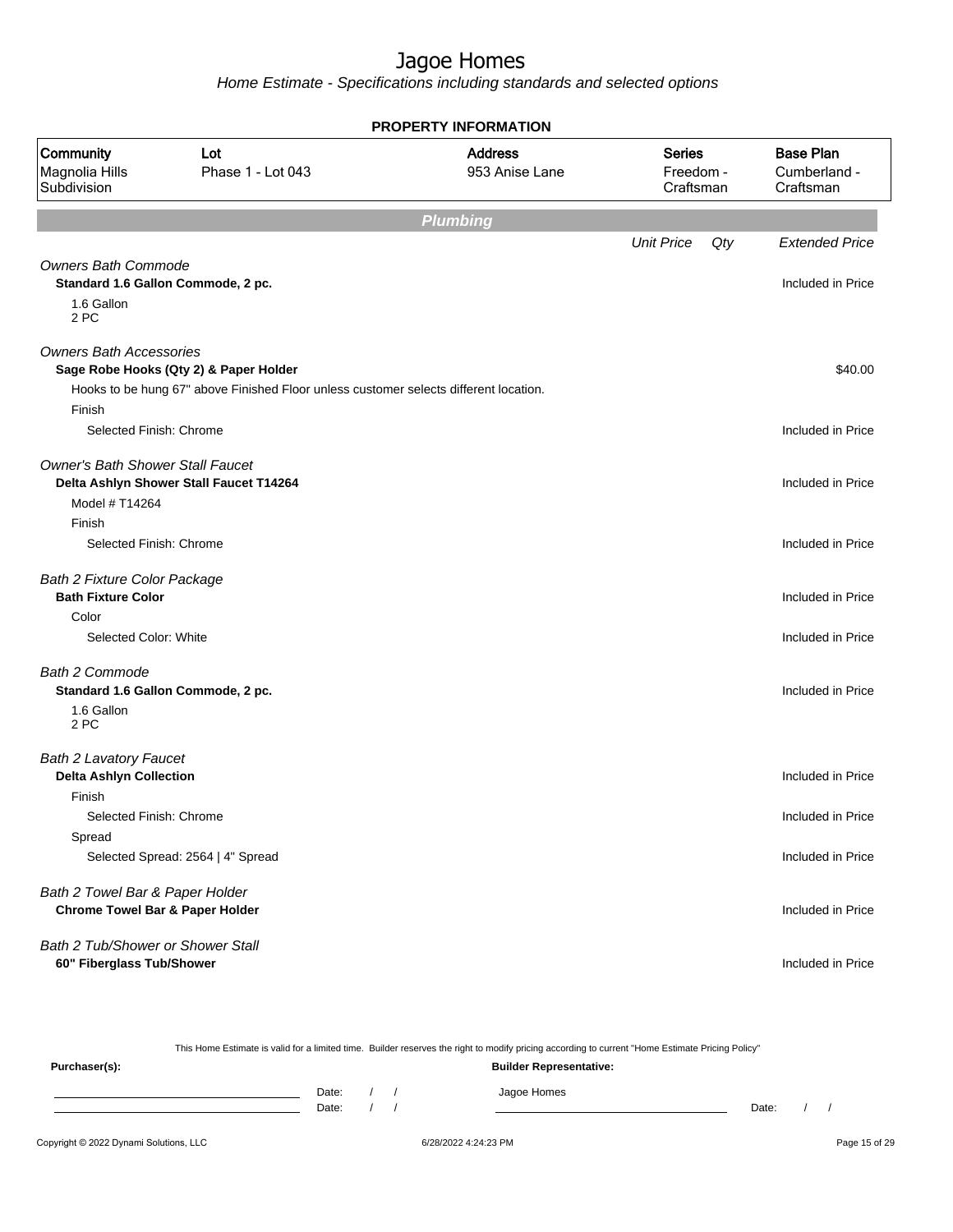Home Estimate - Specifications including standards and selected options

|                                                                |                                                                            | <b>PROPERTY INFORMATION</b>      |                                         |     |                                               |
|----------------------------------------------------------------|----------------------------------------------------------------------------|----------------------------------|-----------------------------------------|-----|-----------------------------------------------|
| Community<br>Magnolia Hills<br>Subdivision                     | Lot<br>Phase 1 - Lot 043                                                   | <b>Address</b><br>953 Anise Lane | <b>Series</b><br>Freedom -<br>Craftsman |     | <b>Base Plan</b><br>Cumberland -<br>Craftsman |
|                                                                |                                                                            | <b>Plumbing</b>                  |                                         |     |                                               |
|                                                                |                                                                            |                                  | <b>Unit Price</b>                       | Qty | <b>Extended Price</b>                         |
| <b>Bath 2 Tub/Shower Faucet</b>                                | Delta Ashlyn Tub/Shower Faucet T14464                                      |                                  |                                         |     | Included in Price                             |
| Finish                                                         |                                                                            |                                  |                                         |     |                                               |
| Selected Finish: Chrome                                        |                                                                            |                                  |                                         |     | Included in Price                             |
| Powder Room Fixture Color Package<br><b>Bath Fixture Color</b> |                                                                            |                                  |                                         |     | Included in Price                             |
| Color                                                          |                                                                            |                                  |                                         |     |                                               |
| Selected Color: White                                          |                                                                            |                                  |                                         |     | Included in Price                             |
| Powder Room Vanity / Pedestal<br><b>Pedestal Sink</b>          |                                                                            |                                  |                                         |     | Included in Price                             |
| Powder Room Lavatory Faucet<br><b>Delta Ashlyn Collection</b>  |                                                                            |                                  |                                         |     | \$0.00                                        |
| Finish<br>Selected Finish: Chrome                              |                                                                            |                                  |                                         |     | Included in Price                             |
| Spread                                                         |                                                                            |                                  |                                         |     |                                               |
|                                                                | Selected Spread: 2564   4" Spread                                          |                                  |                                         |     | Included in Price                             |
| <b>Chrome Towel Ring &amp; Paper Holder</b>                    | Powder Room Towel Ring & Paper Holder                                      |                                  |                                         |     | Included in Price                             |
| Powder Room Commode                                            | Standard 1.6 Gallon Commode, 2 pc.                                         |                                  |                                         |     | Included in Price                             |
| 1.6 Gallon<br>2 PC                                             |                                                                            |                                  |                                         |     |                                               |
| <b>Kitchen Sink</b>                                            | Blanco Precis Undermount Sink - Super Single Bowl w/Chrome Disposal Flange |                                  |                                         |     | \$680.00                                      |
| Sink 9 1/2" Deep                                               |                                                                            |                                  |                                         |     |                                               |
| Color                                                          |                                                                            |                                  |                                         |     |                                               |
|                                                                | Selected Color: Metallic Gray 440148                                       |                                  |                                         |     | Included in Price                             |
| <b>Kitchen Sink Faucet</b>                                     |                                                                            |                                  |                                         |     |                                               |
|                                                                | Kitchen Sink Faucet - Delta Emmaline Single Handle Pull Down #9182         |                                  |                                         |     | \$360.00                                      |
| Finish                                                         |                                                                            |                                  |                                         |     |                                               |
| Selected Finish: Chrome                                        |                                                                            |                                  |                                         |     | Included in Price                             |

This Home Estimate is valid for a limited time. Builder reserves the right to modify pricing according to current "Home Estimate Pricing Policy" **Purchaser(s): Builder Representative:** Date: / / Jagoe Homes<br>Date: / / Jagoe Homes Date: / / Date: / /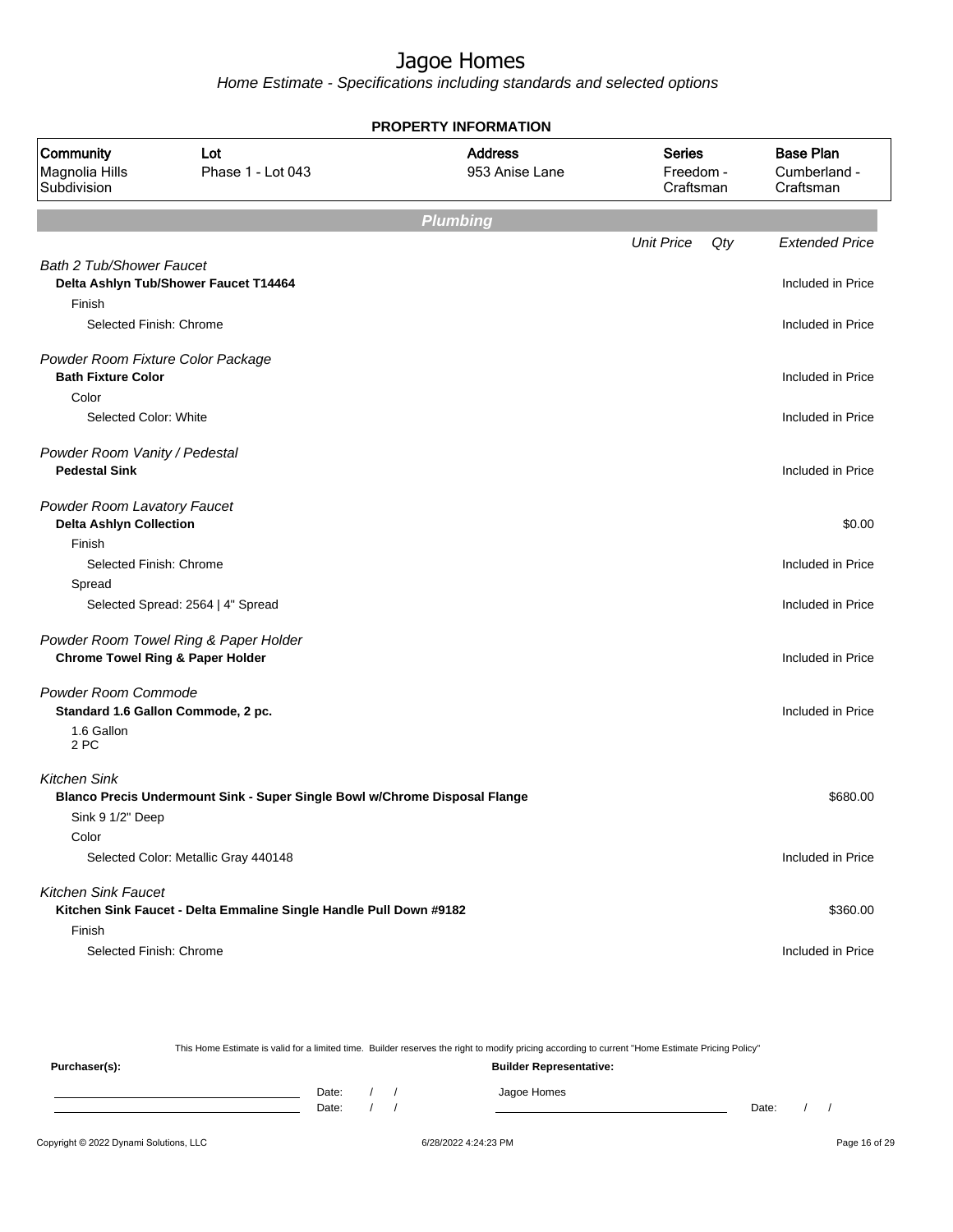|                                                                         |                                                                                                                                                                                    |                            |          | <b>PROPERTY INFORMATION</b>      |                   |                        |                                               |
|-------------------------------------------------------------------------|------------------------------------------------------------------------------------------------------------------------------------------------------------------------------------|----------------------------|----------|----------------------------------|-------------------|------------------------|-----------------------------------------------|
| Community<br>Magnolia Hills<br>Subdivision                              | Lot<br>Phase 1 - Lot 043                                                                                                                                                           |                            |          | <b>Address</b><br>953 Anise Lane | <b>Series</b>     | Freedom -<br>Craftsman | <b>Base Plan</b><br>Cumberland -<br>Craftsman |
|                                                                         |                                                                                                                                                                                    |                            |          | <b>Plumbing</b>                  |                   |                        |                                               |
| Kitchen Garbage Disposal<br>Garbage Disposal 1/3 hp                     |                                                                                                                                                                                    |                            |          |                                  | <b>Unit Price</b> | Qty                    | <b>Extended Price</b><br>Included in Price    |
| Kitchen Ice Maker Water Line<br><b>Ice Maker Water Line</b>             |                                                                                                                                                                                    |                            |          |                                  |                   |                        | Included in Price                             |
| Kitchen Gas Line for Range<br>Existing 220v outlet remains.             | Gas Line for Range, Includes 110-Volt Outlet                                                                                                                                       |                            |          |                                  |                   |                        | \$970.00                                      |
| <b>Entire Home Water Heater</b><br><b>Tankless Water Heater</b>         |                                                                                                                                                                                    |                            |          |                                  |                   |                        | Included in Price                             |
| Entire Home Main Water Shutoff Valve<br><b>Main Water Shutoff Valve</b> |                                                                                                                                                                                    |                            |          |                                  |                   |                        | Included in Price                             |
| <b>Entire Home Plumbing Supply Pipes</b>                                | <b>Plumbing Pipes: Water Continuous PEX Piping</b>                                                                                                                                 |                            |          |                                  |                   |                        | Included in Price                             |
| <b>Plumbing Drains and Vents PVC</b>                                    | Entire Home Plumbing Waste & Vent Lines                                                                                                                                            |                            |          |                                  |                   |                        | Included in Price                             |
|                                                                         | Entire Home Secondary Shut-Off Valves<br>Secondary Shut-Off Valves at each fixture                                                                                                 |                            |          |                                  |                   |                        | Included in Price                             |
| <b>Exterior Plumbing Sewer Lines</b>                                    | Plumbing Pipes: Exterior Sewer Lines PVC Schedule 40                                                                                                                               |                            |          |                                  |                   |                        | Included in Price                             |
| <b>Exterior Sillcocks</b>                                               | <b>Outside Faucets Frost Proof (Per Plan)</b>                                                                                                                                      |                            |          |                                  |                   |                        | Included in Price                             |
|                                                                         |                                                                                                                                                                                    |                            |          | <b>Electrical</b>                |                   |                        |                                               |
|                                                                         |                                                                                                                                                                                    |                            |          |                                  | <b>Unit Price</b> | Qty                    | <b>Extended Price</b>                         |
| Front Porch Light(s)<br><b>Recessed Lighting (Per Plan)</b>             |                                                                                                                                                                                    |                            |          |                                  |                   |                        | Included in Price                             |
| <b>Front Entry Ceiling Light</b>                                        | Recessed Light (1) ILO Standard Flush Mount                                                                                                                                        |                            |          |                                  |                   |                        | \$70.00                                       |
| <b>Recessed Lighting (Per Plan)</b>                                     | Main Level Stairway Landing Ceiling Fixture                                                                                                                                        |                            |          |                                  |                   |                        | Included in Price                             |
| Purchaser(s):                                                           | This Home Estimate is valid for a limited time. Builder reserves the right to modify pricing according to current "Home Estimate Pricing Policy"                                   |                            |          | <b>Builder Representative:</b>   |                   |                        |                                               |
|                                                                         | <u> 1989 - Johann Barn, mars ann an t-Amhair an t-Amhair an t-Amhair an t-Amhair an t-Amhair an t-Amhair an t-A</u><br>the control of the control of the control of the control of | Date:<br>$\prime$<br>Date: | $\prime$ | Jagoe Homes                      |                   |                        | Date:<br>$\prime$<br>$\sqrt{ }$               |
| Copyright © 2022 Dynami Solutions, LLC                                  |                                                                                                                                                                                    |                            |          | 6/28/2022 4:24:23 PM             |                   |                        | Page 17 of 29                                 |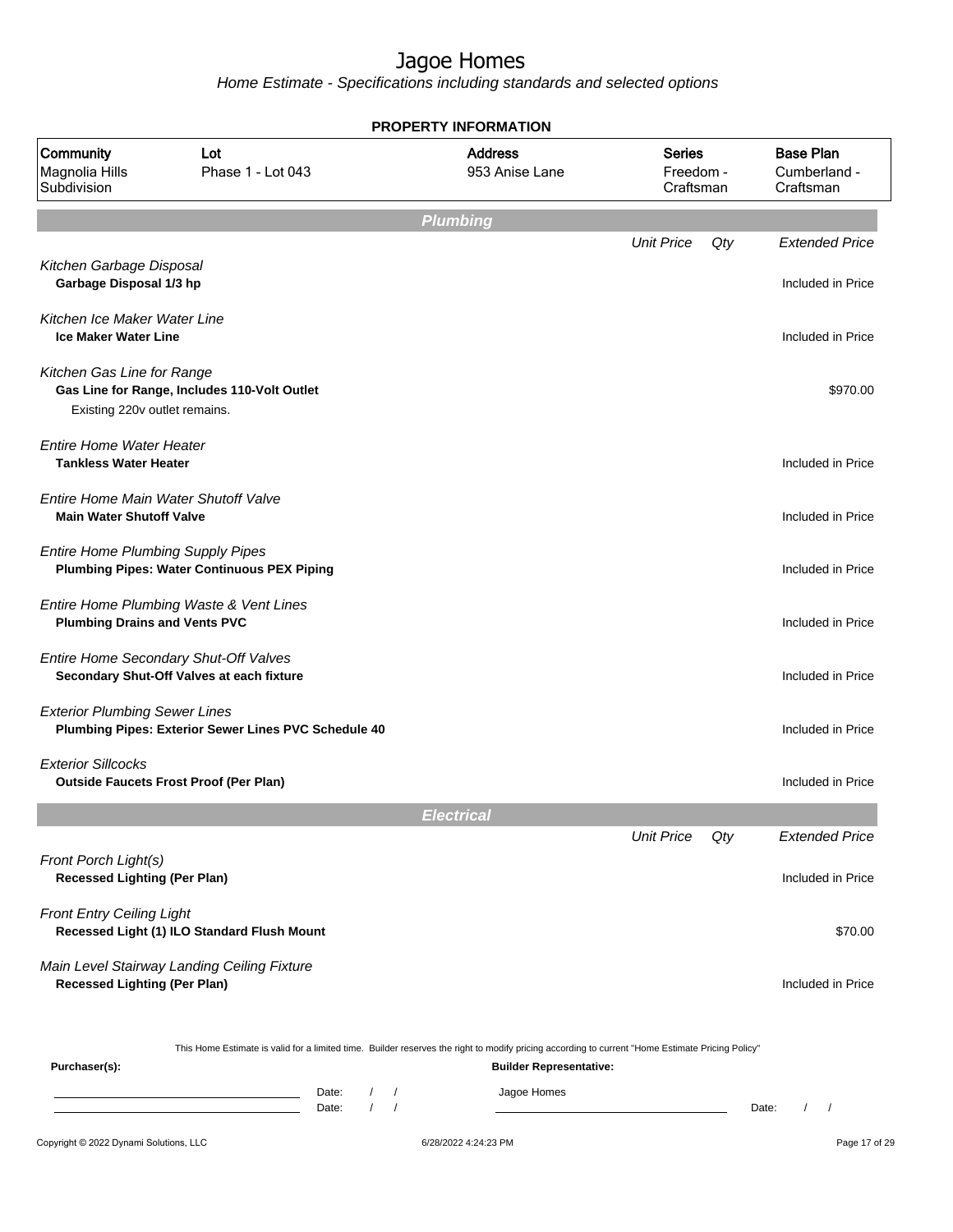Home Estimate - Specifications including standards and selected options

|                                                                        |                                                                                                                                                                         | <b>PROPERTY INFORMATION</b>      |                                         |                                               |
|------------------------------------------------------------------------|-------------------------------------------------------------------------------------------------------------------------------------------------------------------------|----------------------------------|-----------------------------------------|-----------------------------------------------|
| Community<br>Magnolia Hills<br>Subdivision                             | Lot<br>Phase 1 - Lot 043                                                                                                                                                | <b>Address</b><br>953 Anise Lane | <b>Series</b><br>Freedom -<br>Craftsman | <b>Base Plan</b><br>Cumberland -<br>Craftsman |
|                                                                        |                                                                                                                                                                         | <b>Electrical</b>                |                                         |                                               |
|                                                                        |                                                                                                                                                                         |                                  | <b>Unit Price</b><br>$Q$ ty             | <b>Extended Price</b>                         |
| <b>Family Room Ceiling Fixture</b><br>Color                            | Ceiling Fan 52" Kichler Pro #330018, Fan Only                                                                                                                           |                                  |                                         | Included in Price                             |
|                                                                        | Selected Color: Brushed Nickel w/Silver Blades                                                                                                                          |                                  |                                         | Included in Price                             |
| Family Room Recessed Light(s)<br><b>Recessed Lighting (Per Plan)</b>   |                                                                                                                                                                         |                                  |                                         | Included in Price                             |
| <b>Kitchen Ceiling Lighting</b><br><b>Recessed Lighting (Per Plan)</b> |                                                                                                                                                                         |                                  |                                         | Included in Price                             |
| <b>Sink</b>                                                            | Kitchen Pendant Light ILO (1) Recessed Cans<br>Pendant Hanging Task Light - Kichler Everly #42047 (Qty 1) ILO Recessed Can above                                        |                                  |                                         | \$210.00                                      |
| Finish<br>Selected Finish: Chrome                                      |                                                                                                                                                                         |                                  |                                         | Included in Price                             |
| Kitchen Under Cabinet Light<br>wall cabinets in the kitchen.           | Under Cabinet Lighting Package, qty 3<br>Includes one under counter lighting package to be installed in predetermined location under<br>Includes 3 under counter lights |                                  |                                         | \$360.00                                      |
| Kitchen GFI Outlet<br>Interior GFI Outlet(s)                           |                                                                                                                                                                         |                                  |                                         | Included in Price                             |
| Kitchen Range Receptacle<br>Range 220 Volt Receptacle                  |                                                                                                                                                                         |                                  |                                         | Included in Price                             |
| Dining Area Ceiling Light(s)<br><b>Recessed Lighting (Per Plan)</b>    |                                                                                                                                                                         |                                  |                                         | Included in Price                             |
| Powder Room Vanity Light<br>Shailene   3 Light   21"   45574           | The straight lines and up-sized satin etched glass of this bath light from the Shailene<br>Collection create the perfect casual look for the updated urban lifestyle.   |                                  |                                         | \$110.00                                      |
| Finish<br>Selected Finish: Chrome                                      |                                                                                                                                                                         |                                  |                                         | Included in Price                             |
| Powder Room Fan or Fan/Light<br><b>Bath Exhaust Fan w/ Light</b>       |                                                                                                                                                                         |                                  |                                         | Included in Price                             |

This Home Estimate is valid for a limited time. Builder reserves the right to modify pricing according to current "Home Estimate Pricing Policy"

| Purchaser(s): |                |  | .<br>____<br><b>Builder Representative:</b> |       |  |
|---------------|----------------|--|---------------------------------------------|-------|--|
|               | Date:<br>Date: |  | Jagoe Homes                                 | Date: |  |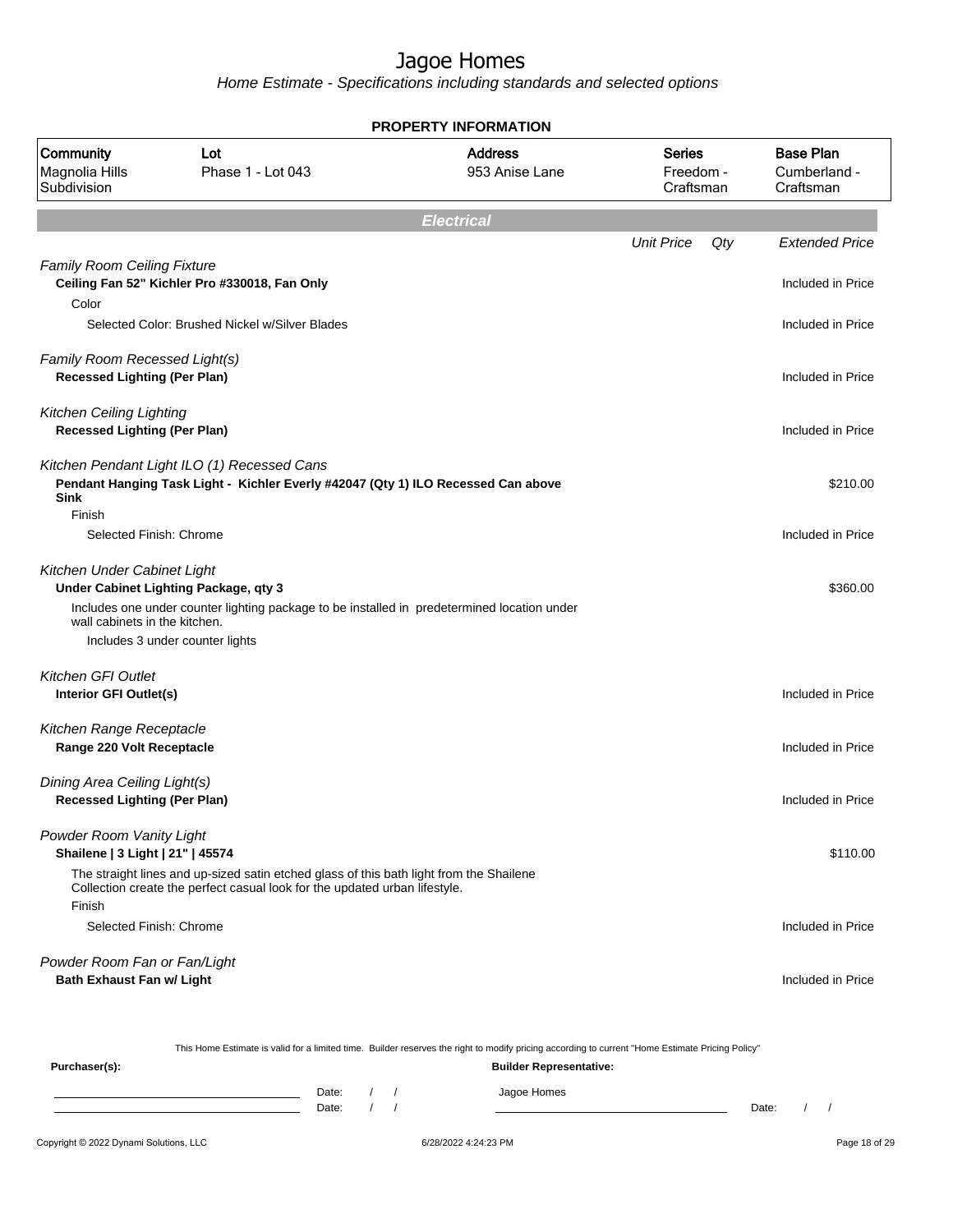|                                                                        |                                                                                                                                                                                        | <b>PROPERTY INFORMATION</b>      |                                  |                                               |
|------------------------------------------------------------------------|----------------------------------------------------------------------------------------------------------------------------------------------------------------------------------------|----------------------------------|----------------------------------|-----------------------------------------------|
| Community<br>Magnolia Hills<br>Subdivision                             | Lot<br>Phase 1 - Lot 043                                                                                                                                                               | <b>Address</b><br>953 Anise Lane | Series<br>Freedom -<br>Craftsman | <b>Base Plan</b><br>Cumberland -<br>Craftsman |
|                                                                        |                                                                                                                                                                                        | <b>Electrical</b>                |                                  |                                               |
|                                                                        |                                                                                                                                                                                        |                                  | <b>Unit Price</b><br>Qty         | <b>Extended Price</b>                         |
| Main Level Hall Ceiling Light(s)<br>Flush Mount Light   2 Bulb         |                                                                                                                                                                                        |                                  |                                  | Included in Price                             |
| Finish                                                                 | Selected Finish: Brushed Nickel                                                                                                                                                        |                                  |                                  | Included in Price                             |
| <b>Laundry Ceiling Light</b>                                           | Satco - 7" Square Flush Mount, 13.5 Watt/LED                                                                                                                                           |                                  |                                  | \$25.00                                       |
| Laundry Dryer Receptacle<br>Dryer 220 Volt Receptacle                  |                                                                                                                                                                                        |                                  |                                  | Included in Price                             |
| <b>Owner's Suite Ceiling Light</b>                                     | Recessed Lighting (4) ILO Standard Bedroom Flush Mount Light                                                                                                                           |                                  |                                  | \$470.00                                      |
| <b>Owner's Closet Light(s)</b>                                         | Satco - 7" Square Flush Mount, 13.5 Watt/LED                                                                                                                                           |                                  |                                  | \$25.00                                       |
| <b>Owner's Bath Vanity Light</b>                                       | Shailene   3 Light   21"   45574   Qty 2                                                                                                                                               |                                  |                                  | \$270.00                                      |
| Finish                                                                 | The straight lines and up-sized satin etched glass of this bath light from the Shailene<br>Collection create the perfect casual look for the updated urban lifestyle.                  |                                  |                                  |                                               |
| Selected Finish: Chrome                                                |                                                                                                                                                                                        |                                  |                                  | Included in Price                             |
|                                                                        | Owner's Bath Additional Tub/Shower Light<br>Additional Tub/Shower Light Fixture w/ Switch<br>Includes one tub/shower special recessed light fixture with switch in choice of bathroom. |                                  |                                  | \$195.00                                      |
|                                                                        | Technical Specification: Buyer must indicate choice of bath.                                                                                                                           |                                  |                                  |                                               |
| Bath Exhaust Fan, Fan Only                                             | Owner's Bath Exhaust Fan or Fan/Light                                                                                                                                                  |                                  |                                  | Included in Price                             |
| <b>Owner's Bath GFI Outlet</b><br><b>GFI Interior Outlet(s)</b>        |                                                                                                                                                                                        |                                  |                                  | Included in Price                             |
| <b>Bedroom 2 Ceiling Light</b><br>Flush Mount Light   3 Bulb<br>Finish |                                                                                                                                                                                        |                                  |                                  | Included in Price                             |
|                                                                        | Selected Finish: Brushed Nickel                                                                                                                                                        |                                  |                                  | Included in Price                             |

|                                        |                |  | This Home Estimate is valid for a limited time. Builder reserves the right to modify pricing according to current "Home Estimate Pricing Policy" |       |  |               |
|----------------------------------------|----------------|--|--------------------------------------------------------------------------------------------------------------------------------------------------|-------|--|---------------|
| Purchaser(s):                          |                |  | <b>Builder Representative:</b>                                                                                                                   |       |  |               |
|                                        | Date:<br>Date: |  | Jagoe Homes                                                                                                                                      | Date: |  |               |
| Copyright © 2022 Dynami Solutions, LLC |                |  | 6/28/2022 4:24:23 PM                                                                                                                             |       |  | Page 19 of 29 |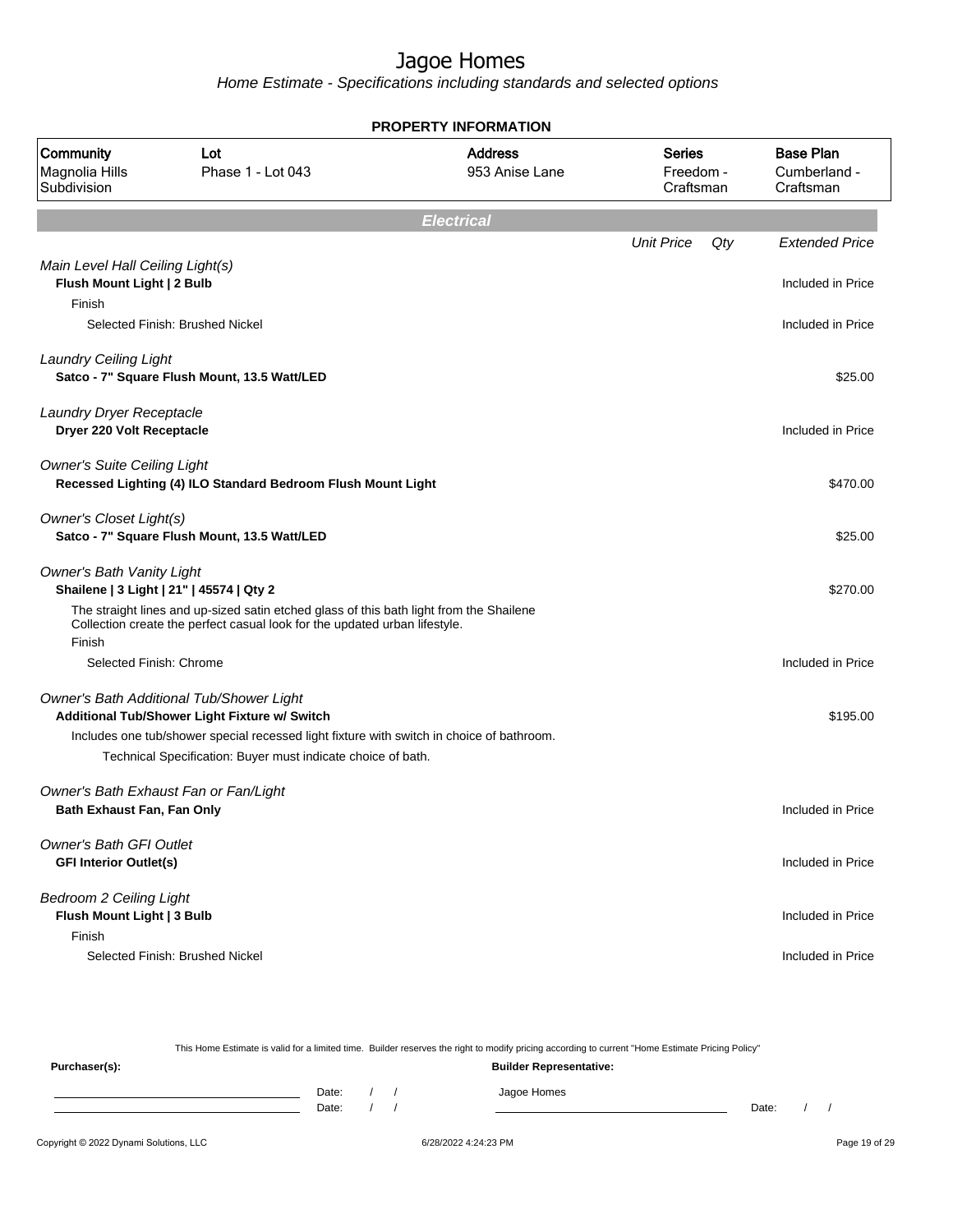Home Estimate - Specifications including standards and selected options

|                                                                         |                                                                                                                                                                       | <b>PROPERTY INFORMATION</b>      |                                         |     |                                               |
|-------------------------------------------------------------------------|-----------------------------------------------------------------------------------------------------------------------------------------------------------------------|----------------------------------|-----------------------------------------|-----|-----------------------------------------------|
| Community<br>Magnolia Hills<br>Subdivision                              | Lot<br>Phase 1 - Lot 043                                                                                                                                              | <b>Address</b><br>953 Anise Lane | <b>Series</b><br>Freedom -<br>Craftsman |     | <b>Base Plan</b><br>Cumberland -<br>Craftsman |
|                                                                         |                                                                                                                                                                       | <b>Electrical</b>                |                                         |     |                                               |
|                                                                         |                                                                                                                                                                       |                                  | <b>Unit Price</b>                       | Qty | <b>Extended Price</b>                         |
| <b>Bedroom 3 Ceiling Light</b><br>Flush Mount Light   3 Bulb<br>Finish  |                                                                                                                                                                       |                                  |                                         |     | Included in Price                             |
|                                                                         | Selected Finish: Brushed Nickel                                                                                                                                       |                                  |                                         |     | Included in Price                             |
| Bedroom 4 Ceiling Light(s)<br>Flush Mount Light   3 Bulb                |                                                                                                                                                                       |                                  |                                         |     | Included in Price                             |
| Finish                                                                  | Selected Finish: Brushed Nickel                                                                                                                                       |                                  |                                         |     | Included in Price                             |
| <b>Bath 2 Vanity Light</b><br>Shailene   4 Lite   29 1/2"   45575       |                                                                                                                                                                       |                                  |                                         |     | \$140.00                                      |
| Finish                                                                  | The straight lines and up-sized satin etched glass of this bath light from the Shailene<br>Collection create the perfect casual look for the updated urban lifestyle. |                                  |                                         |     |                                               |
| Selected Finish: Chrome                                                 |                                                                                                                                                                       |                                  |                                         |     | Included in Price                             |
| Bath 2 Additional Tub/Shower Light                                      | Additional Tub/Shower Light Fixture w/ Switch                                                                                                                         |                                  |                                         |     | \$240.00                                      |
|                                                                         | Includes one tub/shower special recessed light fixture with switch in choice of bathroom.                                                                             |                                  |                                         |     |                                               |
|                                                                         | Technical Specification: Buyer must indicate choice of bath.                                                                                                          |                                  |                                         |     |                                               |
| Bath 2 Exhaust Fan or Fan/Light<br><b>Bath Exhaust Fan, Fan Only</b>    |                                                                                                                                                                       |                                  |                                         |     | Included in Price                             |
| <b>Bath 2 GFI Outlet</b><br>Interior GFI Outlet(s)                      |                                                                                                                                                                       |                                  |                                         |     | Included in Price                             |
| 2nd Level Hall Ceiling Light(s)<br>Flush Mount Light   2 Bulb           |                                                                                                                                                                       |                                  |                                         |     | Included in Price                             |
| Finish                                                                  | Selected Finish: Brushed Nickel                                                                                                                                       |                                  |                                         |     | Included in Price                             |
| Loft Ceiling Light(s)                                                   | Ceiling Fan 52" Kichler Pro Select #330017, w/Bowl LED Light                                                                                                          |                                  |                                         |     | \$290.00                                      |
| Color                                                                   | Selected Color: Brushed Nickel w/Silver Blades                                                                                                                        |                                  |                                         |     | Included in Price                             |
| <b>Stairway Ceiling Lighting</b><br><b>Recessed Lighting (Per Plan)</b> |                                                                                                                                                                       |                                  |                                         |     | Included in Price                             |

This Home Estimate is valid for a limited time. Builder reserves the right to modify pricing according to current "Home Estimate Pricing Policy"

**Purchaser(s): Builder Representative:** Date: / / Jagoe Homes<br>Date: / / Jagoe Homes Date: / / Date: / /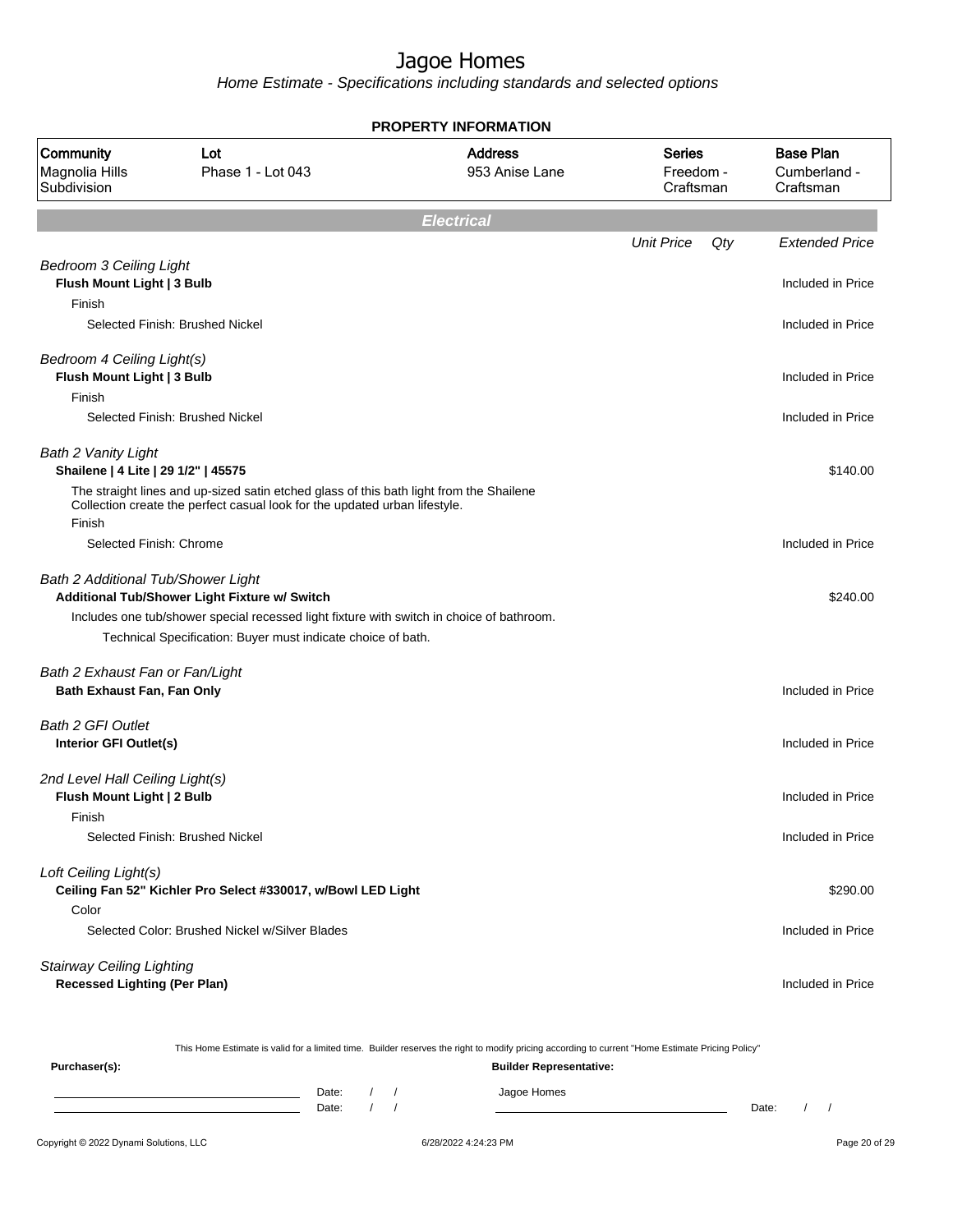|                                                   |                                                                                                                                                                                                                                                                                                                                             | <b>PROPERTY INFORMATION</b>      |                                         |                                               |
|---------------------------------------------------|---------------------------------------------------------------------------------------------------------------------------------------------------------------------------------------------------------------------------------------------------------------------------------------------------------------------------------------------|----------------------------------|-----------------------------------------|-----------------------------------------------|
| Community<br>Magnolia Hills<br>Subdivision        | Lot<br>Phase 1 - Lot 043                                                                                                                                                                                                                                                                                                                    | <b>Address</b><br>953 Anise Lane | <b>Series</b><br>Freedom -<br>Craftsman | <b>Base Plan</b><br>Cumberland -<br>Craftsman |
|                                                   |                                                                                                                                                                                                                                                                                                                                             | <b>Electrical</b>                |                                         |                                               |
|                                                   |                                                                                                                                                                                                                                                                                                                                             |                                  | <b>Unit Price</b>                       | Qty<br><b>Extended Price</b>                  |
| Stairway Additional Lighting<br><b>Switches</b>   | Pass & Seymour Additional Stairway Lighting, NTLFULL-WCC6, 2" x 3" (3) Step Lights, (2)                                                                                                                                                                                                                                                     |                                  |                                         | \$590.00                                      |
|                                                   | Addition of three step lights and two switches to the stairway. Location will be determined by<br>builder per plan. White Only. LED Light. HORIZONTAL INSTALL                                                                                                                                                                               |                                  |                                         |                                               |
|                                                   | Full Night Light, Adjustable Light Levels. WHITE. Press face to cycle thru the following light<br>levels: Off, Ultra Low, Low, Medium, High                                                                                                                                                                                                 |                                  |                                         |                                               |
| Garage Ceiling Light(s)                           |                                                                                                                                                                                                                                                                                                                                             |                                  |                                         |                                               |
| Keyless (2)                                       |                                                                                                                                                                                                                                                                                                                                             |                                  |                                         | Included in Price                             |
| Garage Opener                                     |                                                                                                                                                                                                                                                                                                                                             |                                  |                                         |                                               |
| <b>Garage Door Opener Pre-Wire</b>                |                                                                                                                                                                                                                                                                                                                                             |                                  |                                         | Included in Price                             |
| Garage Exterior Light                             | Coach Light Kichler #49926 BKT Capanna                                                                                                                                                                                                                                                                                                      |                                  |                                         | Included in Price                             |
|                                                   | The 16" 1-light outdoor wall light from the Capanna™ collection features waterfall glass.                                                                                                                                                                                                                                                   |                                  |                                         |                                               |
| Height: 16.00"                                    | Technical Specification: Width: 10.50"                                                                                                                                                                                                                                                                                                      |                                  |                                         |                                               |
| Finish                                            |                                                                                                                                                                                                                                                                                                                                             |                                  |                                         |                                               |
|                                                   | Selected Finish: Textured Black                                                                                                                                                                                                                                                                                                             |                                  |                                         | Included in Price                             |
| <b>Outside Retreat Light</b>                      | Exterior Kichler Light #49924 Capanna                                                                                                                                                                                                                                                                                                       |                                  |                                         | Included in Price                             |
|                                                   | The 10.25" 1-light outdoor wall light from the Capanna (TM) collection gives the classic<br>lantern light a linear update. A textured black finish and squared edges, including a capstone<br>finial, combine with artful waterfall glass to create a style that works on homes with modern,<br>transitional or arts & crafts architecture. |                                  |                                         |                                               |
| 6.50W X 10.25H                                    |                                                                                                                                                                                                                                                                                                                                             |                                  |                                         |                                               |
| Finish                                            |                                                                                                                                                                                                                                                                                                                                             |                                  |                                         |                                               |
|                                                   | Selected Finish: Black Textured                                                                                                                                                                                                                                                                                                             |                                  |                                         | Included in Price                             |
| <b>Attic Light</b><br><b>Attic Lights Keyless</b> |                                                                                                                                                                                                                                                                                                                                             |                                  |                                         | Included in Price                             |
| <b>Front Door Doorbell Button</b>                 |                                                                                                                                                                                                                                                                                                                                             |                                  |                                         |                                               |
| <b>Doorbell Button at Front Door</b>              |                                                                                                                                                                                                                                                                                                                                             |                                  |                                         | Included in Price                             |
| <b>Front Door Door Chime</b>                      |                                                                                                                                                                                                                                                                                                                                             |                                  |                                         |                                               |
| <b>Door Chime</b>                                 |                                                                                                                                                                                                                                                                                                                                             |                                  |                                         | Included in Price                             |
|                                                   |                                                                                                                                                                                                                                                                                                                                             |                                  |                                         |                                               |

|               |       |  | This Home Estimate is valid for a limited time. Builder reserves the right to modify pricing according to current "Home Estimate Pricing Policy" |       |  |
|---------------|-------|--|--------------------------------------------------------------------------------------------------------------------------------------------------|-------|--|
| Purchaser(s): |       |  | <b>Builder Representative:</b>                                                                                                                   |       |  |
|               | Date: |  | Jagoe Homes                                                                                                                                      |       |  |
|               | Date: |  |                                                                                                                                                  | Date: |  |
|               |       |  |                                                                                                                                                  |       |  |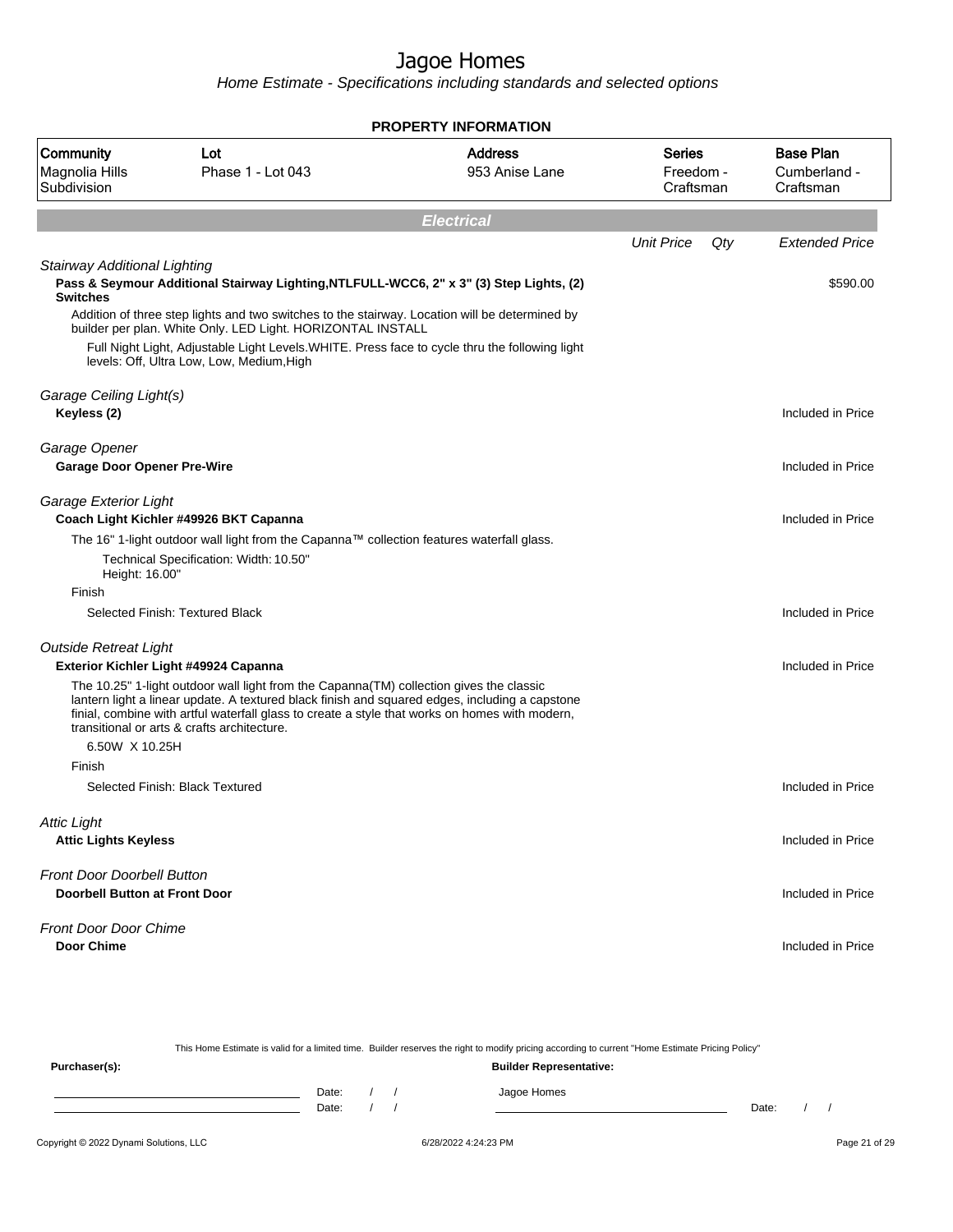Home Estimate - Specifications including standards and selected options

|                                                                                    |                                                                                                                                                                                                                                                                                                                                                                                                                                  | <b>PROPERTY INFORMATION</b>           |                                         |     |                                               |
|------------------------------------------------------------------------------------|----------------------------------------------------------------------------------------------------------------------------------------------------------------------------------------------------------------------------------------------------------------------------------------------------------------------------------------------------------------------------------------------------------------------------------|---------------------------------------|-----------------------------------------|-----|-----------------------------------------------|
| Community<br>Magnolia Hills<br>Subdivision                                         | Lot<br>Phase 1 - Lot 043                                                                                                                                                                                                                                                                                                                                                                                                         | <b>Address</b><br>953 Anise Lane      | <b>Series</b><br>Freedom -<br>Craftsman |     | <b>Base Plan</b><br>Cumberland -<br>Craftsman |
|                                                                                    |                                                                                                                                                                                                                                                                                                                                                                                                                                  | <b>Electrical</b>                     |                                         |     |                                               |
|                                                                                    |                                                                                                                                                                                                                                                                                                                                                                                                                                  |                                       | <b>Unit Price</b>                       | Qty | <b>Extended Price</b>                         |
|                                                                                    | <b>Entire Home - Electrical Outlets and Switches</b><br>Electrical Outlets & Switches per Plan & Code                                                                                                                                                                                                                                                                                                                            |                                       |                                         |     | Included in Price                             |
| Color<br>Selected Color: White                                                     |                                                                                                                                                                                                                                                                                                                                                                                                                                  |                                       |                                         |     | Included in Price                             |
|                                                                                    | Entire Home - Braced and Wired for Future Ceiling Fan at Existing Ceiling Light<br>Light Location Braced and Wired for Future Ceiling Fan<br>Includes addition of bracing and box for ceiling fan addition with a switch<br>Comments: Bed 2, 3, 4                                                                                                                                                                                |                                       | \$115.00                                | 3   | \$345.00                                      |
| Fan<br><b>Comments: owners</b>                                                     | Entire Home - Braced and Wired for Future Ceiling Fan with Switch<br>Light Outlet with 2 Switches, Capped with Plate Cover, Braced & Wired for Future Ceiling                                                                                                                                                                                                                                                                    |                                       |                                         |     | \$200.00                                      |
| <b>Entire Home Electrical Service</b><br><b>Electrical Service 200 AMP</b>         | Includes 200 AMP electric service upgrade for the entire house.                                                                                                                                                                                                                                                                                                                                                                  |                                       |                                         |     | Included in Price                             |
| <b>Exterior Electrical Service</b><br><b>Electrical Service Underground</b>        |                                                                                                                                                                                                                                                                                                                                                                                                                                  |                                       |                                         |     | Included in Price                             |
| <b>Smoke Detectors</b><br>Smoke Detectors, per plan                                |                                                                                                                                                                                                                                                                                                                                                                                                                                  |                                       |                                         |     | Included in Price                             |
| Carbon Monoxide Detectors                                                          | Carbon Monoxide Detectors, per plan                                                                                                                                                                                                                                                                                                                                                                                              |                                       |                                         |     | Included in Price                             |
|                                                                                    |                                                                                                                                                                                                                                                                                                                                                                                                                                  | <b>Structured Wiring   Smart Home</b> |                                         |     |                                               |
| Home Run   Included                                                                |                                                                                                                                                                                                                                                                                                                                                                                                                                  |                                       | <b>Unit Price</b>                       | Qty | <b>Extended Price</b>                         |
| <b>Location Per Plan</b><br>Included:<br>- Dedicated 100V Outlet<br>WIFI coverage. | - Central Wiring Panel w/ Hinged Door (Qty 1)<br>- 1" Conduit with Pull String to Exterior Service (Qty 1)<br>- Coax from Panel to Exterior Service (Qty 1)<br>- Shielded Cat6 w/ Male Termination   Panel to Owners   Labeled at Panel (Qty 1)<br>- Shielded Cat6 w/ Male Termination   Panel to Family Room   Labeled at Panel (Qty 1)<br>Central Wiring Panel Locations determined based on overall home layout and efficient |                                       |                                         |     | Included in Price                             |
|                                                                                    | This Home Estimate is valid for a limited time. Builder reserves the right to modify pricing according to current "Home Estimate Pricing Policy"                                                                                                                                                                                                                                                                                 |                                       |                                         |     |                                               |
| Purchaser(s):                                                                      |                                                                                                                                                                                                                                                                                                                                                                                                                                  | <b>Builder Representative:</b>        |                                         |     |                                               |

Date: / / Jagoe Homes<br>Date: / / Jagoe Homes Date: / / **Date: / / 2006** Date: / / / Date: / / / Date: / / / 2006 Date: / / / 2006 Date: / / / 2006 Date: / / / 2006 Date: / / / 2007 Date: / / / 2007 Date: / / / 2007 Date: / / / 2007 Date: / / / 2007 Date: / / / 2007 D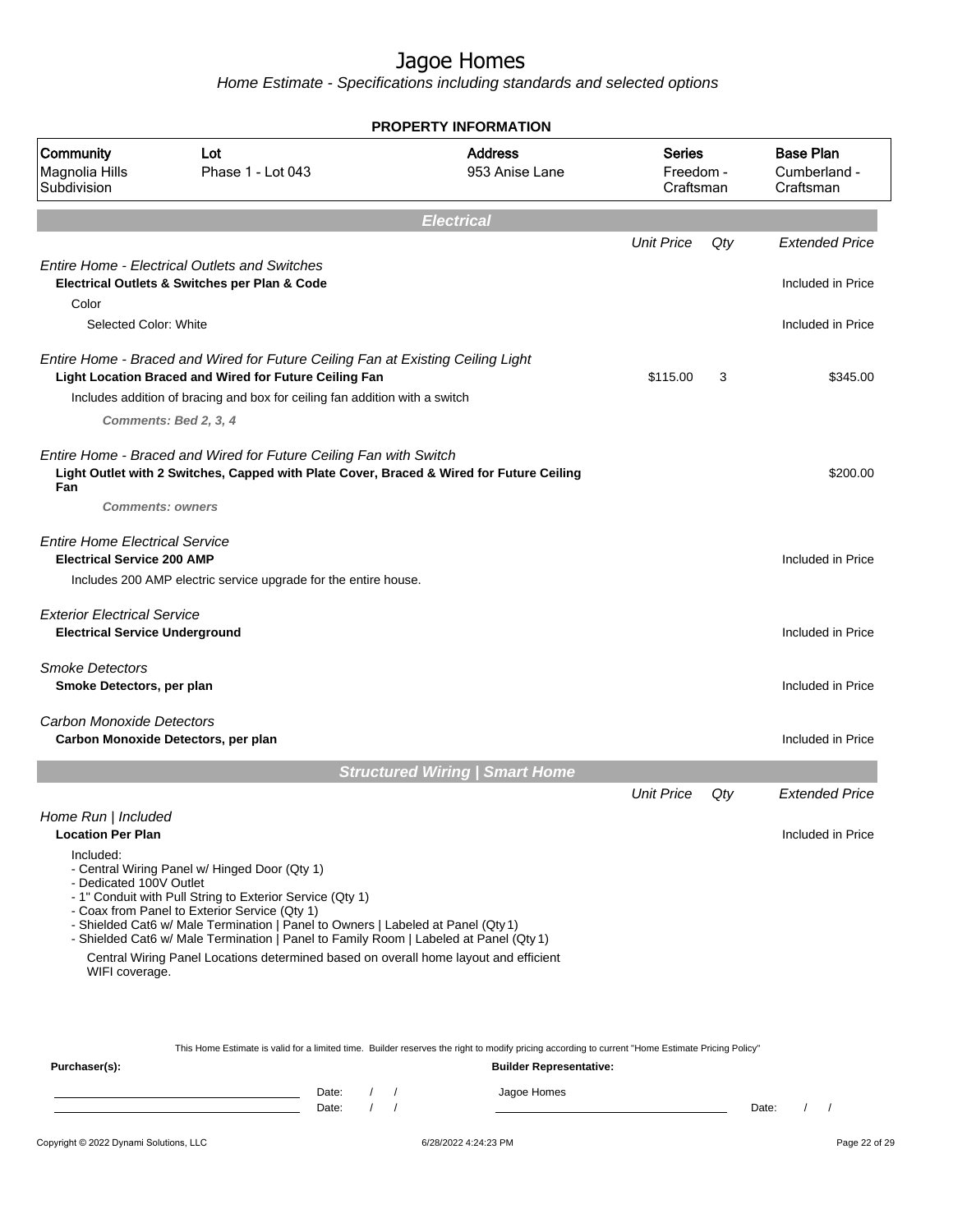Home Estimate - Specifications including standards and selected options

|                                                                             |                                                                                                                                                                        | <b>PROPERTY INFORMATION</b>           |                                         |     |                                               |
|-----------------------------------------------------------------------------|------------------------------------------------------------------------------------------------------------------------------------------------------------------------|---------------------------------------|-----------------------------------------|-----|-----------------------------------------------|
| Community<br>Magnolia Hills<br>Subdivision                                  | Lot<br>Phase 1 - Lot 043                                                                                                                                               | <b>Address</b><br>953 Anise Lane      | <b>Series</b><br>Freedom -<br>Craftsman |     | <b>Base Plan</b><br>Cumberland -<br>Craftsman |
|                                                                             |                                                                                                                                                                        | <b>Structured Wiring   Smart Home</b> |                                         |     |                                               |
|                                                                             |                                                                                                                                                                        |                                       | <b>Unit Price</b>                       | Qty | <b>Extended Price</b>                         |
| Family Room   Included<br><b>Location Per Plan</b>                          |                                                                                                                                                                        |                                       |                                         |     | Included in Price                             |
| Included:<br>- Coax to Exterior Service (Qty 1)                             | - Shielded Cat6 w/ Female Termination   Family Room to Panel   Labeled at Panel (Qty 1)                                                                                |                                       |                                         |     |                                               |
| Owners Suite   Included<br><b>Location Per Plan</b>                         |                                                                                                                                                                        |                                       |                                         |     | Included in Price                             |
| Included:<br>*Coax to Exterior Service (Qty 1)*                             | *Shielded Cat6 w/ Female Termination   Owners to Panel   Labeled at Panel (Qty 1)*                                                                                     |                                       |                                         |     |                                               |
|                                                                             |                                                                                                                                                                        | <b>HVAC</b>                           |                                         |     |                                               |
|                                                                             |                                                                                                                                                                        |                                       | <b>Unit Price</b>                       | Qty | <b>Extended Price</b>                         |
| <b>Entire Home Air Conditioner</b><br>14 Seer Air Conditioning System       | Up to 14 Seer Air Conditioning System                                                                                                                                  |                                       |                                         |     | Included in Price                             |
| <b>Entire Home Furnace</b>                                                  | 92% Plus High Efficiency Gas Home Furnace<br>Includes 92% plus high efficiency gas home furnace<br>Builder makes no guarantee with respect to heating and cooling cost |                                       |                                         |     | Included in Price                             |
| <b>Entire Home Furnace Filter</b><br>Aprilaire Model 2000 Series Air Filter |                                                                                                                                                                        |                                       |                                         |     | Included in Price                             |
| <b>Entire Home Thermostat</b><br><b>Programmable Thermostat</b>             |                                                                                                                                                                        |                                       |                                         |     | Included in Price                             |
| <b>Indoor Air Quality</b><br>Honeywell Fresh Air Ventilation System         |                                                                                                                                                                        |                                       |                                         |     | Included in Price                             |
| <b>Entire Home Duct System</b><br><b>Flexible Duct</b>                      |                                                                                                                                                                        |                                       |                                         |     | Included in Price                             |
| Entire Home Return Air<br><b>Multiple Return Air Vents</b>                  | One Return per Bedroom & One Central Return                                                                                                                            |                                       |                                         |     | Included in Price                             |
| Laundry Dryer Vent<br><b>Dryer Vent Vented to Outside</b>                   |                                                                                                                                                                        |                                       |                                         |     | Included in Price                             |

This Home Estimate is valid for a limited time. Builder reserves the right to modify pricing according to current "Home Estimate Pricing Policy"

| Purchaser(s): |                |  | <b>Builder Representative:</b> |       |  |
|---------------|----------------|--|--------------------------------|-------|--|
|               | Date:<br>Date: |  | Jagoe Homes                    | Date: |  |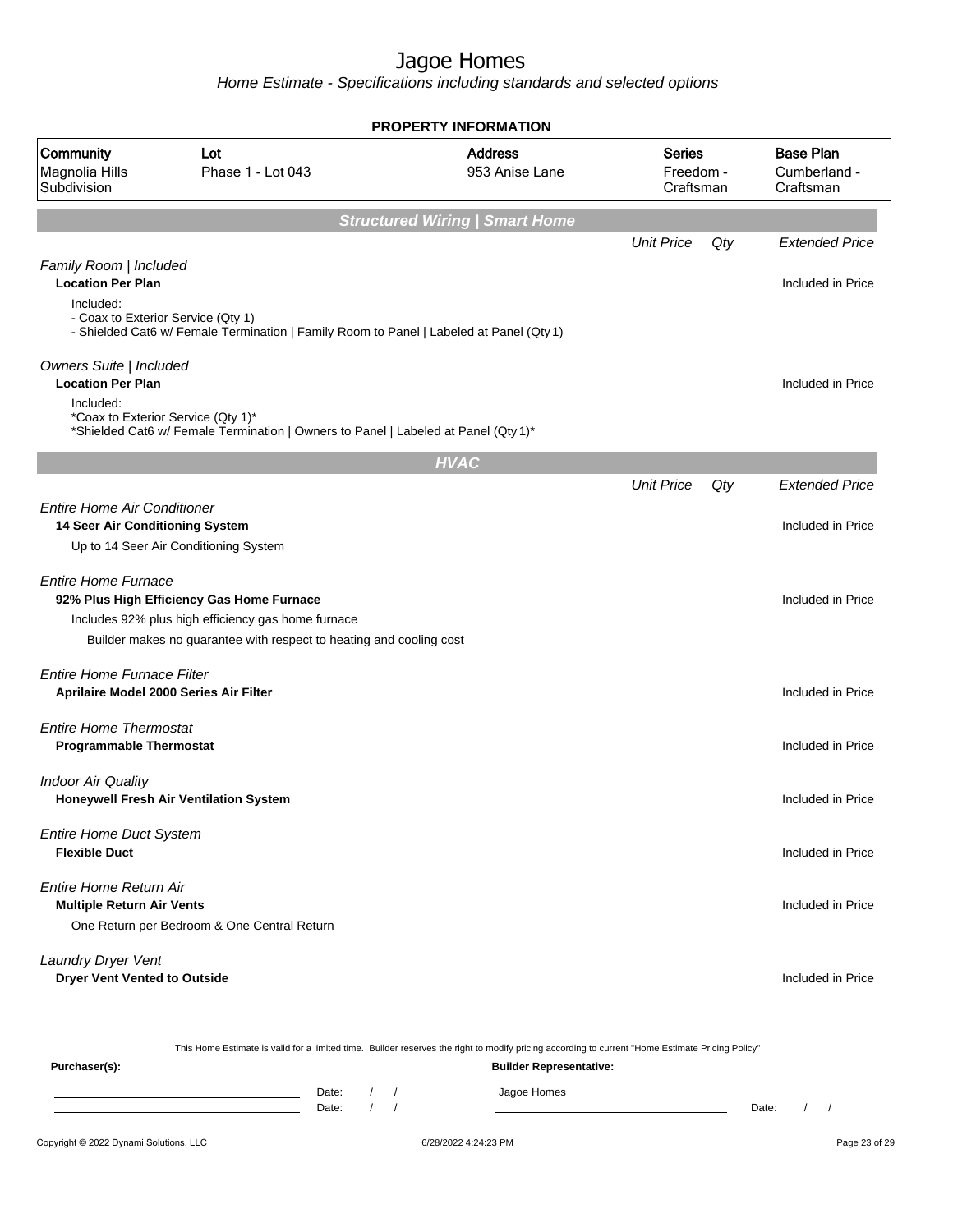Home Estimate - Specifications including standards and selected options

|                                                                           |                                                                                                                                                                                         | <b>PROPERTY INFORMATION</b>      |                                         |                                               |
|---------------------------------------------------------------------------|-----------------------------------------------------------------------------------------------------------------------------------------------------------------------------------------|----------------------------------|-----------------------------------------|-----------------------------------------------|
| Community<br>Magnolia Hills<br>Subdivision                                | Lot<br>Phase 1 - Lot 043                                                                                                                                                                | <b>Address</b><br>953 Anise Lane | <b>Series</b><br>Freedom -<br>Craftsman | <b>Base Plan</b><br>Cumberland -<br>Craftsman |
|                                                                           |                                                                                                                                                                                         | <b>Floor Coverings</b>           |                                         |                                               |
|                                                                           |                                                                                                                                                                                         |                                  | <b>Unit Price</b><br>Qty                | <b>Extended Price</b>                         |
| <b>Entire Home Carpet Selection</b><br><b>Mohawk Carpet   Top Card II</b> |                                                                                                                                                                                         |                                  |                                         | Included in Price                             |
| Color                                                                     | Our Proven Performer, Top Card II, offers colorfast and consistent solution dyed Everstrand<br>polyester fiber with a 15 yr Manufacturer Warranty.                                      |                                  |                                         |                                               |
|                                                                           | Selected Color: 901 Crystal Ball                                                                                                                                                        |                                  |                                         | Included in Price                             |
| <b>Entire Home Carpet Pad</b><br>6# Carpet Pad                            |                                                                                                                                                                                         |                                  |                                         | Included in Price                             |
| <b>Family Room</b>                                                        | <b>Luxury Vinyl Plank   Mohawk Arrington</b>                                                                                                                                            |                                  |                                         | \$655.00                                      |
|                                                                           | Mohawk's Arrington offers a water-resistant construction, comfort underfoot, and high<br>resistance to dents and scratches in a hardwood look.                                          |                                  |                                         |                                               |
| Color                                                                     |                                                                                                                                                                                         |                                  |                                         |                                               |
| Direction                                                                 | Selected Color: Silver Strand AU892                                                                                                                                                     |                                  |                                         | Included in Price                             |
|                                                                           | Selected Direction: Side to Side                                                                                                                                                        |                                  |                                         | Included in Price                             |
| Foyer/Foyer Closet(s)                                                     | Luxury Vinyl Plank   Mohawk Arrington                                                                                                                                                   |                                  |                                         | Included in Price                             |
|                                                                           | Mohawk's Arrington offers a water-resistant construction, comfort underfoot, and high<br>resistance to dents and scratches in a hardwood look.                                          |                                  |                                         |                                               |
| Color                                                                     | Selected Color: Silver Strand AU892                                                                                                                                                     |                                  |                                         | Included in Price                             |
| Direction                                                                 | Selected Direction: Side to Side                                                                                                                                                        |                                  |                                         | Included in Price                             |
| <b>Owner's Bath Flooring</b>                                              | Luxury Vinyl Plank   Mohawk Arrington<br>Mohawk's Arrington offers a water-resistant construction, comfort underfoot, and high<br>resistance to dents and scratches in a hardwood look. |                                  |                                         | Included in Price                             |
| Color                                                                     | Selected Color: Silver Strand AU892                                                                                                                                                     |                                  |                                         | Included in Price                             |
| Direction                                                                 |                                                                                                                                                                                         |                                  |                                         |                                               |
|                                                                           | Selected Direction: Side to Side                                                                                                                                                        |                                  |                                         | Included in Price                             |

This Home Estimate is valid for a limited time. Builder reserves the right to modify pricing according to current "Home Estimate Pricing Policy" **Purchaser(s): Builder Representative:** Date: / / Jagoe Homes<br>Date: / / Jagoe Homes Date: / / **Date: / / 2006** Date: / / / Date: / / /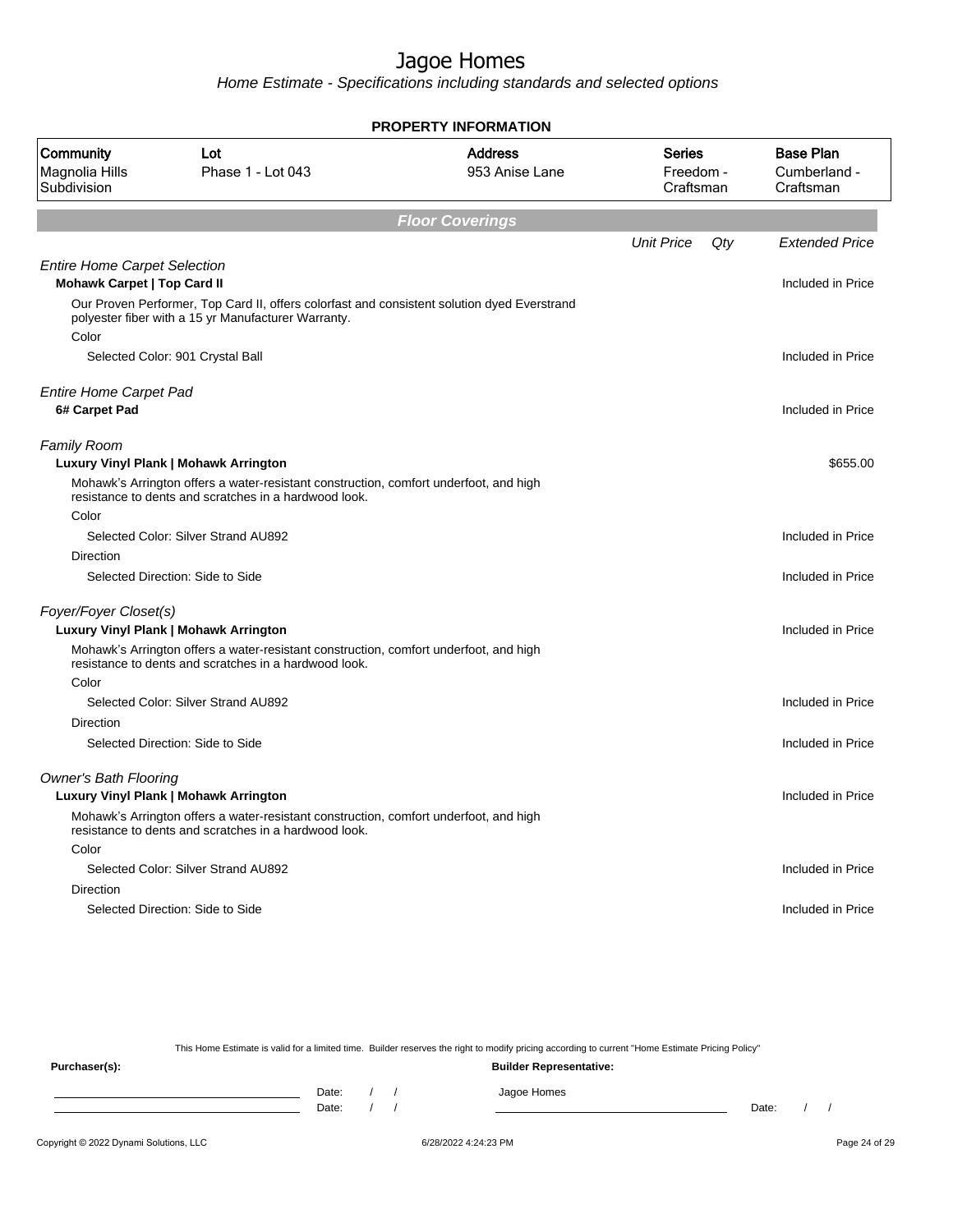Home Estimate - Specifications including standards and selected options

|                                            |                                                                                                                                                | <b>PROPERTY INFORMATION</b>      |                                         |                                               |
|--------------------------------------------|------------------------------------------------------------------------------------------------------------------------------------------------|----------------------------------|-----------------------------------------|-----------------------------------------------|
| Community<br>Magnolia Hills<br>Subdivision | Lot<br>Phase 1 - Lot 043                                                                                                                       | <b>Address</b><br>953 Anise Lane | <b>Series</b><br>Freedom -<br>Craftsman | <b>Base Plan</b><br>Cumberland -<br>Craftsman |
|                                            |                                                                                                                                                | <b>Floor Coverings</b>           |                                         |                                               |
|                                            |                                                                                                                                                |                                  | <b>Unit Price</b><br>Qty                | <b>Extended Price</b>                         |
| Kitchen/Dining Area/Back Hall              |                                                                                                                                                |                                  |                                         |                                               |
|                                            | Luxury Vinyl Plank   Mohawk Arrington                                                                                                          |                                  |                                         | Included in Price                             |
|                                            | Mohawk's Arrington offers a water-resistant construction, comfort underfoot, and high<br>resistance to dents and scratches in a hardwood look. |                                  |                                         |                                               |
| Color                                      |                                                                                                                                                |                                  |                                         |                                               |
|                                            | Selected Color: Silver Strand AU892                                                                                                            |                                  |                                         | Included in Price                             |
| Direction                                  |                                                                                                                                                |                                  |                                         |                                               |
|                                            | Selected Direction: Side to Side                                                                                                               |                                  |                                         | Included in Price                             |
| <b>Bath 2 Flooring</b>                     |                                                                                                                                                |                                  |                                         |                                               |
|                                            | Luxury Vinyl Plank   Mohawk Arrington                                                                                                          |                                  |                                         | Included in Price                             |
|                                            | Mohawk's Arrington offers a water-resistant construction, comfort underfoot, and high<br>resistance to dents and scratches in a hardwood look. |                                  |                                         |                                               |
| Color                                      |                                                                                                                                                |                                  |                                         |                                               |
|                                            | Selected Color: Silver Strand AU892                                                                                                            |                                  |                                         | Included in Price                             |
| Direction                                  |                                                                                                                                                |                                  |                                         |                                               |
|                                            | Selected Direction: Side to Side                                                                                                               |                                  |                                         | Included in Price                             |
| <b>Powder Room Flooring</b>                |                                                                                                                                                |                                  |                                         |                                               |
|                                            | Luxury Vinyl Plank   Mohawk Arrington                                                                                                          |                                  |                                         | Included in Price                             |
|                                            | Mohawk's Arrington offers a water-resistant construction, comfort underfoot, and high<br>resistance to dents and scratches in a hardwood look. |                                  |                                         |                                               |
| Color                                      |                                                                                                                                                |                                  |                                         |                                               |
|                                            | Selected Color: Silver Strand AU892                                                                                                            |                                  |                                         | Included in Price                             |
| Direction                                  |                                                                                                                                                |                                  |                                         |                                               |
|                                            | Selected Direction: Side to Side                                                                                                               |                                  |                                         | Included in Price                             |
| <b>Laundry Flooring</b>                    |                                                                                                                                                |                                  |                                         |                                               |
|                                            | Luxury Vinyl Plank   Mohawk Arrington                                                                                                          |                                  |                                         | Included in Price                             |
|                                            | Mohawk's Arrington offers a water-resistant construction, comfort underfoot, and high<br>resistance to dents and scratches in a hardwood look. |                                  |                                         |                                               |
| Color                                      |                                                                                                                                                |                                  |                                         |                                               |
|                                            | Selected Color: Silver Strand AU892                                                                                                            |                                  |                                         | Included in Price                             |
| Direction                                  |                                                                                                                                                |                                  |                                         |                                               |
|                                            | Selected Direction: Side to Side                                                                                                               |                                  |                                         | Included in Price                             |
|                                            |                                                                                                                                                |                                  |                                         |                                               |

This Home Estimate is valid for a limited time. Builder reserves the right to modify pricing according to current "Home Estimate Pricing Policy"

**Purchaser(s): Builder Representative:** Date: / / Jagoe Homes<br>Date: / / Jagoe Homes Date: / / Date: / /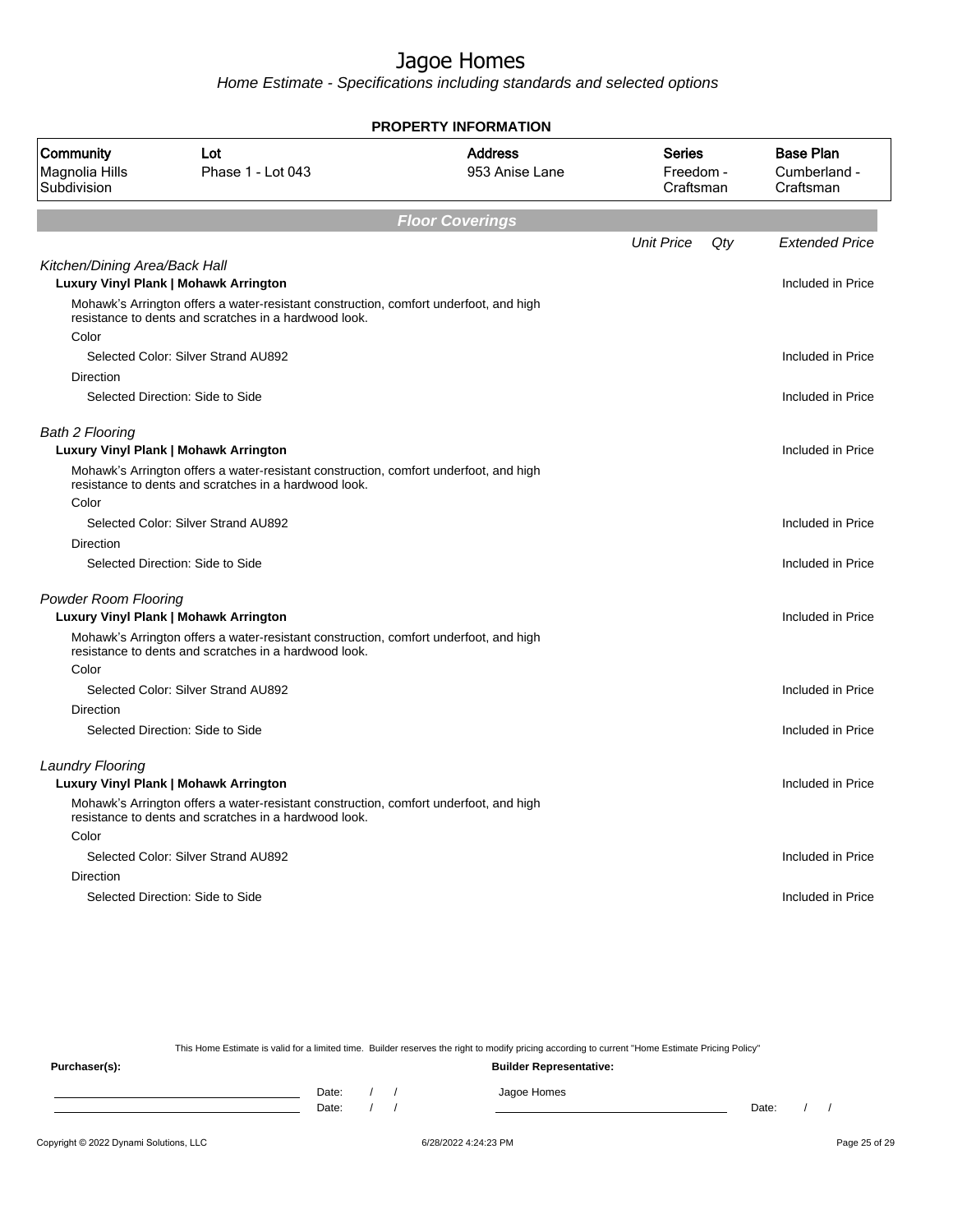Home Estimate - Specifications including standards and selected options

|                                                                  |                                                                                    | <b>PROPERTY INFORMATION</b>      |                                         |                                               |
|------------------------------------------------------------------|------------------------------------------------------------------------------------|----------------------------------|-----------------------------------------|-----------------------------------------------|
| Community<br>Magnolia Hills<br>Subdivision                       | Lot<br>Phase 1 - Lot 043                                                           | <b>Address</b><br>953 Anise Lane | <b>Series</b><br>Freedom -<br>Craftsman | <b>Base Plan</b><br>Cumberland -<br>Craftsman |
|                                                                  |                                                                                    | <b>Shelving</b>                  |                                         |                                               |
|                                                                  |                                                                                    |                                  | <b>Unit Price</b><br>Qty                | <b>Extended Price</b>                         |
| <b>Owner's Closet Shelf &amp; Rod</b>                            | Closet Shelf 12" Shelf & Rod - 2 Runs Width of Closet - Supported 2'0" O.C. Vented |                                  |                                         | Included in Price                             |
| Long Garment Hanging                                             |                                                                                    |                                  |                                         |                                               |
|                                                                  | Selected Long Garment Hanging: None                                                |                                  |                                         | Included in Price                             |
| Standard Hanging                                                 |                                                                                    |                                  |                                         |                                               |
|                                                                  | Selected Standard Hanging: Standard Hanging (42" & 84")                            |                                  |                                         | Included in Price                             |
| Bedroom 2 Closet Shelf & Rod                                     | Closet Shelf 12" Shelf & Rod - 2 Runs Width of Closet - Supported 2'0" O.C. Vented |                                  |                                         | Included in Price                             |
| Long Garment Hanging                                             |                                                                                    |                                  |                                         |                                               |
|                                                                  | Selected Long Garment Hanging: None                                                |                                  |                                         | Included in Price                             |
| Standard Hanging                                                 |                                                                                    |                                  |                                         |                                               |
|                                                                  | Selected Standard Hanging: Standard Hanging (42" & 84")                            |                                  |                                         | Included in Price                             |
| Bedroom 3 Closet Shelf & Rod                                     | Closet Shelf 12" Shelf & Rod - 2 Runs Width of Closet - Supported 2'0" O.C. Vented |                                  |                                         | Included in Price                             |
| Long Garment Hanging                                             |                                                                                    |                                  |                                         |                                               |
|                                                                  | Selected Long Garment Hanging: None                                                |                                  |                                         | Included in Price                             |
| Standard Hanging                                                 |                                                                                    |                                  |                                         |                                               |
|                                                                  | Selected Standard Hanging: Standard Hanging (42" & 84")                            |                                  |                                         | Included in Price                             |
| Bedroom 4 Closet Shelf & Rod                                     | Closet Shelf 12" Shelf & Rod - 2 Runs Width of Closet - Supported 2'0" O.C. Vented |                                  |                                         | Included in Price                             |
| Long Garment Hanging                                             |                                                                                    |                                  |                                         |                                               |
|                                                                  | Selected Long Garment Hanging: None                                                |                                  |                                         | Included in Price                             |
| <b>Standard Hanging</b>                                          |                                                                                    |                                  |                                         |                                               |
|                                                                  | Selected Standard Hanging: Standard Hanging (42" & 84")                            |                                  |                                         | Included in Price                             |
| <b>Entire Home Storage Shelf</b>                                 | Storage Shelf 12" and 16" deep- Vented (per plan)                                  |                                  |                                         | Included in Price                             |
|                                                                  |                                                                                    | <b>Foundations</b>               |                                         |                                               |
|                                                                  |                                                                                    |                                  | <b>Unit Price</b><br>Qty                | <b>Extended Price</b>                         |
| <b>Entire Home Footing Size</b><br>19" Wide x 8" Deep, 3000 psi, |                                                                                    |                                  |                                         | \$0.00                                        |

This Home Estimate is valid for a limited time. Builder reserves the right to modify pricing according to current "Home Estimate Pricing Policy"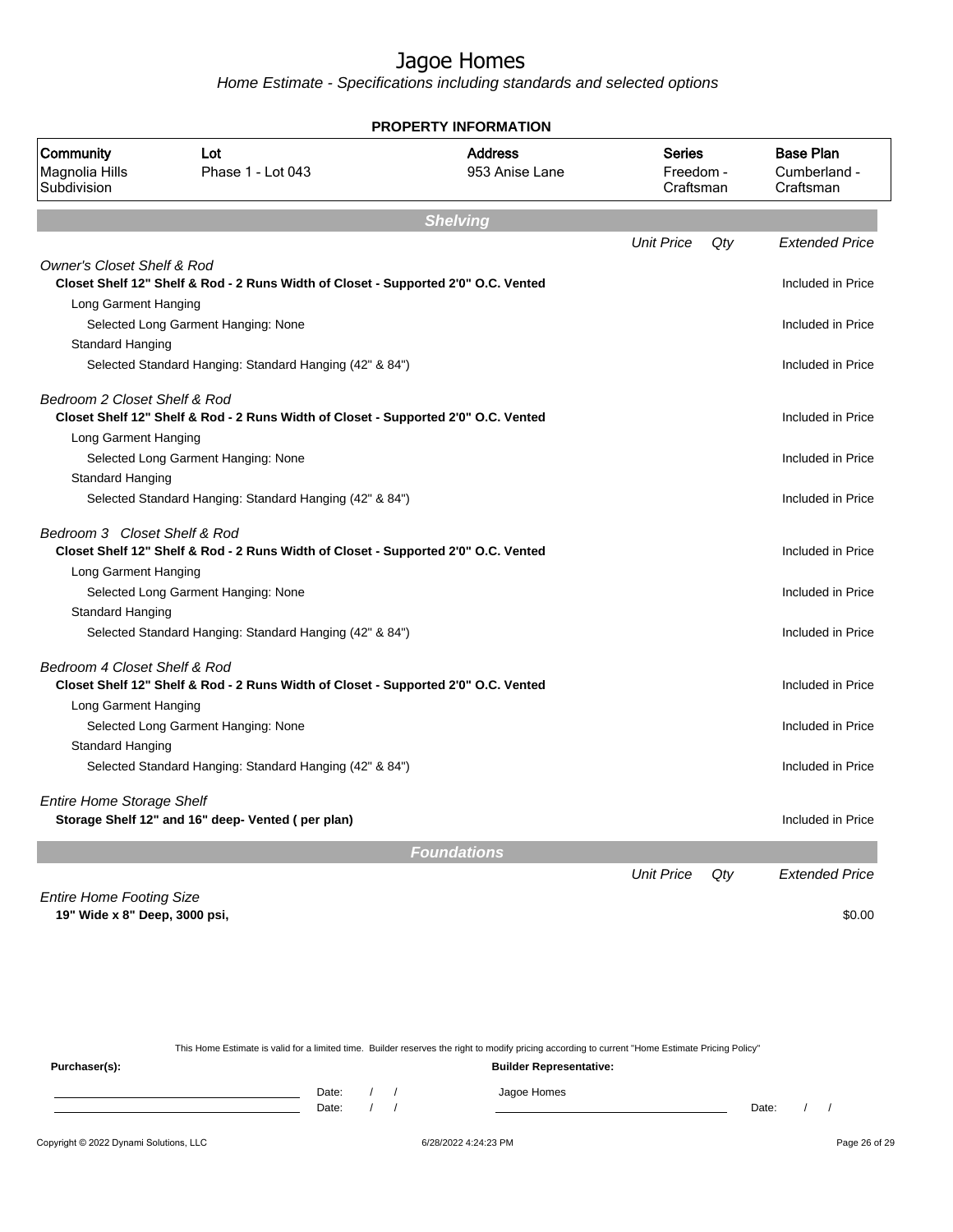|                                                                                                      |                                                                                                 |                |                                    | <b>PROPERTY INFORMATION</b>                                                                                                                                                        |                                         |     |                                               |
|------------------------------------------------------------------------------------------------------|-------------------------------------------------------------------------------------------------|----------------|------------------------------------|------------------------------------------------------------------------------------------------------------------------------------------------------------------------------------|-----------------------------------------|-----|-----------------------------------------------|
| Community<br>Magnolia Hills<br>Subdivision                                                           | Lot<br>Phase 1 - Lot 043                                                                        |                |                                    | <b>Address</b><br>953 Anise Lane                                                                                                                                                   | <b>Series</b><br>Freedom -<br>Craftsman |     | <b>Base Plan</b><br>Cumberland -<br>Craftsman |
|                                                                                                      |                                                                                                 |                |                                    | <b>Framing</b>                                                                                                                                                                     |                                         |     |                                               |
| Entire Home 2 x 4 Wall Studs<br>Studs 2 x 4 @ 16" oc, SPF Grade                                      |                                                                                                 |                |                                    |                                                                                                                                                                                    | <b>Unit Price</b>                       | Qty | <b>Extended Price</b><br>Included in Price    |
| Entire Home 2 x 6 Wall Studs                                                                         | Studs 2 x 6 @ 24" oc, SPF Grade (Per Plan)                                                      |                |                                    |                                                                                                                                                                                    |                                         |     | Included in Price                             |
| <b>Entire Home Exterior Wall Sheathing</b>                                                           | Exterior Wall Sheathing (7/16" OSB &/or 1/2" Styrofoam)                                         |                |                                    |                                                                                                                                                                                    |                                         |     | Included in Price                             |
| Entire Home Exterior Wall House Wrap<br><b>Exterior Wall Covering House Wrap</b>                     |                                                                                                 |                |                                    |                                                                                                                                                                                    |                                         |     | Included in Price                             |
| <b>Entire Home Foundation Plates</b>                                                                 | Foundation Plates treated yellow pine                                                           |                |                                    |                                                                                                                                                                                    |                                         |     | Included in Price                             |
|                                                                                                      | Entire Home - Sub Floor (Where Applicable)<br>Sub Floor 3/4" OSB T&G, glued & screwed or nailed |                |                                    |                                                                                                                                                                                    |                                         |     | Included in Price                             |
| Main Level Ceiling Heights<br>Interior Flat Ceiling Height 9'0"<br>Certain ceiling heights may vary. |                                                                                                 |                |                                    |                                                                                                                                                                                    |                                         |     | Included in Price                             |
| Per Plan Roof Trusses<br><b>Roof Trusses</b>                                                         |                                                                                                 |                |                                    |                                                                                                                                                                                    |                                         |     | Included in Price                             |
| <b>Roof Sheathing</b><br>Roof Sheathing 7/16" OSB                                                    |                                                                                                 |                |                                    |                                                                                                                                                                                    |                                         |     | Included in Price                             |
| 2nd Level Ceiling Heights<br>Interior Flat Ceiling Height 8'0"<br>Certain ceiling heights may vary.  |                                                                                                 |                |                                    |                                                                                                                                                                                    |                                         |     | Included in Price                             |
| 2nd Floor Floor System<br>14" I-Joists (Spacing per Mfg)                                             |                                                                                                 |                |                                    |                                                                                                                                                                                    |                                         |     | Included in Price                             |
|                                                                                                      |                                                                                                 |                |                                    | <b>Landscaping &amp; Yard</b>                                                                                                                                                      |                                         |     |                                               |
|                                                                                                      |                                                                                                 |                |                                    |                                                                                                                                                                                    | <b>Unit Price</b>                       | Qty | <b>Extended Price</b>                         |
| <b>Exterior Lawn Sod</b><br><b>Basins</b> )                                                          | Sod All of Yard, Fescue & Bluegrass (Excludes Areas with Brush & Trees & Retention              |                |                                    |                                                                                                                                                                                    |                                         |     | Included in Price                             |
| Purchaser(s):                                                                                        |                                                                                                 |                |                                    | This Home Estimate is valid for a limited time. Builder reserves the right to modify pricing according to current "Home Estimate Pricing Policy"<br><b>Builder Representative:</b> |                                         |     |                                               |
|                                                                                                      |                                                                                                 | Date:<br>Date: | $\prime$<br>$\sqrt{ }$<br>$\prime$ | Jagoe Homes                                                                                                                                                                        |                                         |     | Date:<br>$\left  \right $                     |
| Copyright @ 2022 Dynami Solutions, LLC                                                               |                                                                                                 |                |                                    | 6/28/2022 4:24:23 PM                                                                                                                                                               |                                         |     | Page 27 of 29                                 |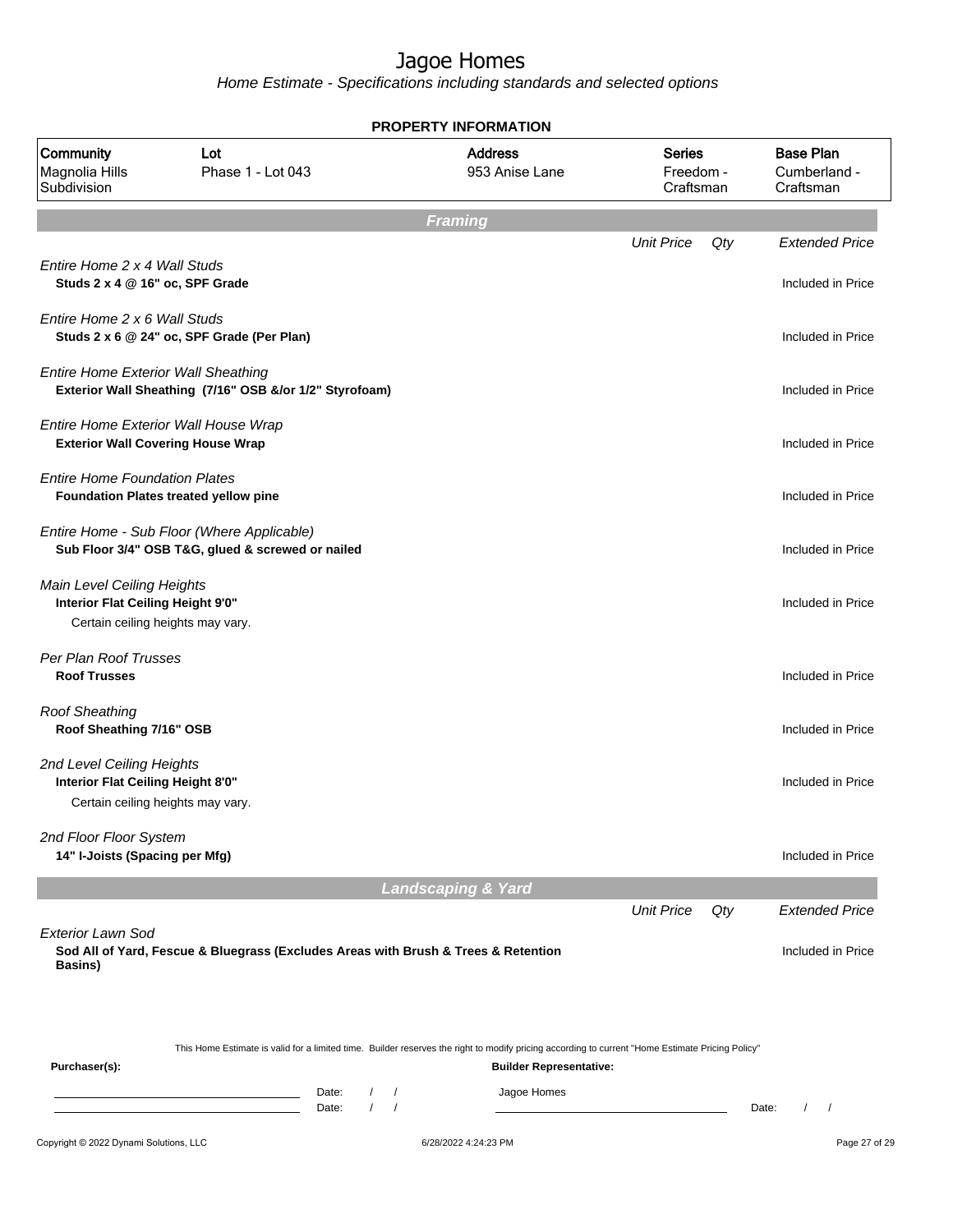| <b>Address</b><br><b>Community</b><br>Lot<br><b>Series</b><br>Magnolia Hills<br>Phase 1 - Lot 043<br>953 Anise Lane<br>Freedom -<br>Subdivision<br>Craftsman<br><b>Landscaping &amp; Yard</b><br><b>Unit Price</b><br>Qty<br>Shrubs & Trees<br>Shrubs & Trees 5/18" shrubs, 3/3' upright shrubs, 1 tree and landscape mulch<br><b>Ventilation</b><br><b>Unit Price</b><br>Qty<br><b>Bath Vent Fans</b><br><b>Bath Fans Vented to Exterior</b><br>Kitchen Range Hood or Microwave Hood Vent<br>Kitchen Range Hood or Microwave Hood Vented to Exterior<br>Roof Whirlybird<br>Aluminum Turbine Ventilator "Whirlybird", by design<br><b>Home Soffit Vents</b><br>Soffit Vent Continuous Perforated Vinyl<br><b>Site Layout</b><br><b>Unit Price</b><br>Qty<br><b>Extended Price</b><br><b>Home Elevation &amp; Site Placement</b><br>Elevation & Location Established by Contractor<br><b>Components With Feature/Colors Not Selected</b><br>Kitchen Backsplash - Tile<br>Ceramic Direction for Mythology<br>01 Alabaster, 10 Black, 11 Sahara Beige, 38 Avalanche, 77 Frost, 93 Warm Gray<br><b>Brushed Graphite</b><br>Horizontal, N/A with Arabesque, Vertical<br>Mythology Arabesque Harmonia MY92, Mythology Arabesque Olympus MY91, Mythology Arabesque Santorini<br>MY90, Mythology Picket Harmonia MY92, Mythology Picket Olympus MY91<br>Selected Ceramic: Mythology Picket Santorini MY90<br>Selected Grout Color: 02 Pewter<br>Selected Trim: Polished Chrome<br><b>Owners Tub/Shower or Shower Stall</b><br>Shower Door Finish for 60" Fiberglass Shower Stall   Shower Door<br>Brushed Nickel, Chrome, Matte Black<br>This Home Estimate is valid for a limited time. Builder reserves the right to modify pricing according to current "Home Estimate Pricing Policy"<br>Purchaser(s):<br><b>Builder Representative:</b><br>Jagoe Homes<br>Date: |  |                     | <b>PROPERTY INFORMATION</b> |  |                                               |
|--------------------------------------------------------------------------------------------------------------------------------------------------------------------------------------------------------------------------------------------------------------------------------------------------------------------------------------------------------------------------------------------------------------------------------------------------------------------------------------------------------------------------------------------------------------------------------------------------------------------------------------------------------------------------------------------------------------------------------------------------------------------------------------------------------------------------------------------------------------------------------------------------------------------------------------------------------------------------------------------------------------------------------------------------------------------------------------------------------------------------------------------------------------------------------------------------------------------------------------------------------------------------------------------------------------------------------------------------------------------------------------------------------------------------------------------------------------------------------------------------------------------------------------------------------------------------------------------------------------------------------------------------------------------------------------------------------------------------------------------------------------------------------------------------------------------------------------------------------------|--|---------------------|-----------------------------|--|-----------------------------------------------|
|                                                                                                                                                                                                                                                                                                                                                                                                                                                                                                                                                                                                                                                                                                                                                                                                                                                                                                                                                                                                                                                                                                                                                                                                                                                                                                                                                                                                                                                                                                                                                                                                                                                                                                                                                                                                                                                              |  |                     |                             |  | <b>Base Plan</b><br>Cumberland -<br>Craftsman |
|                                                                                                                                                                                                                                                                                                                                                                                                                                                                                                                                                                                                                                                                                                                                                                                                                                                                                                                                                                                                                                                                                                                                                                                                                                                                                                                                                                                                                                                                                                                                                                                                                                                                                                                                                                                                                                                              |  |                     |                             |  |                                               |
|                                                                                                                                                                                                                                                                                                                                                                                                                                                                                                                                                                                                                                                                                                                                                                                                                                                                                                                                                                                                                                                                                                                                                                                                                                                                                                                                                                                                                                                                                                                                                                                                                                                                                                                                                                                                                                                              |  |                     |                             |  | <b>Extended Price</b>                         |
|                                                                                                                                                                                                                                                                                                                                                                                                                                                                                                                                                                                                                                                                                                                                                                                                                                                                                                                                                                                                                                                                                                                                                                                                                                                                                                                                                                                                                                                                                                                                                                                                                                                                                                                                                                                                                                                              |  |                     |                             |  | Included in Price                             |
|                                                                                                                                                                                                                                                                                                                                                                                                                                                                                                                                                                                                                                                                                                                                                                                                                                                                                                                                                                                                                                                                                                                                                                                                                                                                                                                                                                                                                                                                                                                                                                                                                                                                                                                                                                                                                                                              |  |                     |                             |  |                                               |
|                                                                                                                                                                                                                                                                                                                                                                                                                                                                                                                                                                                                                                                                                                                                                                                                                                                                                                                                                                                                                                                                                                                                                                                                                                                                                                                                                                                                                                                                                                                                                                                                                                                                                                                                                                                                                                                              |  |                     |                             |  | <b>Extended Price</b>                         |
|                                                                                                                                                                                                                                                                                                                                                                                                                                                                                                                                                                                                                                                                                                                                                                                                                                                                                                                                                                                                                                                                                                                                                                                                                                                                                                                                                                                                                                                                                                                                                                                                                                                                                                                                                                                                                                                              |  |                     |                             |  | Included in Price                             |
|                                                                                                                                                                                                                                                                                                                                                                                                                                                                                                                                                                                                                                                                                                                                                                                                                                                                                                                                                                                                                                                                                                                                                                                                                                                                                                                                                                                                                                                                                                                                                                                                                                                                                                                                                                                                                                                              |  |                     |                             |  | Included in Price                             |
|                                                                                                                                                                                                                                                                                                                                                                                                                                                                                                                                                                                                                                                                                                                                                                                                                                                                                                                                                                                                                                                                                                                                                                                                                                                                                                                                                                                                                                                                                                                                                                                                                                                                                                                                                                                                                                                              |  |                     |                             |  | Included in Price                             |
|                                                                                                                                                                                                                                                                                                                                                                                                                                                                                                                                                                                                                                                                                                                                                                                                                                                                                                                                                                                                                                                                                                                                                                                                                                                                                                                                                                                                                                                                                                                                                                                                                                                                                                                                                                                                                                                              |  |                     |                             |  | Included in Price                             |
|                                                                                                                                                                                                                                                                                                                                                                                                                                                                                                                                                                                                                                                                                                                                                                                                                                                                                                                                                                                                                                                                                                                                                                                                                                                                                                                                                                                                                                                                                                                                                                                                                                                                                                                                                                                                                                                              |  |                     |                             |  |                                               |
|                                                                                                                                                                                                                                                                                                                                                                                                                                                                                                                                                                                                                                                                                                                                                                                                                                                                                                                                                                                                                                                                                                                                                                                                                                                                                                                                                                                                                                                                                                                                                                                                                                                                                                                                                                                                                                                              |  |                     |                             |  | Included in Price                             |
|                                                                                                                                                                                                                                                                                                                                                                                                                                                                                                                                                                                                                                                                                                                                                                                                                                                                                                                                                                                                                                                                                                                                                                                                                                                                                                                                                                                                                                                                                                                                                                                                                                                                                                                                                                                                                                                              |  |                     |                             |  |                                               |
|                                                                                                                                                                                                                                                                                                                                                                                                                                                                                                                                                                                                                                                                                                                                                                                                                                                                                                                                                                                                                                                                                                                                                                                                                                                                                                                                                                                                                                                                                                                                                                                                                                                                                                                                                                                                                                                              |  |                     |                             |  |                                               |
|                                                                                                                                                                                                                                                                                                                                                                                                                                                                                                                                                                                                                                                                                                                                                                                                                                                                                                                                                                                                                                                                                                                                                                                                                                                                                                                                                                                                                                                                                                                                                                                                                                                                                                                                                                                                                                                              |  |                     |                             |  |                                               |
|                                                                                                                                                                                                                                                                                                                                                                                                                                                                                                                                                                                                                                                                                                                                                                                                                                                                                                                                                                                                                                                                                                                                                                                                                                                                                                                                                                                                                                                                                                                                                                                                                                                                                                                                                                                                                                                              |  |                     |                             |  |                                               |
|                                                                                                                                                                                                                                                                                                                                                                                                                                                                                                                                                                                                                                                                                                                                                                                                                                                                                                                                                                                                                                                                                                                                                                                                                                                                                                                                                                                                                                                                                                                                                                                                                                                                                                                                                                                                                                                              |  |                     |                             |  |                                               |
|                                                                                                                                                                                                                                                                                                                                                                                                                                                                                                                                                                                                                                                                                                                                                                                                                                                                                                                                                                                                                                                                                                                                                                                                                                                                                                                                                                                                                                                                                                                                                                                                                                                                                                                                                                                                                                                              |  |                     |                             |  |                                               |
|                                                                                                                                                                                                                                                                                                                                                                                                                                                                                                                                                                                                                                                                                                                                                                                                                                                                                                                                                                                                                                                                                                                                                                                                                                                                                                                                                                                                                                                                                                                                                                                                                                                                                                                                                                                                                                                              |  |                     |                             |  |                                               |
|                                                                                                                                                                                                                                                                                                                                                                                                                                                                                                                                                                                                                                                                                                                                                                                                                                                                                                                                                                                                                                                                                                                                                                                                                                                                                                                                                                                                                                                                                                                                                                                                                                                                                                                                                                                                                                                              |  |                     |                             |  |                                               |
|                                                                                                                                                                                                                                                                                                                                                                                                                                                                                                                                                                                                                                                                                                                                                                                                                                                                                                                                                                                                                                                                                                                                                                                                                                                                                                                                                                                                                                                                                                                                                                                                                                                                                                                                                                                                                                                              |  |                     |                             |  |                                               |
|                                                                                                                                                                                                                                                                                                                                                                                                                                                                                                                                                                                                                                                                                                                                                                                                                                                                                                                                                                                                                                                                                                                                                                                                                                                                                                                                                                                                                                                                                                                                                                                                                                                                                                                                                                                                                                                              |  |                     |                             |  |                                               |
|                                                                                                                                                                                                                                                                                                                                                                                                                                                                                                                                                                                                                                                                                                                                                                                                                                                                                                                                                                                                                                                                                                                                                                                                                                                                                                                                                                                                                                                                                                                                                                                                                                                                                                                                                                                                                                                              |  |                     |                             |  |                                               |
|                                                                                                                                                                                                                                                                                                                                                                                                                                                                                                                                                                                                                                                                                                                                                                                                                                                                                                                                                                                                                                                                                                                                                                                                                                                                                                                                                                                                                                                                                                                                                                                                                                                                                                                                                                                                                                                              |  |                     |                             |  |                                               |
|                                                                                                                                                                                                                                                                                                                                                                                                                                                                                                                                                                                                                                                                                                                                                                                                                                                                                                                                                                                                                                                                                                                                                                                                                                                                                                                                                                                                                                                                                                                                                                                                                                                                                                                                                                                                                                                              |  |                     |                             |  |                                               |
|                                                                                                                                                                                                                                                                                                                                                                                                                                                                                                                                                                                                                                                                                                                                                                                                                                                                                                                                                                                                                                                                                                                                                                                                                                                                                                                                                                                                                                                                                                                                                                                                                                                                                                                                                                                                                                                              |  |                     |                             |  |                                               |
| Date:                                                                                                                                                                                                                                                                                                                                                                                                                                                                                                                                                                                                                                                                                                                                                                                                                                                                                                                                                                                                                                                                                                                                                                                                                                                                                                                                                                                                                                                                                                                                                                                                                                                                                                                                                                                                                                                        |  | $\sqrt{ }$<br>Date: |                             |  | $\left  \right $                              |